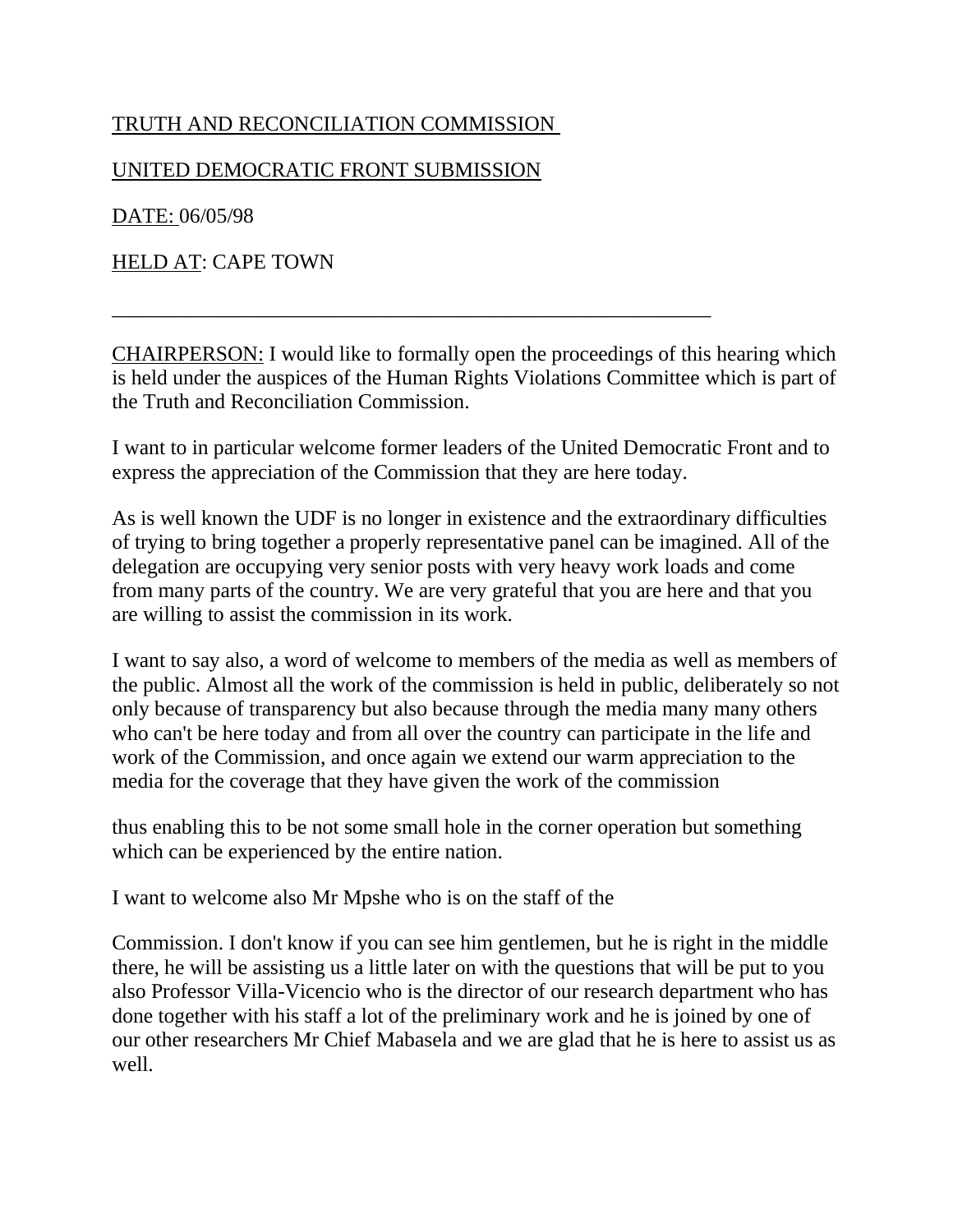In welcoming you here today I want to stress that the objective or the objectives are very straightforward and simple. We want to hear from one of the most prominent role players during the time of conflict in our country on it's own perspectives itself understanding and how they saw their own role in the period of extreme conflict in our country which resolved finally through negotiation politics to a new democracy.

In the second place it is our responsibility to gather information not only on organisations, political and otherwise but also on the context within which the actors played that role and in addition to that where gross human rights violations may have taken place and to place these on record and to reflect as broad a perspective as possible in our final report which will be given to President Mandela and then obviously to Parliament and finally to locate responsibilities and accountability. It's one of the great strengths of our new democracy that there is an attempt always to be accountable and we as a Commission are accountable to the country and those who appear before us of course are no exception to that.

I would like to introduce the panel, immediately on my right is Mr Dumisa Ntsebeza, who is the head of our investigative unit, but also is acting deputy chairperson in the absence of Archbishop Tutu. Immediately on my left is Ms Yasmin Sooka, who is the deputy chairperson of the human rights committee and obviously a commissioner based in Johannesburg.

On the far left is Ms Glenda Wildschut, commissioner and a member of the Reparation and Rehabilitation committee.

My name is Alec Boraine acting chairperson of the Commission in the absence of Archbishop Tutu who of course is the chairperson.

Finally let me say again to those who are attending this we are not a court of law but we do attempt to maintain the decorum of normal court proceedings. So far in two years of public work we've not had any major problem, we've had our difficulties but we've never had to close the proceedings and we've never had to stop those proceedings and I am sure that today will be no exception. We will follow then the normal rules and procedures of dignity of a hearing which is extremely important in the life of our nation.

Amongst the visitors today is Mrs Wanda Begamasco who is actually now living in the United Kingdom and we are particularly delighted to see her not only because it is good to have someone like her here but also she just happens to be the mother of Madelaine Fullard who is one of our star researchers and we have many I want to assure you, on the Commission.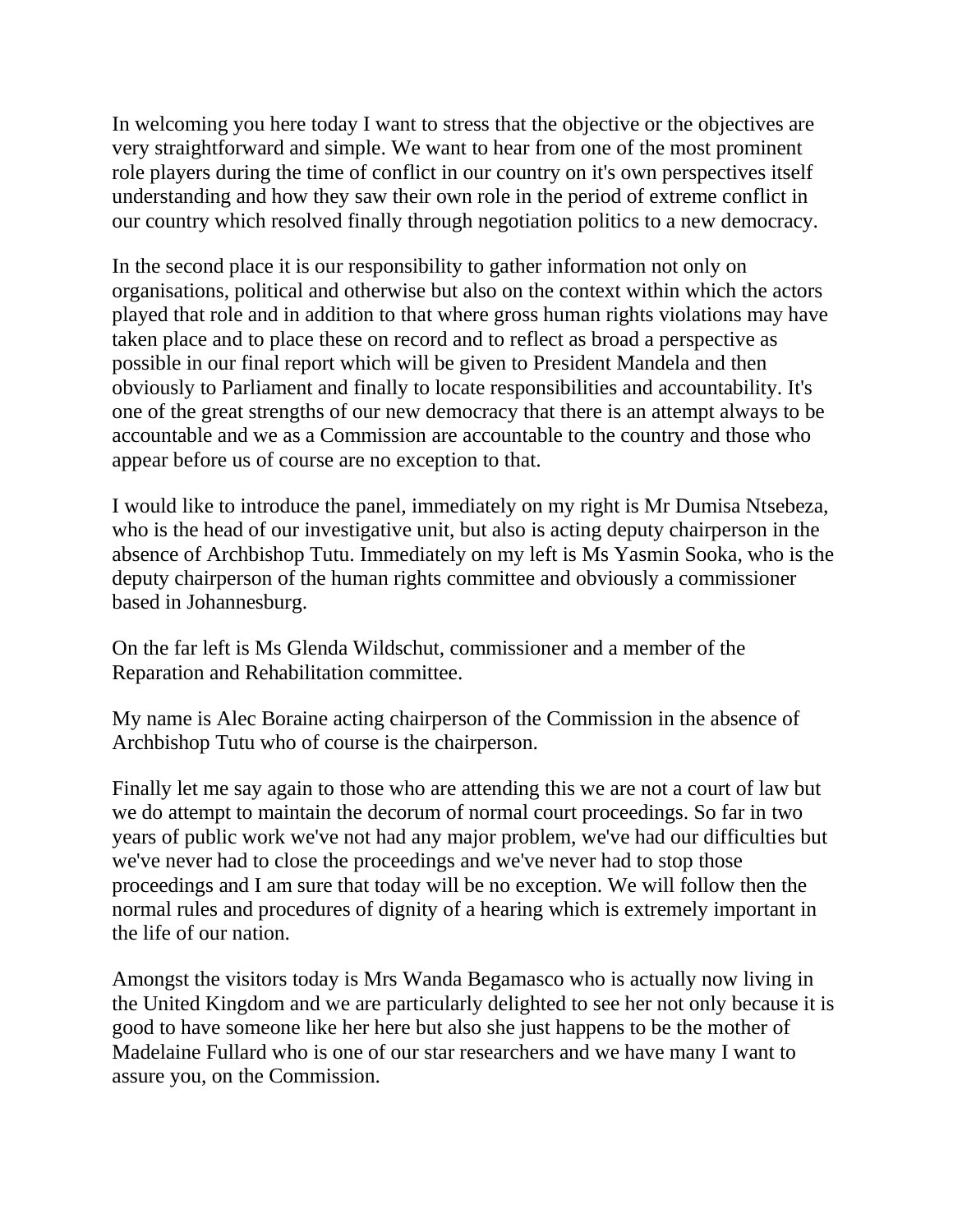So with that introduction I am going to ask my colleague Yasmin Sooka to administer the oath. I'm assuming that all of you will take the oath in that all of you will probably take part in the proceedings during the day so if you would please stand for the administering of the oath.

MS SOOKA: Could I ask you one by one to place your full names on the record please. Could we start over there, Mr Moosa.

MOHAMMED VALLI MOOSA: (sworn states)

MURPHY MOROBE: (sworn states)

# MASUA GERARD PATRICK LEKOTA: (sworn states)

POPO MOLEFE: (sworn states)

AZHAR CACHALIA: (sworn states)

CHAIRPERSON: Thank you very much. We will now proceed, we will have a short break at eleven o clock and then again at one o clock if we have not completed the business before us. I understand that you have a submission which you will want to read into the record and I am not sure who is going to do that, Mr Molefe.

MR MOLEFE: Well I will do so but before I read our executive summary to this submission I would like Mr Murphy Morobe to briefly outline how we would like to approach today's business.

MR MOROBE: Thank you chairperson, on the onset I must just make an apology for the slight delay in my arrival here this morning, as you know putting a submission like this and having to contend with someone like Mr Lekota is not very easy, he would always raise arguments five minutes before the time but since we thought it was for the general good of the process we thought, I'm sure you would also agree and understand that perhaps it was a necessary injunction on his part.

The way we intend to approach this, we basically sort to stick as much as possible to the general thrust and trend of the questions that were submitted to us. Now what we have here in front of us is individuals who play roles within the UDF at certain points in time. Mr Molefe and Mr Lekota were the secretaries, general and the publicist secretary of the UDF at one point and when they departed on account of being charged in the Delmas trial, myself and Valli took over in those respective positions and then Mr Cachalia has been treasurer, he is the one that escaped detention for most of the time but spent a lot of time underground with us.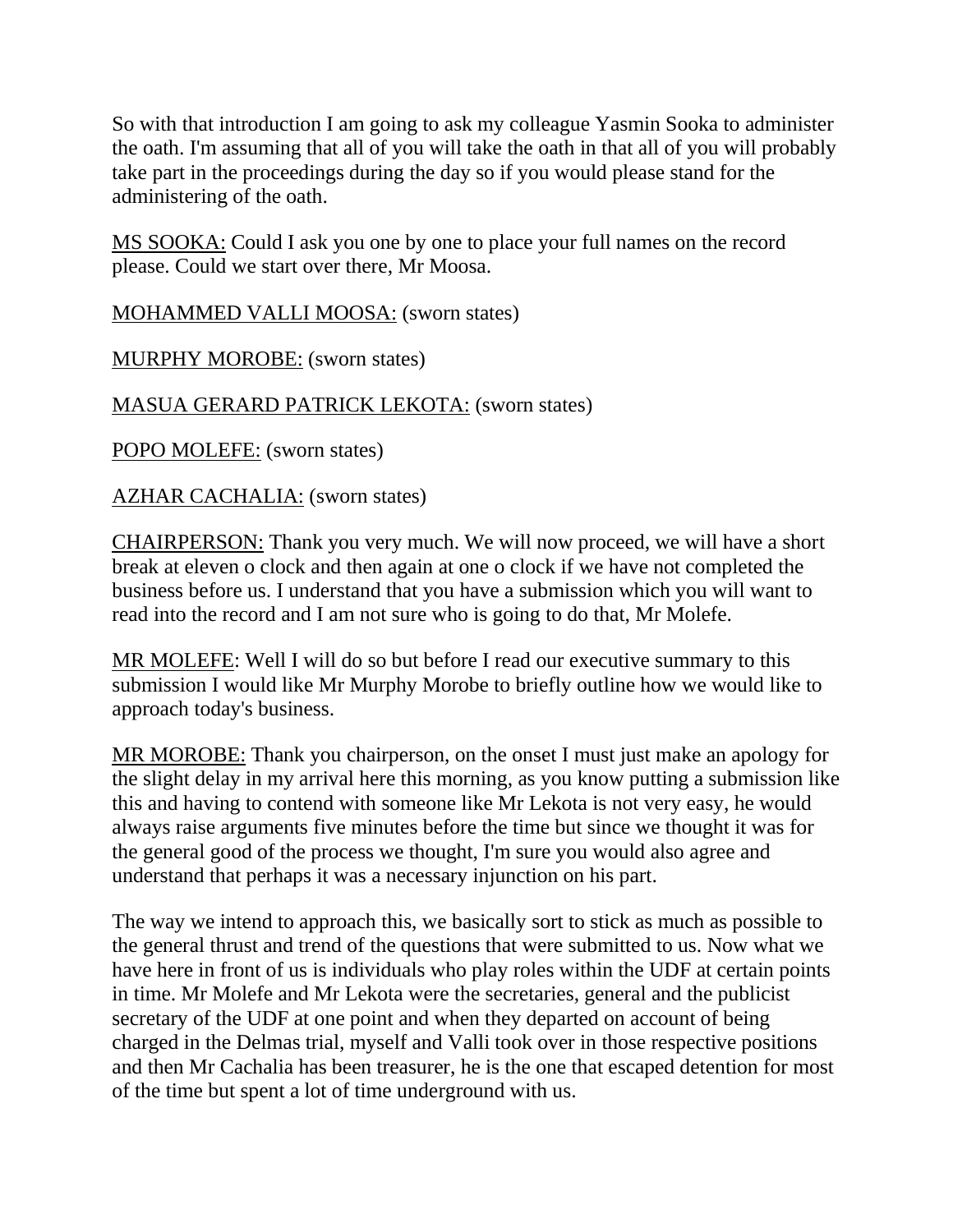Now the approach that we are going to take, Mr Molefe will basically take us through a summary of the document mainly which we have before us and then because we have actually surmised, and just from the questions posed and also from the responsibility of the commission recognise the fact that in particular the issues relating to the questions of violations and the questions of political responsibility, particularly germane and central to what the commission has to conclude on and we are going to, once Mr Molefe has concluded that part, ask Mr Cachalia to, in fact Mr Terror Lekota will come in to add anything that needs to be added on that aspect in terms of the origins and autonomy of the UDF on questions on structures and control but some elements of that will be carried over into the next part where Mr Cachalia will deal with violations in questions of political responsibility because there is a very clear relationship between what happened in the initial stages and what subsequently happened because if you look at the genealogy of the process some things become more pronounced at certain points and time of the life of the organisation.

So our own existence through the genealogy, in fact will also give expression to the extent to which we also experienced, participated in and in fact influenced some of the events at that time. Through that we hope that we will be able to assist the commission just to also have the sense of this organisation in motion and in terms of the issues that it dealt with and in terms of the challenges that it was faced with and eventually the end of its period when it closed.

Now once that is done we can then open up for general discussions and I am sure that Valli will also be able to come in at different points otherwise more than that the process will be on your hands but I should also mention, Mr Chairperson, that we are here, I know in certain areas people would mistake us as representing the UDF, I think we are here to represent experience at certain points in the history of our people we are not representing the UDF per se because as you said yourself the UDF has ceased to exist.

This is important because we do not want our presence here to be misconstrued as anything else other than us as individuals who were involved at the time, coming forward to assist the commission as best as we can in terms of our recollections and in terms of what we can reconstruct to help you get in fact to some of the conclusions you need to get to at the end of this process. So we do so with the understanding that there are many more people, if given the chance, given the resources and given the time would have liked really to be part and parcel of putting and making an input like this because of their association with the activities of the organisation, so I am basically saying, that yes we did occupy key positions in the organisation and for that I think we perhaps are better placed to be able to answer some of the questions you have to the extent possible but also recognise that giving some of these points I've made earlier we would have liked to actually canvass opinions as broadly as possible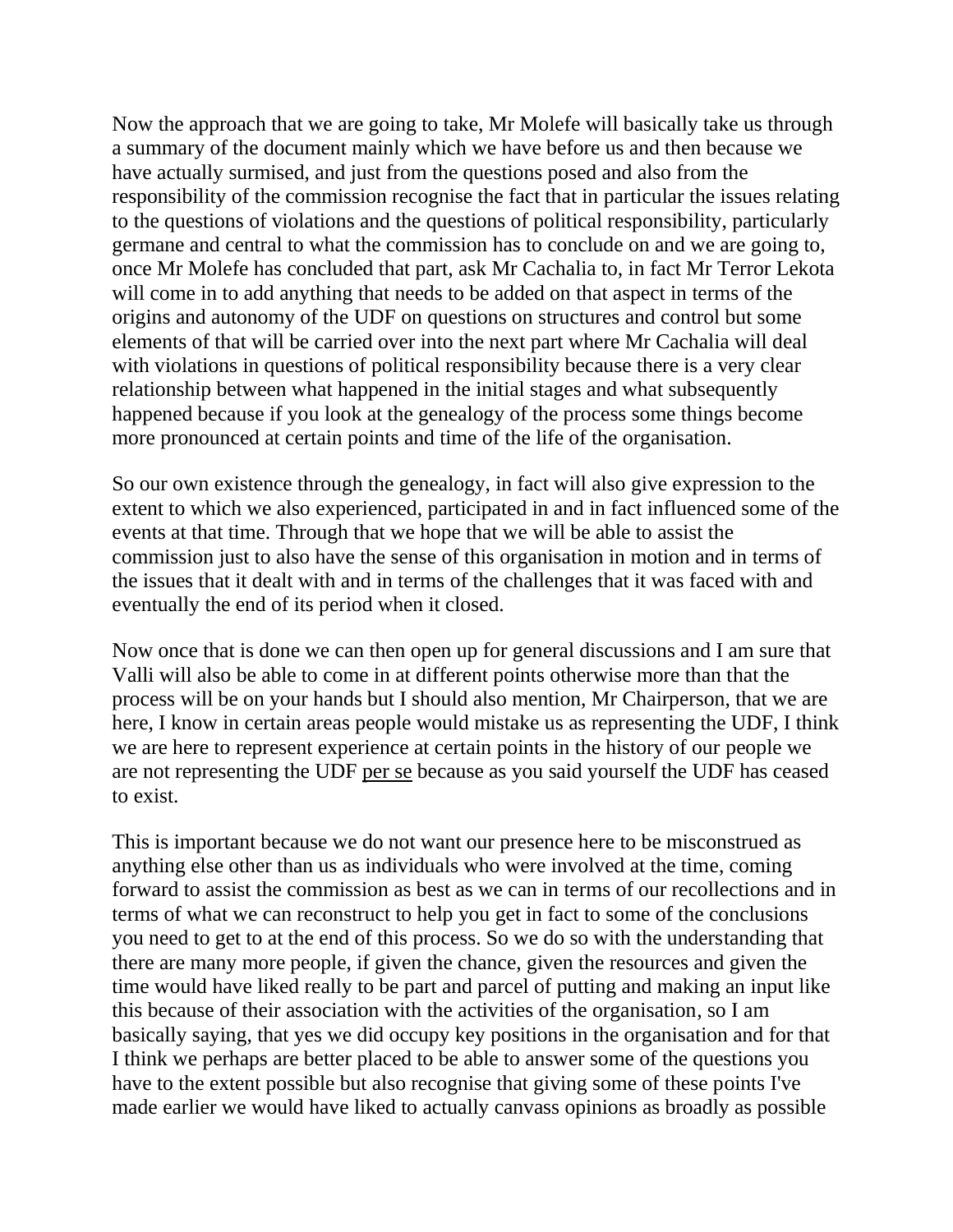so that at least our input is as expansive as possible and we do thank the commission of course for some of the documents that were made available to try to assist us.

Now the documents itself and the presentation might come across as being fairly general in certain respects but the fact is you have us here and I think our task would be to try to give as much substance to some of those general points that you have raised because we will use that as a general pointer of the thrust of the inputs that we would like to make and at the end we take this as a conversation because you will also be helping to prick our brains to probe some of the past events that might have slipped our minds in the drafting of this submission, I thank you.

CHAIRPERSON: Thank you very much Mr Morobe, can I just make only one comment before asking Mr Molefe to read into the record the executive summary and that is that we are entirely at one with you that obviously there are many many more people who were directly and indirectly involved in the UDF during its life and history and I want to publicly state here that if there are those who have additional information or who wish to send in submissions they will be considered like we've received many other submissions from many other sources not only people who have appeared before us. You will obviously give the main input but I place it on record, if there are those anywhere in the country who were involved who may have documents, may have speeches who may have statements, may have records we would welcome that because we would want to get as full as picture as possible. Thank you for that word, Mr Molefe.

MR MOLEFE: Thank you very much Mr Chairperson. Before I proceed with my input I think it is appropriate that we recognise the presence amongst us of one of the stalwarts of our struggle in

the Western Cape Comrade Johnny Essal who is sitting here with us today.

Now chairperson and members of the Truth and Reconciliation Commission, we are formally thus of the now disbanded United Democratic Front, we have no doubt that there are many UDF activists that support us who would have wanted to contribute to this submission. We regret that this was not possible but we trust that opportunities for further submissions will be created should the need arise.

This submission is a sincere attempt on our part to answer questions about the UDF activities and whether these activities contributed to gross human rights violations during the mid nineteen eighties. We believe that the actions of individuals and organisations associated with the UDF should be evaluated against the background of the UDF vision, mission strategy and tactics and the political and social and economic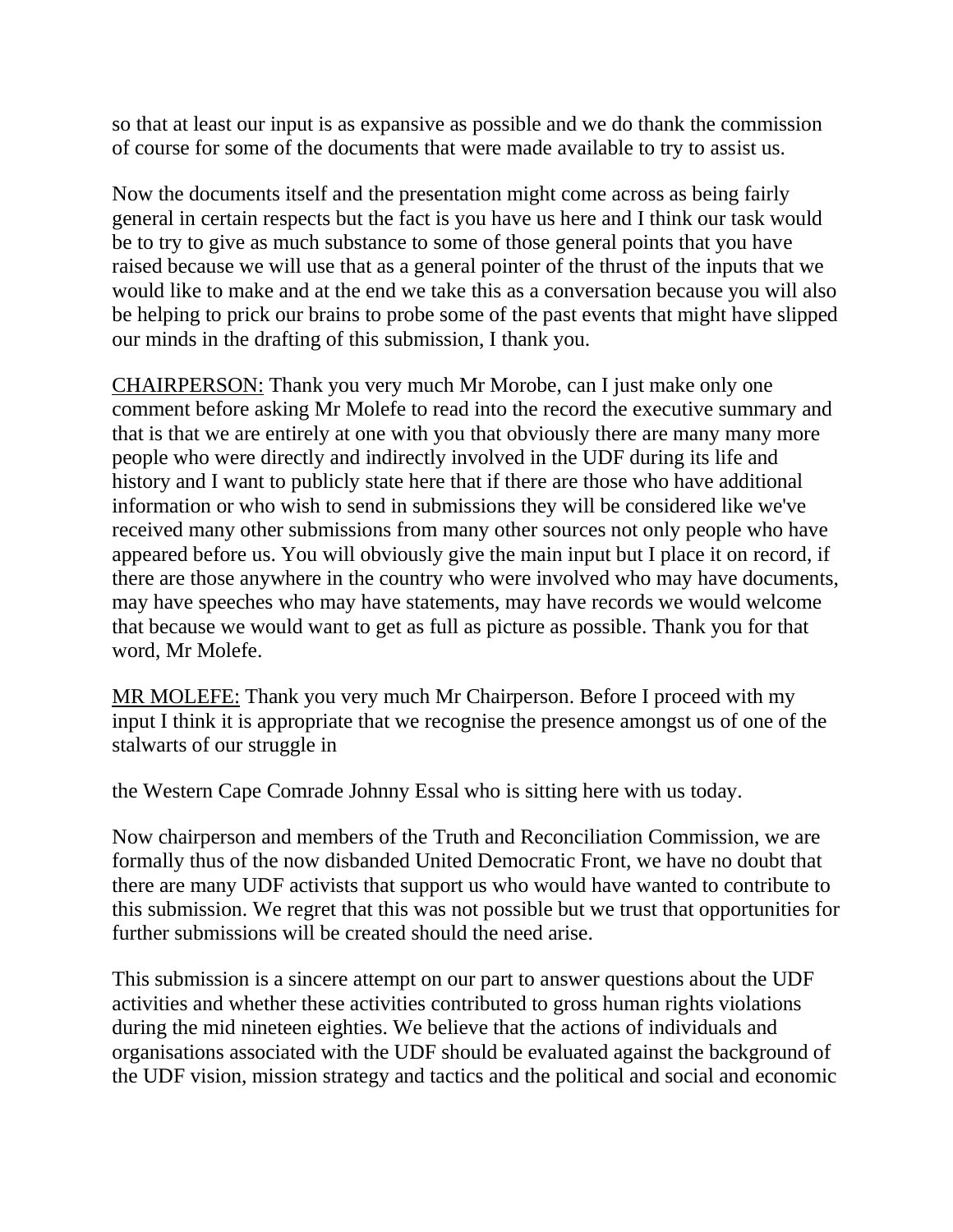context of the period between 1983 and 1990. May I pause to welcome Mama Sisulu former president of the United Democratic Front.

CHAIRPERSON: Thank you very much and of course as a Commission we would like to welcome her very warmly as well, there is no name in front of you but you don't need that we are very

pleased to see you.

MR MOLEFE: The UDF's origin can be traced to various attempts to redress the political and social economic grievances of the majority in apartheid South Africa. The UDF drew on historical precedence of mass popular organisation sponsored by various liberation movements amongst whom the ANC was the most prominent. Following the banning of the liberation organisations the apartheid government continued to disregard the legitimate aspirations of the people.

During the nineteen seventies there was renewed resistance by the Durban dock workers and the student uprising in Soweto. These dramatic events were followed by a political lull in the nineteen eighties, renewed mass struggles were embarked upon. There is no doubt that UDF activists were inspired by the popular struggles of the nineteen fifties, nineteen sixties and nineteen seventies.

The leadership of the UDF had amongst them persons for whom the congress alliance campaigns were a living memory and those who were the next generation of ANC members and supporters. The UDF sought to popularise the freedom charter as it reflected the popular political and social economic aspirations of the majority of the people. The UDF adopted the vision of a non racial, non sexist unified democracy in which the aspirations of ordinary working people could be met.

The mission of the UDF was to galvanise mass popular aspirations towards the creation of a participated democracy and the bringing about of the decent living conditions by forcing political change through mass struggle. In view of the UDF's vision and mission the leadership and activists of the UDF set themselves the task of creating and bringing together under the same umbrella, local and regional organisations that would articulate the grievances and aspirations of people drawn from the various sectors of the South African society. The UDF was launched with support of some six hundred organisations in 1983. The objective was to translate these grievances and aspirations into campaigns which would mobilise on an ever growing number of people through various alliances into active opposition to apartheid institutions.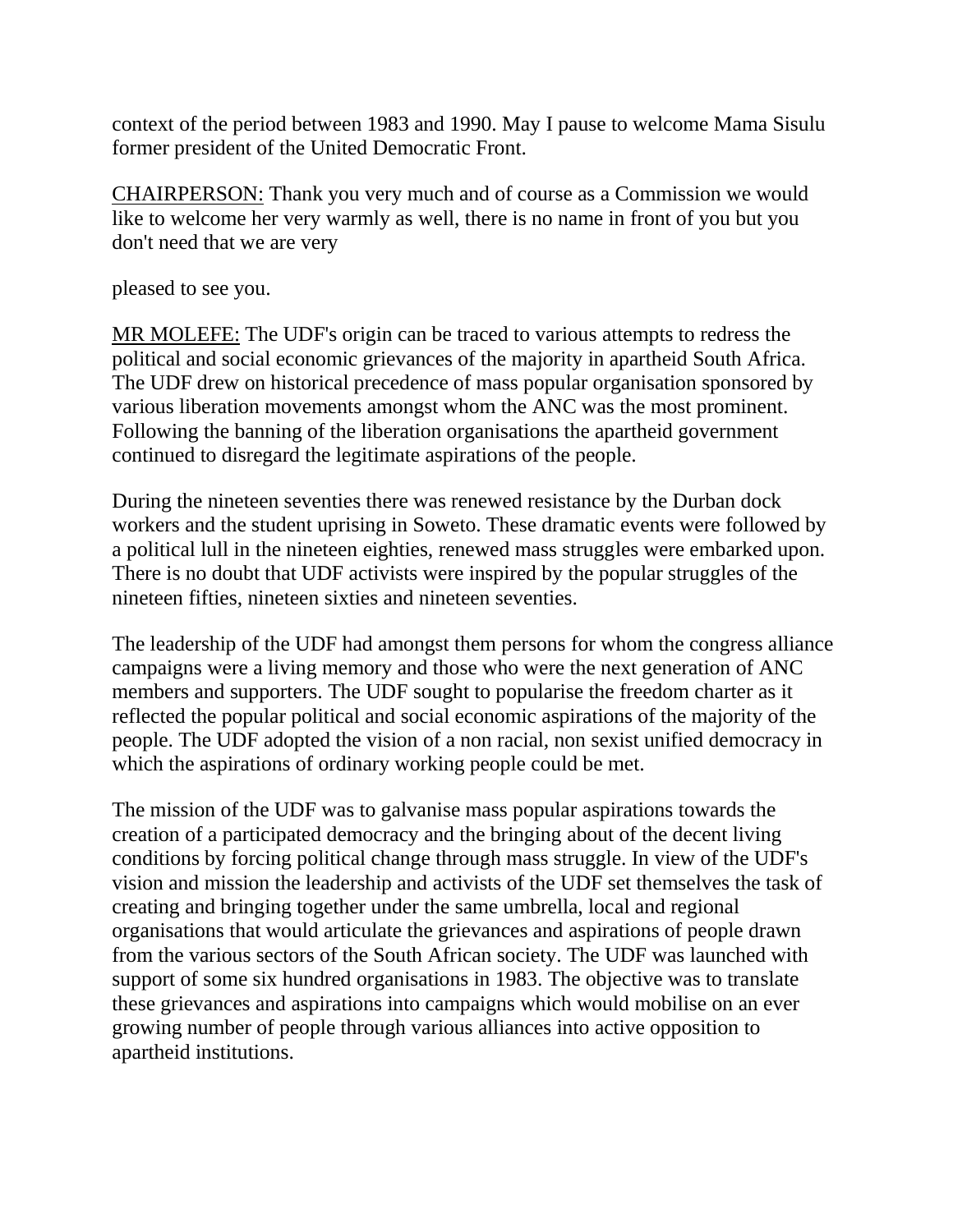The storage of the UDF was thus to win the confidence of the majority of South Africans especially the oppressed and to draw them into mass action so as to force political change by depriving the rulers of apartheid South Africa of all the legitimacy and support they needed to maintain their power. In view of its strategy the UDF created national and regional structures through which the activities of local affiliated organisations could be co-ordinated. The UDF activists were required in terms of the UDF's working principals to account to the general membership through these regional and national structures.

It was envisaged that the initiative for creating and pursuing campaigns would be bottom up and accountability would be exercised along the same lines. It was not possible to sign up as an individual member of the UDF because as a matter of policy membership was restricted to organisations in line with the strategy of mass organisation and action. The principal decision making powers were vested in the primary local organisations on which the UDF was built. Policy decision was made by the national and regional annual general conferences which also elected the national and regional executive committees. Operational and day to day decisions were made by the executive organs which were accountable to national and regional general councils respectively. The UDF also had a national working committee which facilitated decisions of general councils between the national conferences, supervised the work of the executive committees and monitored adherence to the UDF's general working principals.

The UDF also recognised and supported joined action with organisations outside its self on the basis of tactical alliances. Membership of an affiliate of the UDF was not a requirement engaging in joined action or an alliance. However the UDF insisted on joined campaigns between persons affiliated to accountable organisation structures. In some instances these campaign allies consisted of formally constituted organisations and in others there were a variety of ad hoc action committees.

Now in view of the above the UDF relied on persons being members of its affiliated allies for insuring control and accountability with respect to individuals and groups participating in its activities. As is well known the ANC was a prominent but band ally of the UDF. In the latter part of its life the UDF consulted and agreed on campaigns with the then band ANC while maintaining distinct organisational structure and accountability, I may say also maintaining autonomy. The UDF was formed and operated in a context of an illegitimate and a repressive political regime. The apartheid rulers responded to the UDF through a combination of repression, disinformation and selective social economic reforms.

Now the prime objective of the selective reform was to remove the so called spoiled sports in order to limit and emasculate the political appeal of the UDF. The regime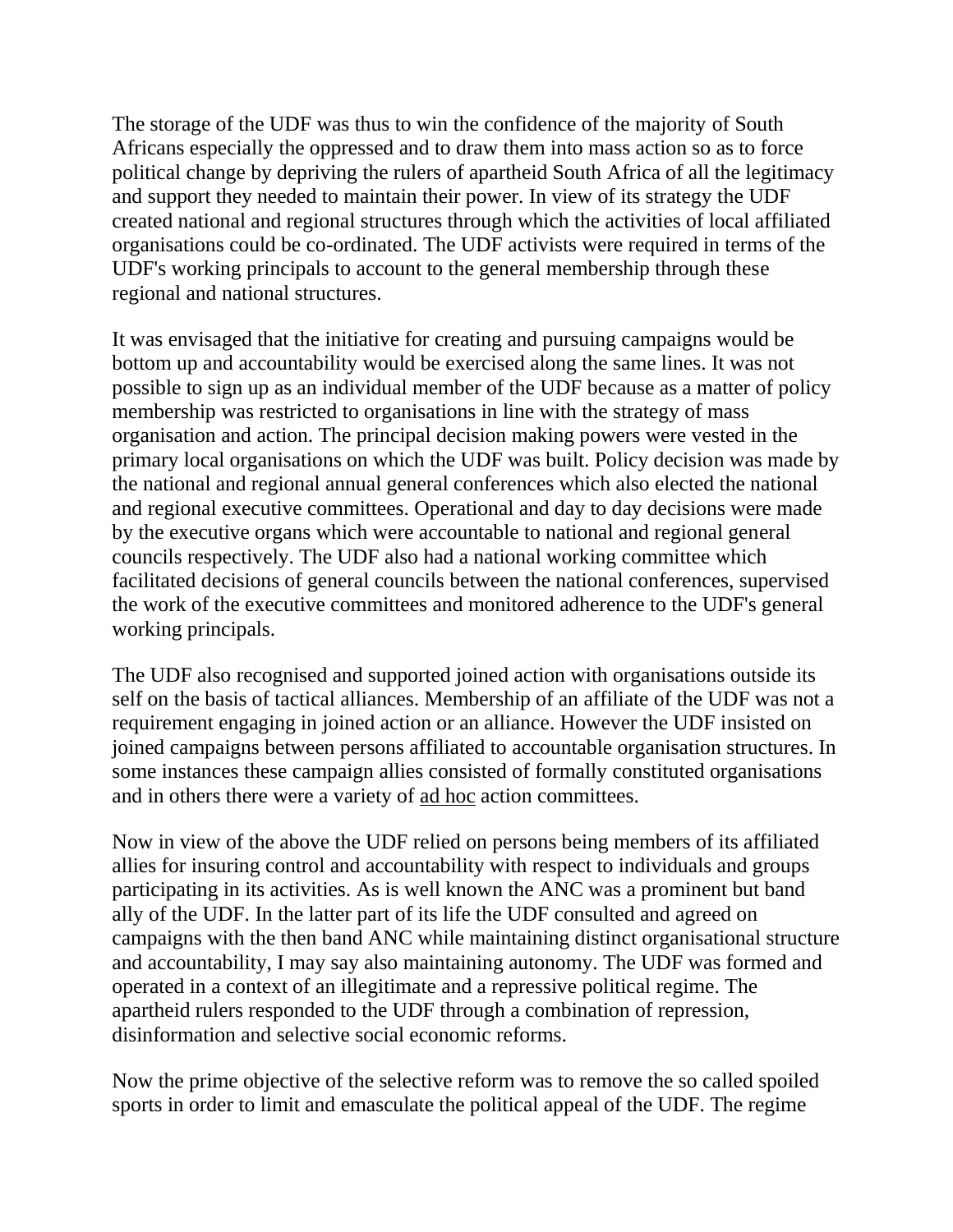social economic reform strategy entailed an attempt in giving credit to unrepresentative community councils of black local authorities in the various urban and rural centres. These reforms included so called improvements in social amenities and other living conditions. The common tactics associated with the social reforms were intended to prop up collaborationist leaders and followers. Social economic reform was supported by attempts by the regime to stamp out genuine opposition through detention, imprisonment, banishment, burning and murder. The state created an extensive network of informers and other clandestine collaborators some of whom were deployed as agent provocateurs and dispensers of political disinformation.

The regime had a campaign to murder or provoke the murder of activists these actions were systematically disguised by blaming such murders on political rivals within the same organisations or from another organisation. Agent provocateurs were deployed to spread false rumours amongst angry and embittered young activists that their comrades were informers. It was expected that these young activists who had recently experienced acts of brutality at the hands of the state security forces would then be provoked into revenge attacks on other former comrades. These acts of brutality and disinformation campaigns by the security forces created a climate of mistrust and intolerance for suspected informers and collaborators especially amongst youthful activists.

The UDF had in its ranks people of different ages and various levels of political maturity which influenced the manner in which they were able to handle political diversity and relate to suspected informers.

The lack of political maturity was reflected in fear and intolerance of political differences and persisted despite concerted efforts by the UDF to remedy the situation through political education. The militaristic culture especially amongst the youth merit the militarization of the South African state and society. This phenomenon provided fertile grounds for forced recruitment into organisations and campaigns initiated by the UDF and for the attitude amongst activists that, if you are not with us you are against us.

The dominant political image in the mid to late nineteen eighties was that of entails contest between people's power and apartheid power. In this context many activists interpreted statements by the UDF and its allies making reference to breaking down apartheid to mean that this should be done by means of violence. The UDF was confronted with growing anger and impatience on the ground, its leaders expressed their support for the use of force in self defence against agents of apartheid state. This was particularly the case where physical attacks were carried out against leaders and activists and where violent attempts were made to disrupt UDF meetings, in this context the UDF faced the dilemma of seeking to conduct a peaceful struggle under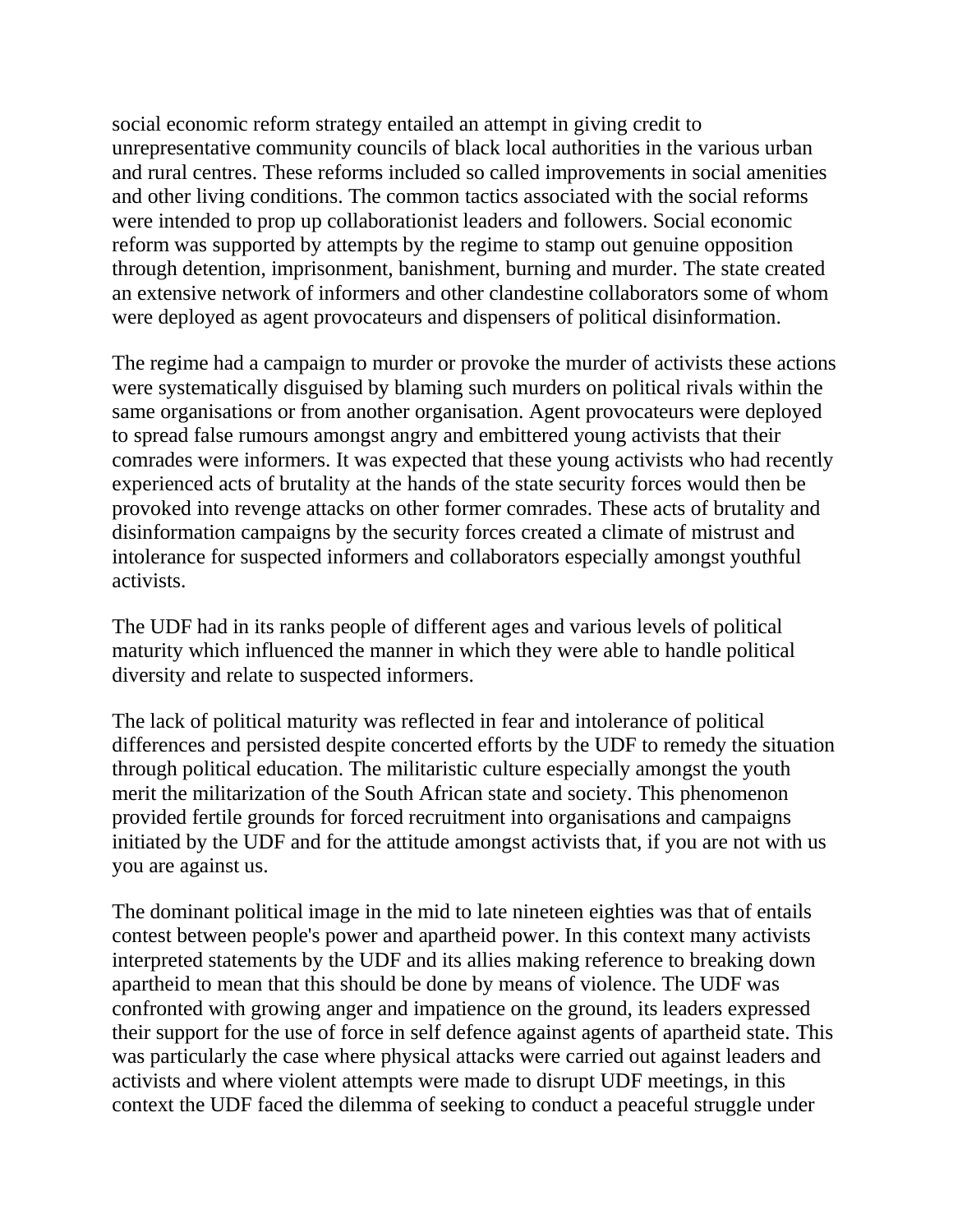conditions which gave more credibility to violent confrontation on one hand and where on the other the UDF lacked the capacity to exercise the kind of control which is peculiar to command groups or military organisations.

It was against this political economic and social context that the UDF initiated and implemented a number of campaigns which were the pillars of the UDF strategy of mass action.

The submission sets out in greater detail the key UDF campaigns, the context, circumstances within which the campaigns were conducted and the implication for violation of human rights. The mass campaign served to articulate aspirations and further the objectives of the UDF, raise political awareness and to build organisation and cohesion between affiliates. These campaigns were widely supported and through these campaigns it extended its influence and it was known to be the broadest coalition of anti apartheid forces in South Africa. Some of the most well known campaigns were the tricamarel elections campaign which was supported by millions of people who boycotted the elections and signed a partition rejecting tricamarel system which was known as the one million signature campaign. The call to whites campaign to redress the fears of white South Africans that they would be dominated by blacks, education crises campaign, campaign around whites only referendum and the conference for a democratic future to mention but a few.

The campaign against the black local authorities launched in 1985 was particularly significant as it provided the impetus for the declaration of the 1985 state of emergency. The black local authorities where fiercely opposed by local constituencies as there were propped up by means of force and through selective allocation of resources and social amenities. The scheme was unworkable as it plays a financial burden for services on residents and it gave rise to internal physical clashes between unpopular councillors and the UDF and local constituencies. Straight brutality and the systematic detention and banning of UDF and other leaders created the space for uncontrolled acts of violence by angry mobs of especially young people in various areas. The restrictions imposed on the UDF under the state of emergency hampered the UDF in its ability to moderate, prevent or curtail the activities of angry activists and supporters during this period. It is in this context that various gross human rights violations were committed against some components of the mass action campaigns and supporters of the state. The activities of the UDF and its allies described above while making invaluable contribution to the democratisation of the South African society had many regrettable, unintended consequences.

These unintended consequences could in some instances fall within the definition of gross violations of human rights such as assaults loss of life and causing extreme fear amongst perceived and real opponents of the struggle for freedom and democracy. In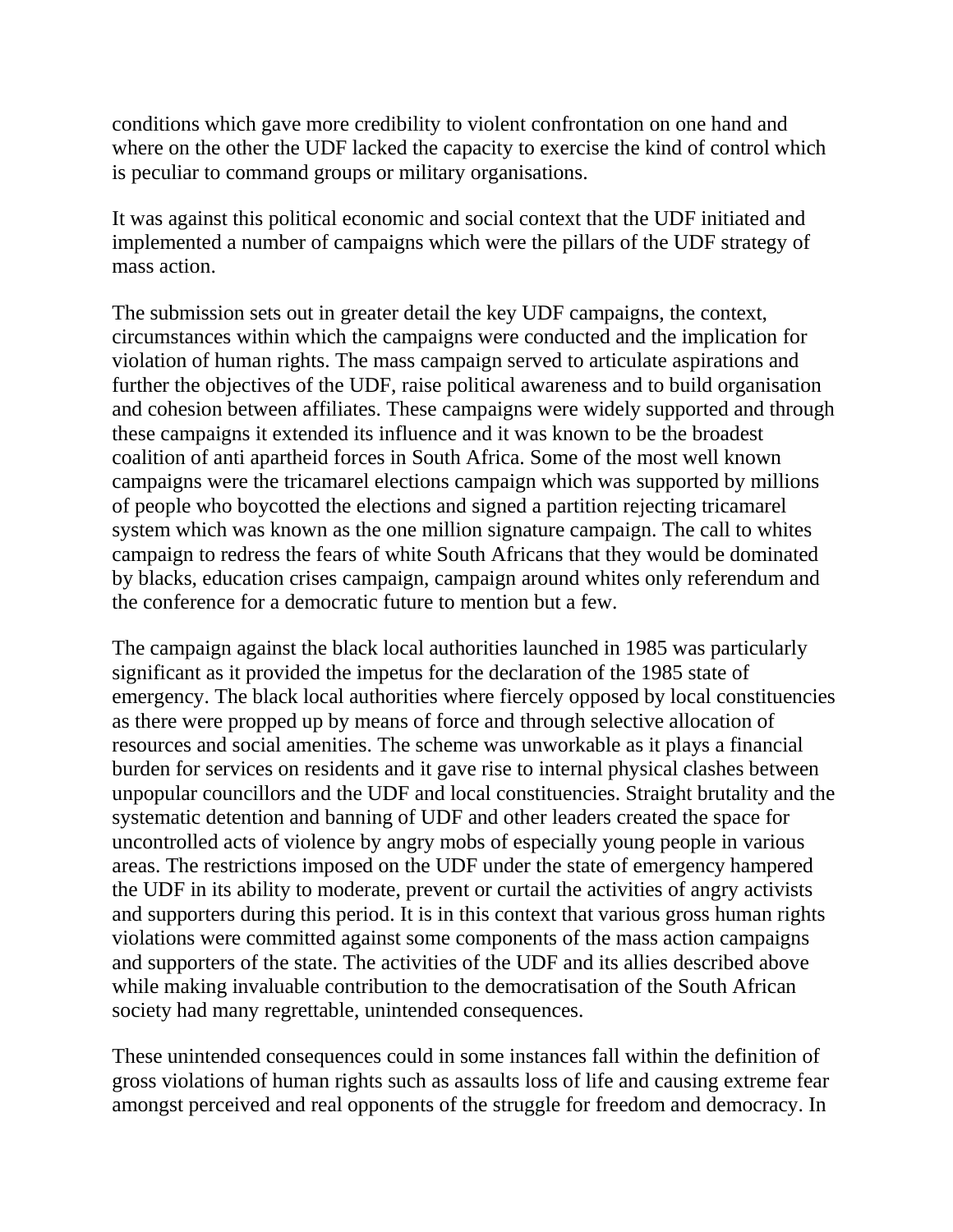dealing with these painful events the leadership of the UDF does not intend to indulge in debates about whether or not the UDF activities were a direct or indirect cause of such gross human rights violation. Each case of gross human rights violation would have to be evaluated on its merit. This submission attempts to provide a brief overview of the context and circumstances in which gross human rights violations may have occurred. We do so in the hope that this will help to make it possible or easier to understand the sad events against their complex background. This will hopefully make the motives of the perpetrators understandable and will also encourage them to fully disclose their role and their understanding of that role at the time when they played it.

In our apportion in blame we believe that the government is in prohibiting democratic activities must bear the primary responsibility for the violence which ensued during this time. After all the right to peaceful protest is an unalienable universally recognised human rights but we do accept a measure of moral responsibility for the fact that marches, mass actions were embarked upon when there was always a danger, whatever precautions we may have taken civilians may be injured during such protest, we feel however that we would have abdicated a greater moral responsibility if we sat back and simply acquiesced in our own oppression.

In conclusion we wish to express the UDF's deep regret for any gross violation of human rights which were erroneously committed in its name and its sometimes justifiable failure to prevent or remedy them.

Lastly we hope that the positive contributions of the UDF and its supporters will not be forgotten but will be drawn upon to strengthen the process of reconciliation with full disclosure of the truth about our painful past.

CHAIRPERSON: Thank you Mr Molefe, Mr Lekota.

MR LEKOTA: Thank you Mr Chairperson, I think in adding to what the premier has already said, perhaps I would like to start by acknowledging some of the individuals that we drew a lot of inspiration from as part of the context in which the struggle was being wasted that time. The men and woman who had constituted symbols of leadership which we desired for the future of our country. Many of these individuals are not with us now, very happy though of course our former president comrade Mama Sisulu is here. Comrade Ghumede who was co-president of the UDF at that time is not very healthy now and so he cannot join us this morning. Now our third president comrade Mpetha is now late, has passed away but we must acknowledge these individuals and then I would like to remember some of the individuals who were patrons of the front, men and woman who distinguished to themselves in various ways in their walks of life, who were not of course in executive positions of the Front but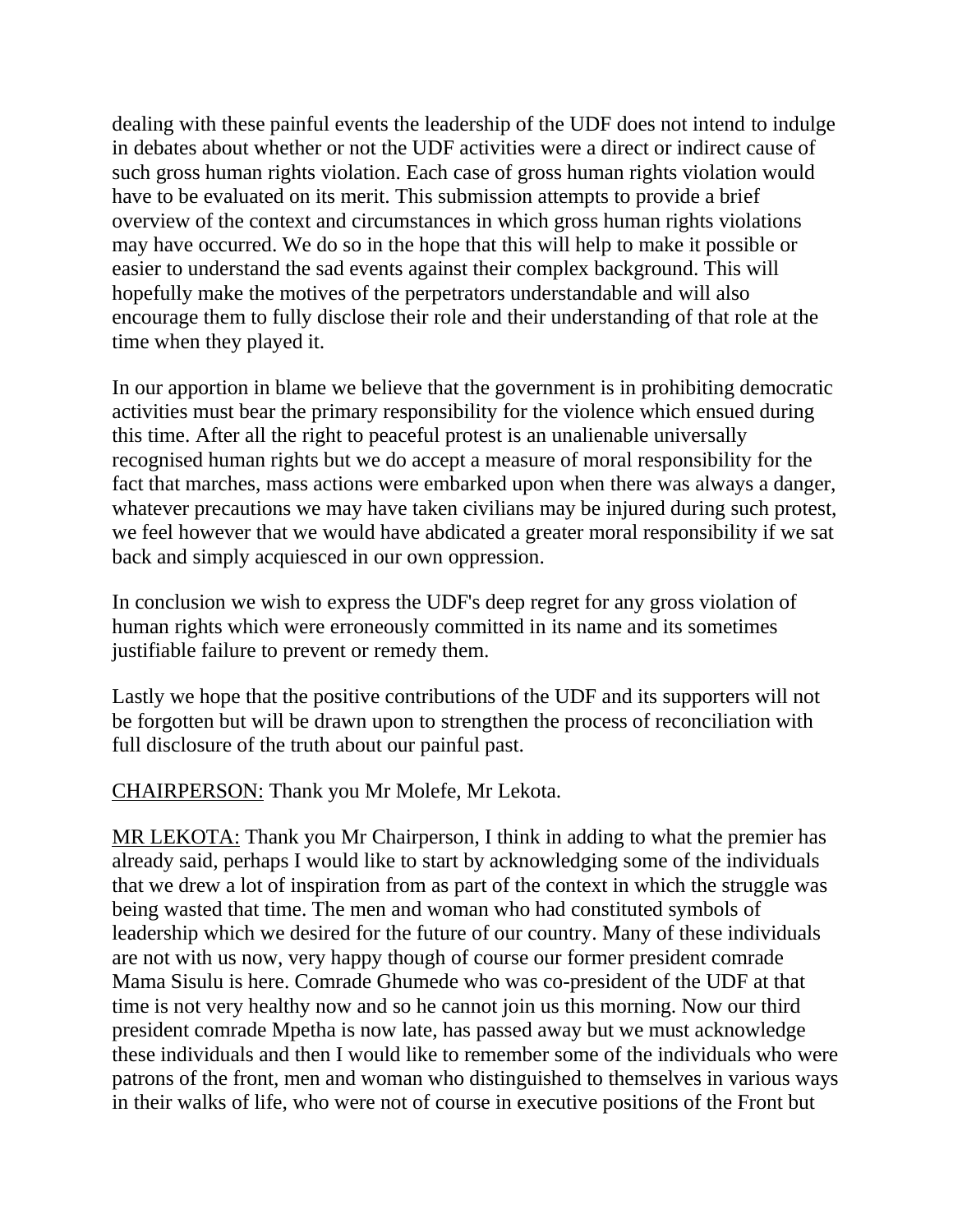against whom we measured the correctness or otherwise of our activities against their own judgement. These are individuals we approached and requested to act as patrons. There were therefore individuals whom we could approach in some critical moments for some advice. Mr Chairperson I am advised by my colleagues that I should shift my chair so that we can also welcome Mr Stone Sizani who just arrived.

CHAIRPERSON: We welcome Mr Stone Sizani and invite him to take his place with the delegation, thank you very much, you're welcome, Mr Lekota.

MR LEKOTA: Mr Chairman I wanted to raise, just put on record the names of Frances Baard, the late Helen Joseph, I add the names of Dr B Asmadia, Dr Alan Boesak, Archbishop Desmond Tutu, the other names that I leave out, as I have already said and I do want to underline this because we placed this also on record at the Delmas trial, these were individuals who had no responsibility for our activities at all.

Now in the executive summary we have set out the origins of the Front, I do want to underline this point that it is important from the point of view of context to understand that the United Democratic Front was not the beginning of the struggle for freedom and democracy in this country, therefore that the UDF emerged against a background of an ongoing struggle.

At that time many of those of us who became part of the UDF had been part of other formations, some had come from prison already others had gone for detention and came back so this context is important and yet in spite of all of that, when the government of that time stated that it was striking out on a new path of opening up, of seeking a new deal for the country we accepted this with open arms believing firmly that government would listen to moderate voices coming from within our communities and I must say moderate in that sense because other formations that had gone before had already, even being driven to taking up arms so we must be seen in the context as a formation that emerges attracted by the sweet sounds that were coming from the lips of those who were in power and also the strategy of putting up the UDF as a formation was not new in the history of this country, it had been tried out in the struggle against heads of bills of 1935 the all African convention essentially was an approach more or less similar.

The United Front formation of the closing years of the thirties as the second world war started had also been a similar kind of attempt. So once again we gathered to say to the government, the laws, the constitution that you are putting forward is unacceptable.

Mr Chairperson in doing so we adopted a declaration that constituted the foundation of the United Democratic Front, whatever activity was undertaken by the United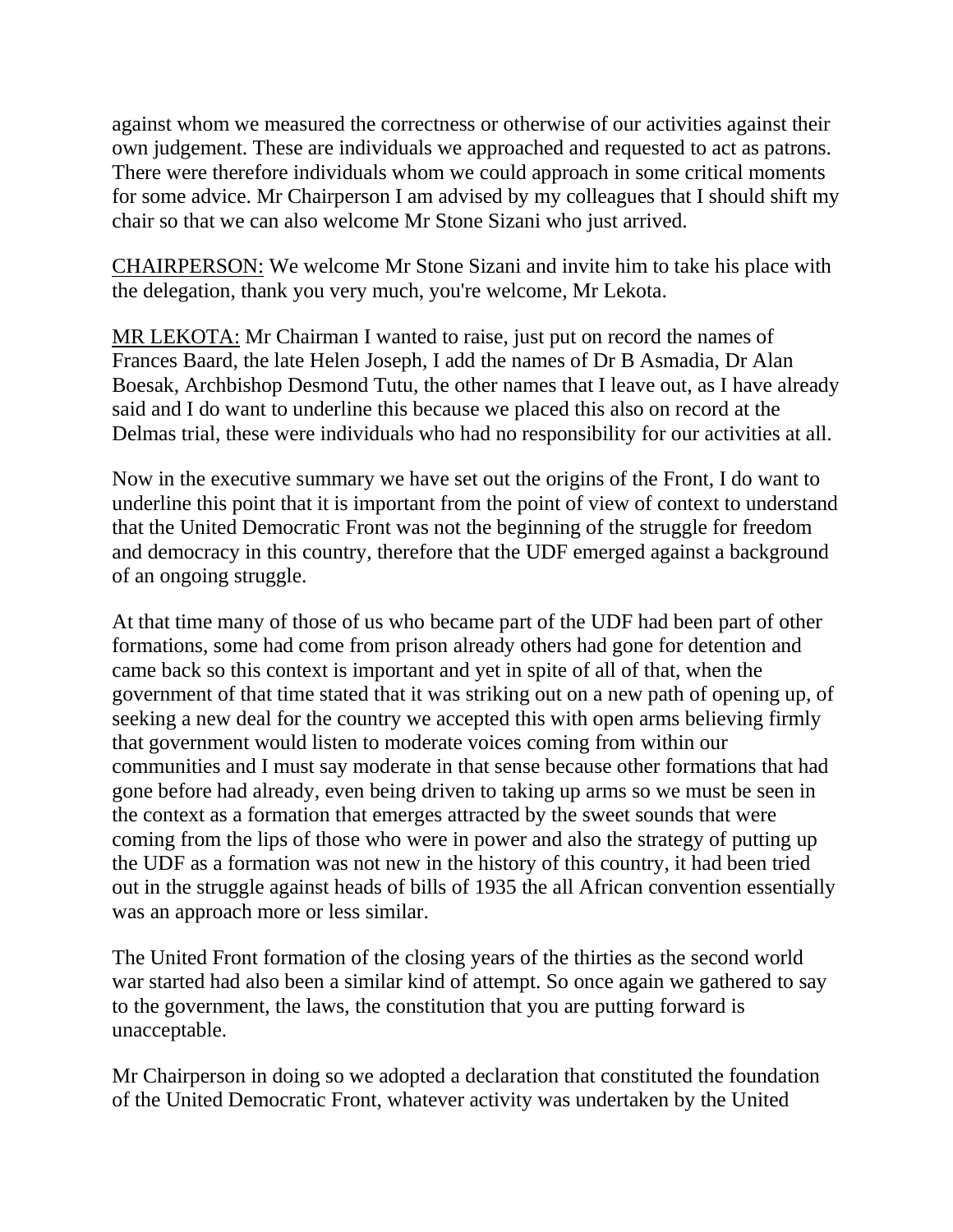Democratic Front was aimed at an objective set out in the declaration of the United Democratic Front. That declaration in its resolving part stated, we commit ourselves to uniting all our people where ever they may be, in the cities and country sides, the factories and mines, schools, colleges and universities, houses and sports fields, churches, mosques and temples to fight for our freedom. We pledged to stand together in this United Democratic Front and fight side by side against the governments constitutional proposals and the quarrel of bills that was the resolution. All the campaigns that we have referred to in our submission must be understood against that foundation document. The question, Mr Chairperson may well be raised, whether given developments, the risks of human rights violations that occurred should not have discouraged us to take the route we took.

I think we should just briefly state that the goal of freedom and democracy for us was far more important and suddenly we would have been less then human had we a quest in our oppression in the conditions that existed. We think we did our best to act responsibly as citizens and we believe that everything that had been done and that did occur could not have been done in a better fashion and suddenly now we hold the view that the role of the United Democratic Front contributed to the fruits of democracy that South Africans are now enjoying. I thank you sir.

CHAIRPERSON: Thank you Mr Lekota are there any other additional comments before we ask Mr Mpshe to take over, Mr Morobe.

MR MOROBE: As I have indicated that Mr Cachalia would need to take us through the violations aspects and then from there we can then proceed to Mr Mpshe.

CHAIRPERSON: Mr Cachalia.

MR CACHALIA: Thank you Chair, I think the way we've dealt with the violations is really in a sort of question and answer form where you've asked the questions, the commissioner has asked the questions and we've tried to provide brief answers. I have no doubt that each of our answers are going to generate further questions but with your permission what I suggest we do is, and for the benefit of everybody else I guess just to read the questions briefly and our response if that is alright with you I'm sure that immediately after the tea break you can then take us through further questions and the rest of our delegation will be very happy to answer them.

CHAIRPERSON: Please continue along those lines Mr Cachalia that seems sensible.

MR CACHALIA: Thank you then chair. The first cluster of questions deal with the issue of political tolerance and the issue is here that in as much as the UDF and the ANC argued, the state was guilty of political intolerance and the violent suppression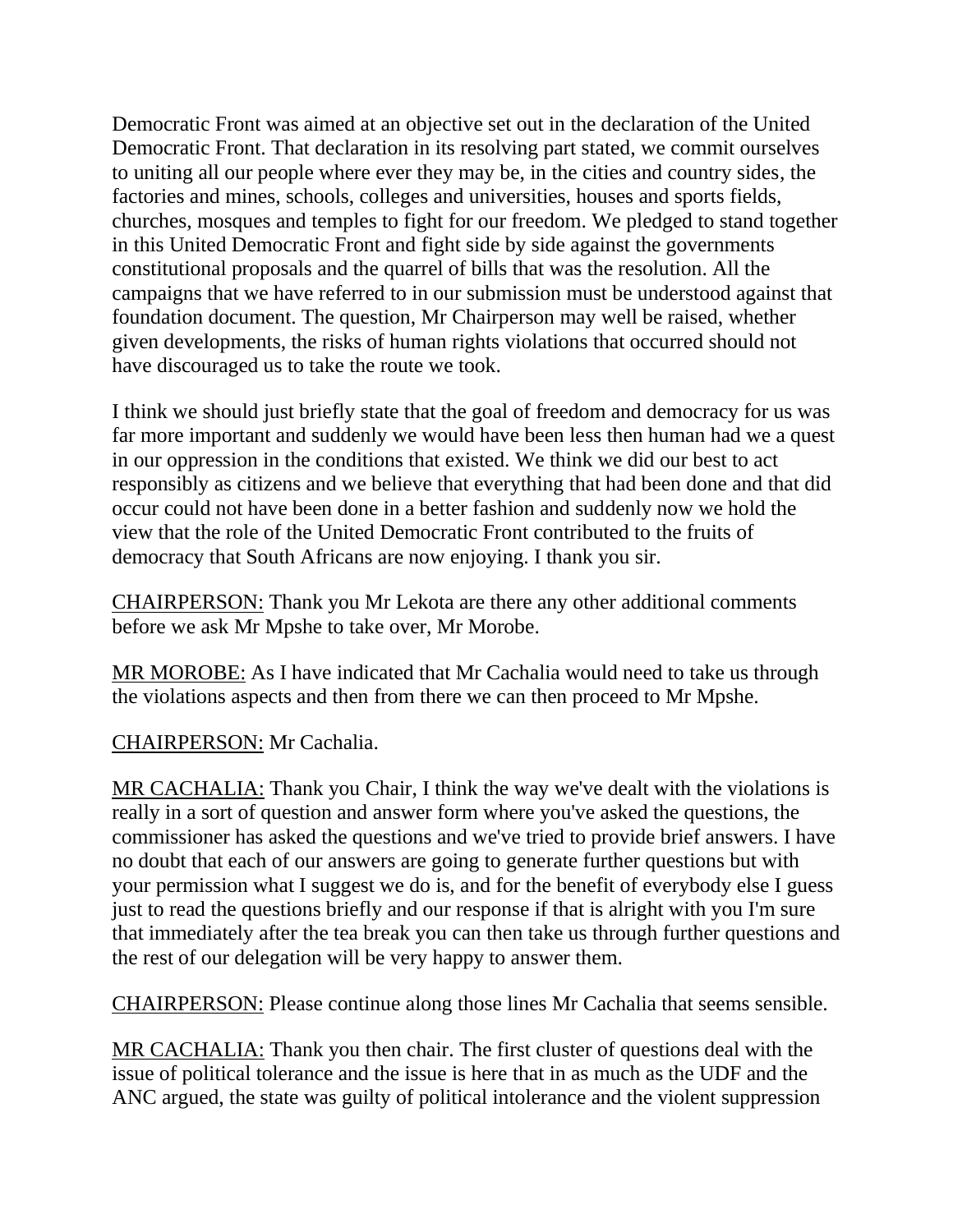of decent, was the UDF not to some extent also guilty of a measure of intolerance? Now in line with our founding statement it was UDF's policy to be tolerant of all political and different views pursuant to this policy it attempted to effectively unite all forces who were genuinely opposed to apartheid. Since its inception the UDF sought to bring together the broadest possible coalition of anti apartheid organisations under a single banner and it was known to be the broadest coalition of anti apartheid forces in South Africa's history.

The coalition was brought together on the basis of a shared commitment to ending apartheid and actively striving for a non racial democracy where we all had the vote. Membership was therefore inclusive based on a very broad set of principles. However the UDF worked actively with some organisations who were opposed to apartheid but which did not affiliate to the Front, examples of such organisations for example were the Federation of South African Trade Unions, the Council of Churches, the UDF also sort to co-operate with other political organisations which had fundamentally divergent political points of view such as AZAPO the IFP and INYANZA. It is however true that there were public occurrences from some UDF leaders and particularly from our youth and student sectors which revealed attitudes of intolerance. This had to be seen against the background of a climate of suspicion and intolerance that was created by the regime.

Chairperson people who are constantly fearful of attack or arrest, not surprisingly develop attitudes that are not only intolerant but also undemocratic in such a climate. An example of this I think was in December 1986 when false pamphlets issued by the state in the name of the UDF called upon AZAPO members to be eliminated, this caused considerable tension between our organisations at the time. Another example was in the UDF's relationship to Inkatha. Initially the UDF adopted a somewhat ambivalent attitude to Inkatha, on the one hand there was a strong view within the UDF that we should not work with those such as Inkatha who worked within bantustan structures.

On the other hand the UDF refrained from making any public criticisms of Inkatha so as not to antagonise the thousands of what we believe to be honest Inkatha supporters who genuinely wanted change. The violence which exploded in Kwazulu Natal area and intensified in the later nineteen eighties fuelled intolerant attitudes on both sides. The UDF leadership recognised the danger in these developments and with both these organisations attempts were made to resolve these conflicts through discussion and negotiation. Political education of UDF activists was another means through which the tendency towards political intolerance was addressed. Political education programs pointed out the dangers of factionalism among our affiliates and emphasised the need to find potential areas of unity with non affiliated anti apartheid organisations.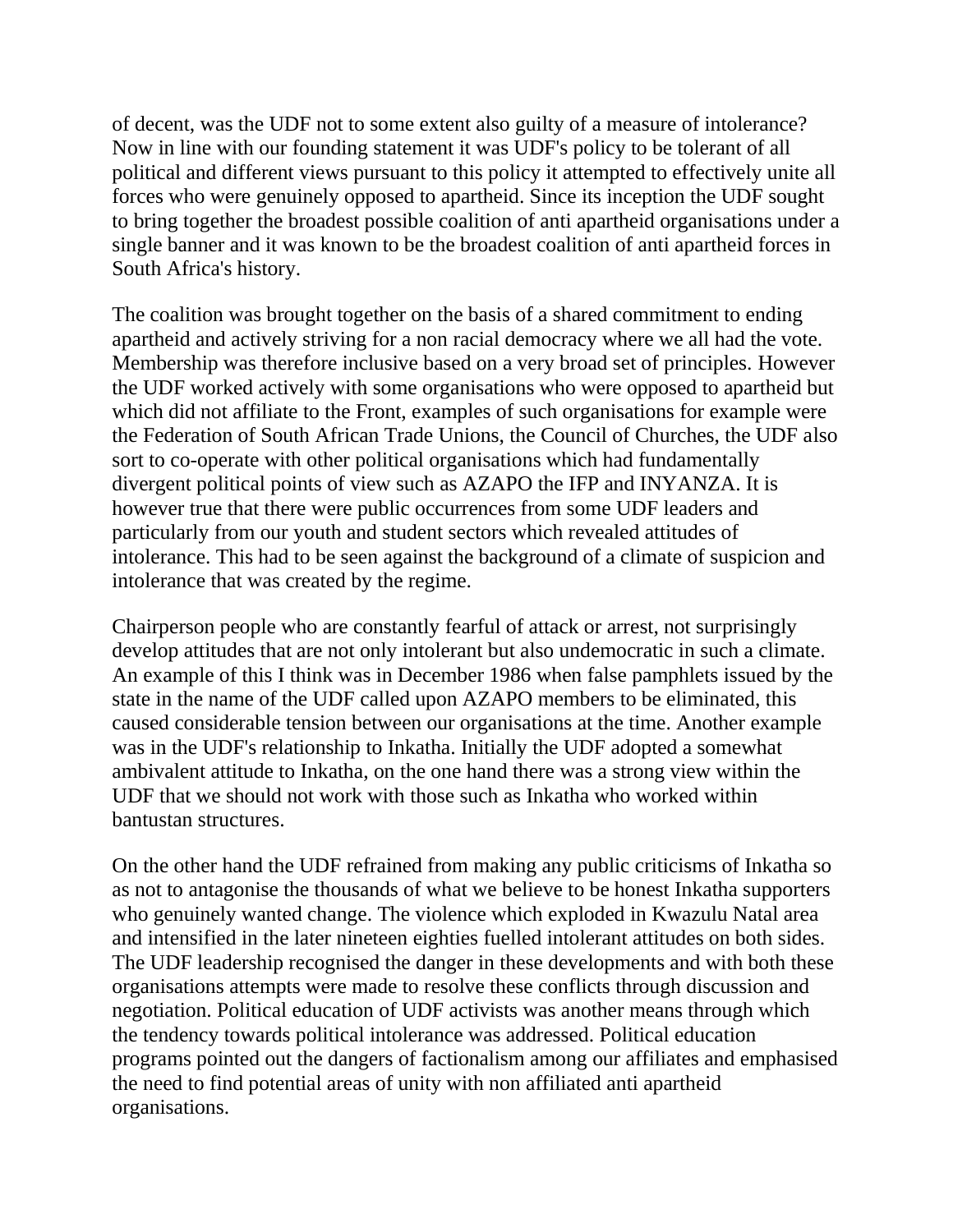I want to quote from a statement from one of the UDF publications at the time, it read as follows:

> "As far as other political tendencies are concerned our most serious consideration should be those which have a mass base. By now we should be able to be realistic about the areas and nature of co-operation which is possible. It is our task to ensure that we and those non affiliates never lose sight of the fact that the apartheid state is the enemy and if any ideological differences do exist we should respect those and not allow it to undermine the potential areas of unity".

The Commission then asks us whether it is true that such political intolerance provided fertile grounds for the emergence of vigilante groupings? Again Sir it is important to emphasise that the emergence of vigilante groupings was in the main part of a state strategy to suppress the democratic movement. We don't want to go into the detail it was very, we believe well covered and explained in the ANC submission to the commission in 1996 on pages 36 and 37. In general, vigilantes represented conservative forces in black communities who benefited from apartheid such as councillors and their friends. These people were obviously threatened by the struggle for a democratic order and were therefore susceptible to be recruited as apartheid vigilantes. There were however isolated instances of political intolerance on the side of UDF aligned youths which also fuelled vigilante activity. These tended to occur where UDF structures were weak and where the leadership was unable to enforce the necessary discipline. This can be illustrated by an incident in the squatter camp in Cross Roads where a consumer boycott of goods took place in 1986. The boycott was physically enforced by UDF aligned youths which resulted in tensions between the community and consumer boycott activists. The situation was then exploited by a Cross Roads war lord called Mbongwana who was assisted by the security forces in mobilising residence against the youths and their allies by physically attacking them.

In summary it would be inaccurate to assert as a general proposition that political intolerance on the part of some UDF affiliates provided a fertile ground for the emergence of vigilante activities in the nineteen eighties. It is true however that there were instances where a measure of political intolerance on the part of our members may have contributed to this phenomena. We then sir, deal with the question of a tax of perceived informers, collaborators and peoples justice. The question you ask us is whether the political vilification of community councillors in the earlier UDF campaigns did not lay the basis for the wave of physical attacks on them and other perceived collaborators in 1985 and 1986 in particular? We say that the basis for the physical attacks on community councillors arose from popular anger to what the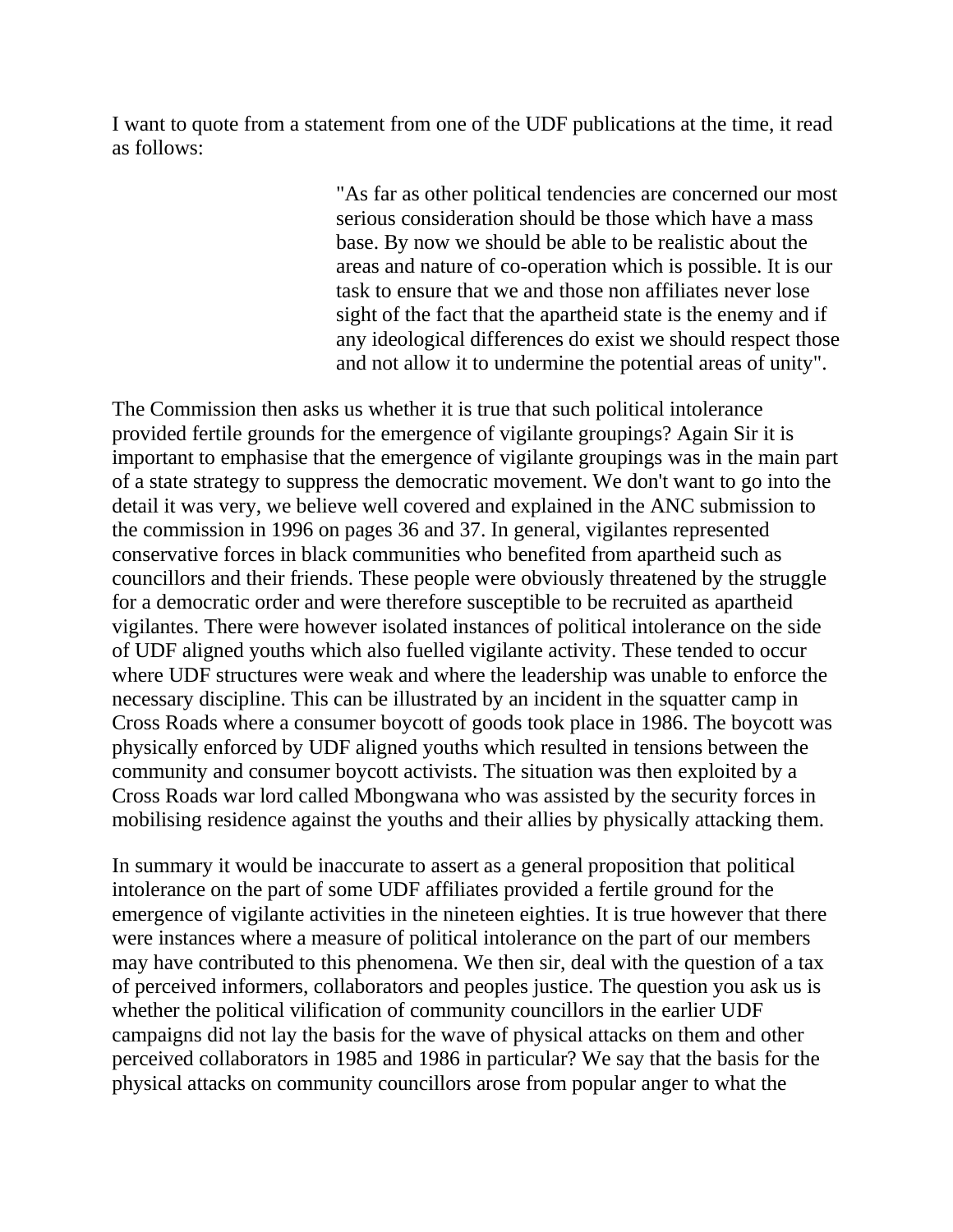councillors stood for and what they were actually doing such as increasing the rentals to finance bankrupt councils and evicting people who could not pay their rentals.

A study by Nicholas Huissen notes that it was in this context rather than in the straightforward political campaigning that physical attacks on councillors and on their property were launched by angry crowds of residents. Political reservations about community councillors would not have touched ordinary residents and not the worsening economic situation forced residents into direct conflict with community councils. Allegations of corruption levelled at community councillors became numerous and wide spread at the time so the UDF's legitimate criticisms of the role of the community councillors in maintaining black local authorities may have contributed to popular anger but in the circumstances we believe that this was fair and robust criticism and protest.

Is it not true, you ask, that many of those who became victims of UDF supporters were not really dangerous enemies but rather the most accessible and least able to defend themselves such as the wives, girlfriends and children of councillors and policeman? We accept that some of the victims of township violence, we don't have the figures you have the figures with you, but we accept that some of these victims would have been the wives, girlfriends and children of councillors and policeman. It was probably mob violence rather than the deliberate targeting of such people that resulted in many of them becoming victims. It is very difficult however to say how many of these attacks were initiated with a clear political motive and even more difficult to attribute these to UDF members and supporters but you go further and say that you have many statements concerning many UDF supporters who were wounded or killed while engaged in attacking persons regarded as collaborators. Should these UDF supporters you ask in such instances be regarded as victims as defined by the TRC Act? It is a difficult question. We say that we have little hesitation in regarding such people as victims of apartheid. The definition of a victim in the TRC act however is wide enough to cover people who were wounded or killed while attacking people who were regarded as collaborators.

It is our view that the TRC should not as a matter of principals exclude persons from being defined as victims merely because they were engaged in offensive actions. However the fact of each case would have to be analysed carefully so as to establish whether there was a clear political objective associated with the act in question.

You then under the set of questions finally ask whether collaborators had the right to defend themselves, their families and property? And really our answer quite simply is, yes the right to self defence is an inherent right.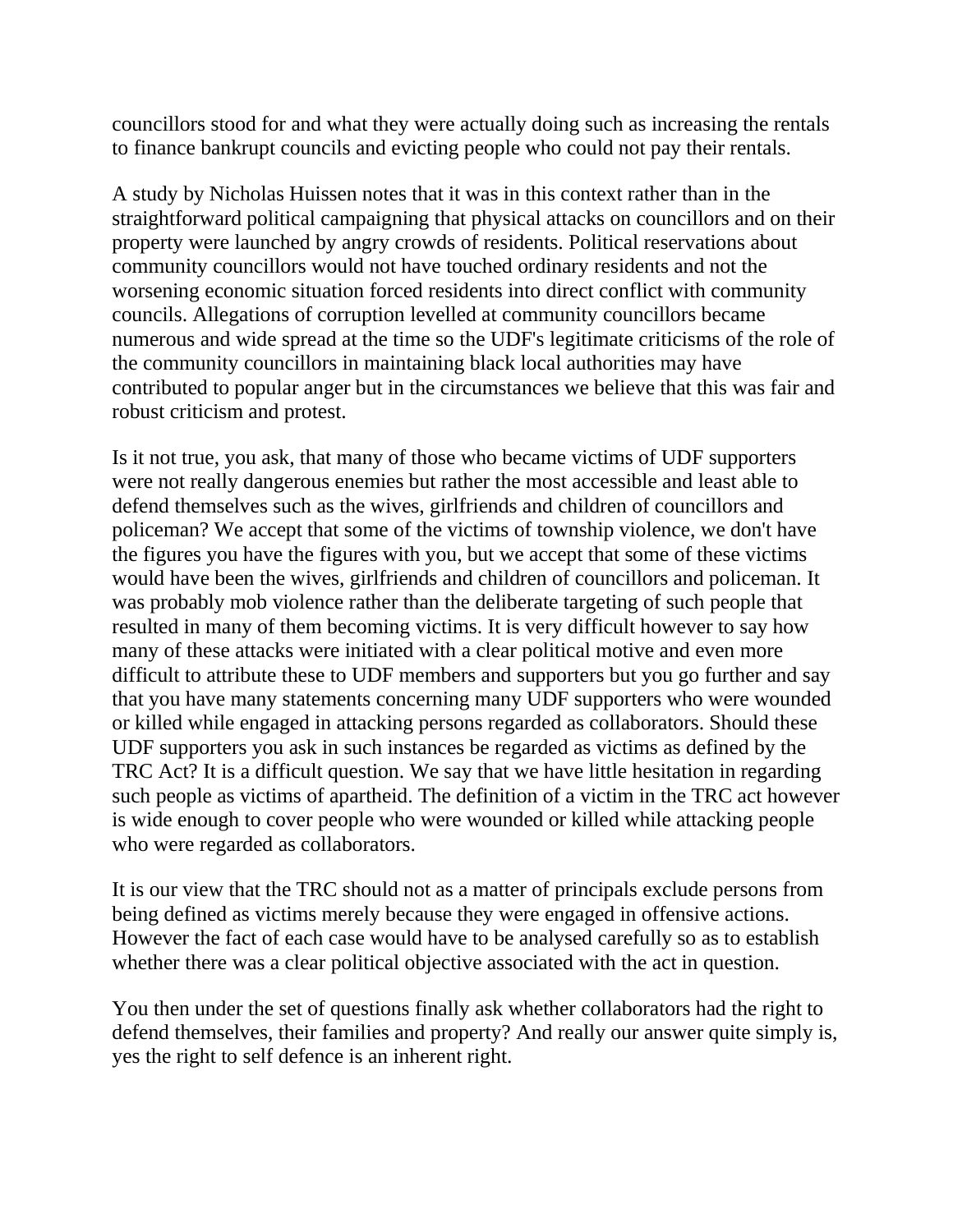The next cluster of issues deal with the issue of necklacing in particular, again Chairperson I should refer you in particular to pages 77 and 78 of the ANC's first submission in 1996 and then it's further submissions at pages 11 to 12 which really sets out, we think very well the whole context within which this took place and we are not going to repeat that here we will simply answer the questions fairly briefly.

Firstly was the issue of necklacing discussed by the UDF national executive committee during the nineteen eighties? We've looked at the minutes, we have not been able to find a specific example of this but we say that the issue would have been discussed within the structures of the UDF and its affiliates given the fact that it had received considerable publicity at the time. Our position was that we disapproved of this practice and condemned its use on several occasions. This was communicated through the media and no doubt in discussion among affiliates.

You then asked how the UDF responded to the well known statement by Mrs Mandela regarding the use of matchboxes and necklaces for the goal of liberation? Sir there is no record of a formal response from the UDF to this statement, but I can recall that it was a statement which caused acute embarrassment for us because the government at that point used the statement extensively to try and portray the struggle in a negative light, while it is interesting that at the time when comrade Oliver Tambo gave a full interview distancing the ANC from necklacing, the government chose to prohibit the publication of that particular statement in the media at that time. So yes it caused embarrassment to us but we did not specifically speak out on it.

Then you ask what questions around the UDF course of action

regarding necklacing, in particular what steps did the UDF take to curb the escalation of the problem? We say that the UDF had very little direct control over the development of this phenomenon, its capacity and ability to intervene was limited due to the negative impact to the state of emergency on our organisations. We made public statements distancing ourselves from the conduct.

Then you ask whether the UDF, what we did about these violations that were committed by its supporters, were any instructions issued regarding these attacks and were any disciplinary actions taken against persons or affiliates? Sir we have really no accurate information at the time and even now as to who was committing these acts, the only information at our disposal was anecdotal. It was also unclear to what extent there was a clear political motive behind the development of this phenomenon. The UDF support during this period was much wider then its membership and therefore its span of control of its supporters was weak and even non existent during the period in question. We were hampered by a lack of resources and clearly did not command the resources of machinery of the state. The emergency made it virtually impossible for us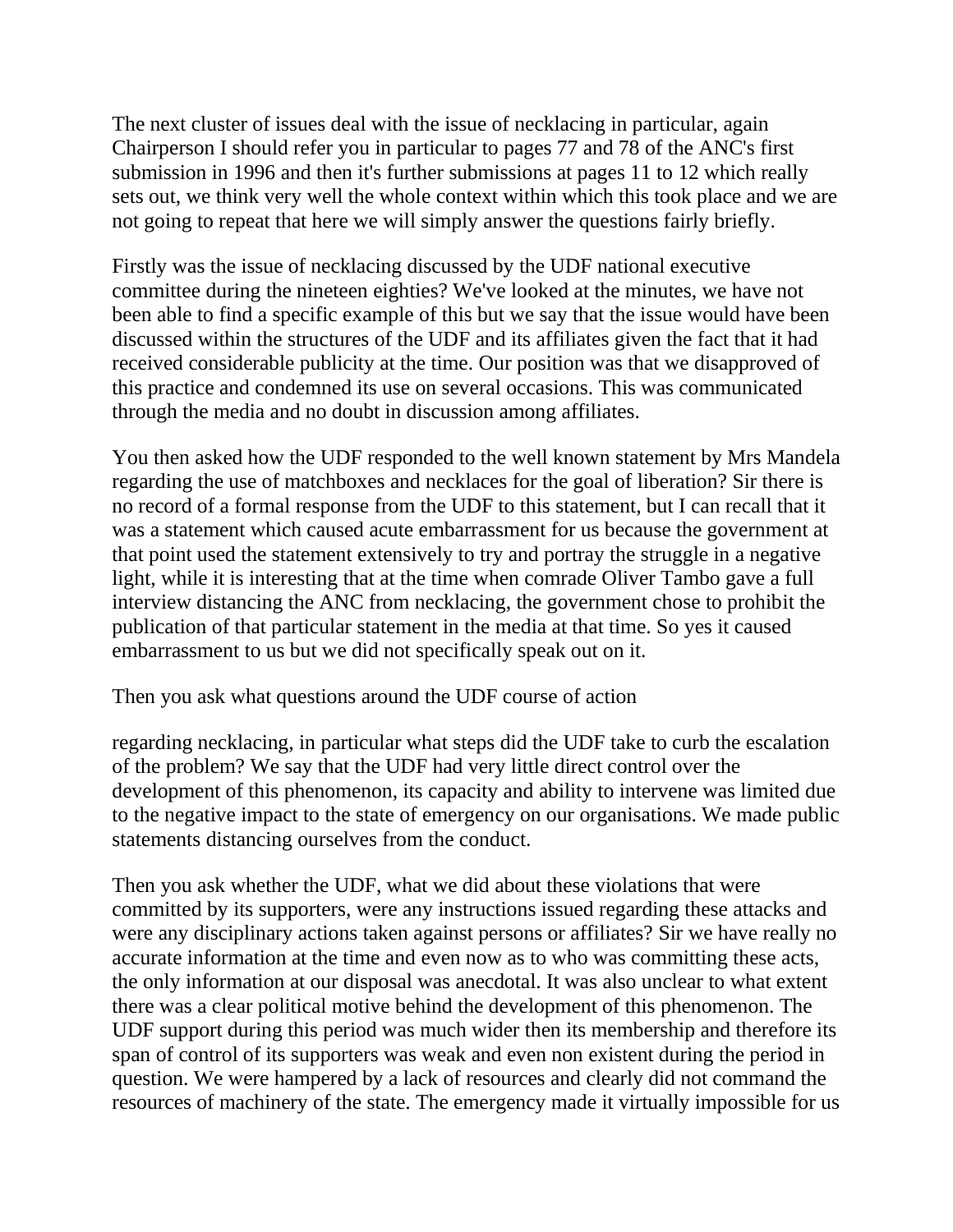to function and leadership locally, regionally and nationally could not operate openly and were not able to intervene and monitor the situation effectively. The problem was compounded by the fact that there were official restrictions on the reporting in the media of such incidence after 1986 unless such reports were officially sanctioned by the government and that is an important point to emphasise.

Despite the repressive conditions under which we operated at the time we still attempted to address the escalation of the problem, we spoke out against it but I think we must concede that we did so somewhat belatedly. There were never instructions from the UDF regarding these attacks we have no information as to whether such instructions were issued by any of the affiliates however or whether in individual cases disciplinary actions were taken.

There is then a set of questions dealing with our failure to condemn. Was the UDF leadership reluctant to intervene, afraid to intervene or unable to intervene, if so should the violence be explained in terms of mob violence or random acts by crowds who were stirred up? The UDF we say was not reluctant to intervene, it was hampered by the restrictions on its ability to operate freely and only by its limited capacity. I should at this point, point out, Chair that we did face a genuine dilemma and I have alluded to the fact that we had no accurate information but we felt that those who were committing these acts may be supporters who were not directly under our discipline and I think we have to capture what was happening at the time. For our publicity secretary to issue a statement in the media saying UDF condemns necklacing, in many instances we felt these people had been brutalised, young kids who have emerged from detention and our problem was it may make some people look good, it may make the organisation look good if you condemned it but in effect if you were not able to create any sort of disciplined intervention that would not be heeded and in fact those people, the limited influence that we may have had over them would have been lost. So I think we had to take that into account and from our point of view that was a genuine dilemma. We would be happy to engage into further discussions with this later on. We did in general at the end condemn such killings and did not silently condone it not withstanding the dilemmas that we faced.

Would an ordinary UDF member you ask, or supporter have any reason to believe that such practices were not approved of. If such members or supporters apply for amnesty for having committed such acts saying they acted in the name of the UDF, does the UDF think they should be granted amnesty?

We say that an ordinary member or supporter ought to have known that the UDF's policy was one of non violence as this was public policy. There were occasions when some activists of the UDF and occasionally even agents provocateur made reckless statements that did not accord with our policy and this could have contributed to some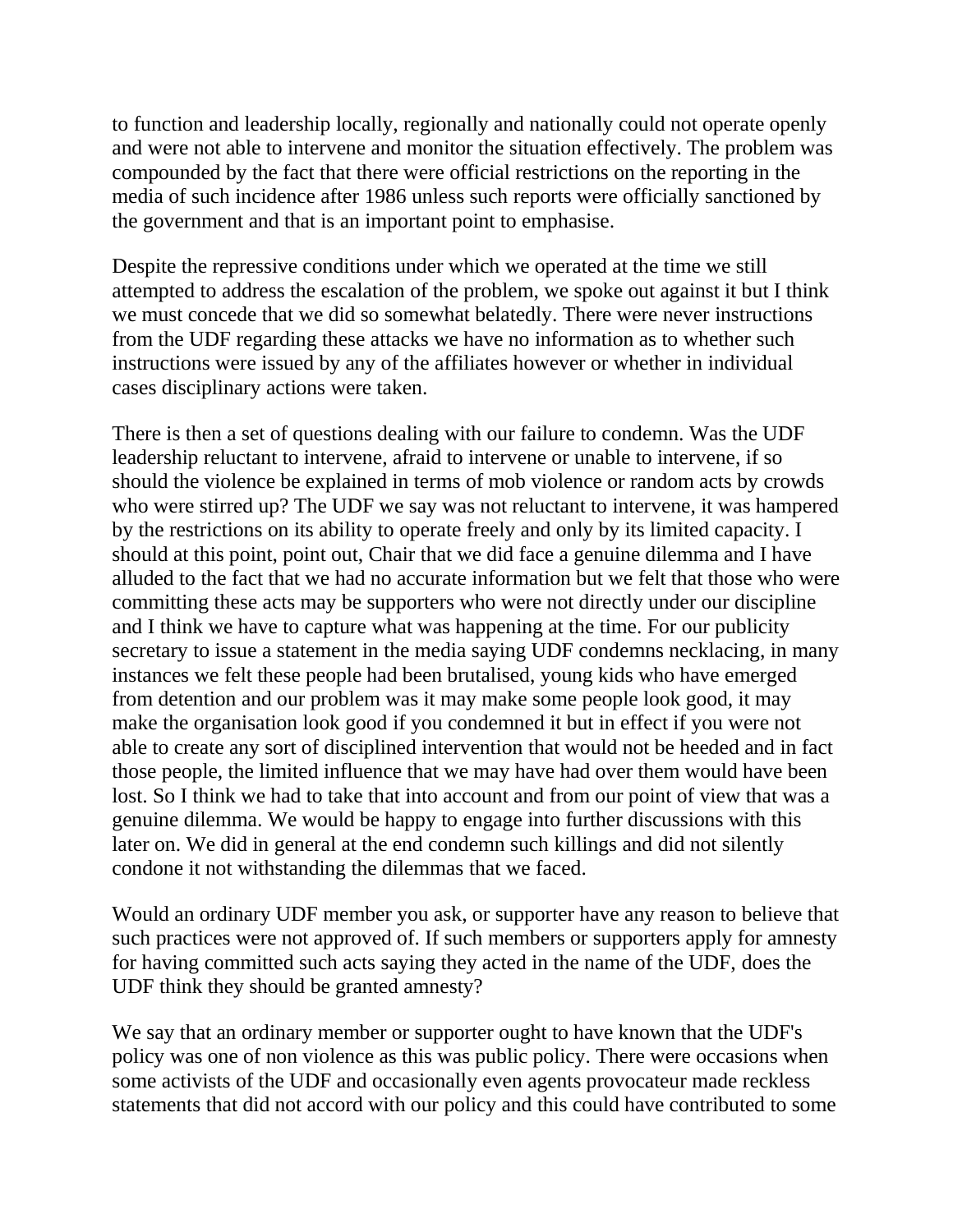members or supporters even being confused or unsure as to what our attitude was to these practices.

We do not believe however that the mere assertion by an amnesty applicant, that he or she was acting in the name of the UDF, should entitle as a general proposition to such a person being granted an amnesty. The applicant would have to prove why he or she believed that violent act was carried out with a clear political objective and that the behest of the UDF or one of its affiliates.

At the same time however we want to emphasise that the fact of a necklacing, even though gruesome should not disqualify a person from being granted an amnesty.

Around questions of support to violators you ask us whether by critically supporting those who had been convicted of certain offences, some of those who were on death row, did the UDF not lend legitimacy to such actions and was this not **post facto**endorsement of the violations. We say that these actions were legitimated by the fact that the apartheid government had not allowed any peaceful or democratic which fundamentally challenged its basis.

The right of the State to prosecute our people, coupled with the absence of any real legitimacy for the judiciary was seriously questioned by us. The support that the UDF rendered to such people then exhibited an understanding as to why they had either consciously resorted to such actions or found themselves sucked up in violent situations.

While this did not amount explicitly to an endorsement as such, we do accept that it is difficult in practice to draw a line between rendering support on the one hand and an endorsement on the other.

The next cluster of questions deal with the enforcement of resistance strategies. You ask us whether - and the broad questions here pertain to implementation, monitoring and enforcement of labour and consumer boycotts, how do we explain these acts and was the UDF involved in physically enforcing boycott strategies? If not, who were the people who did so?

The second and related question is whether any actions taken - were any actions taken to get enforcing boycotts to stop such activities? Again, these acts took place against a background of an emergency when most of the UDF's leadership was in detention or on the run. The acts were committed by youths acting on their own even though some may have believed that this was being done in the interests of the struggle.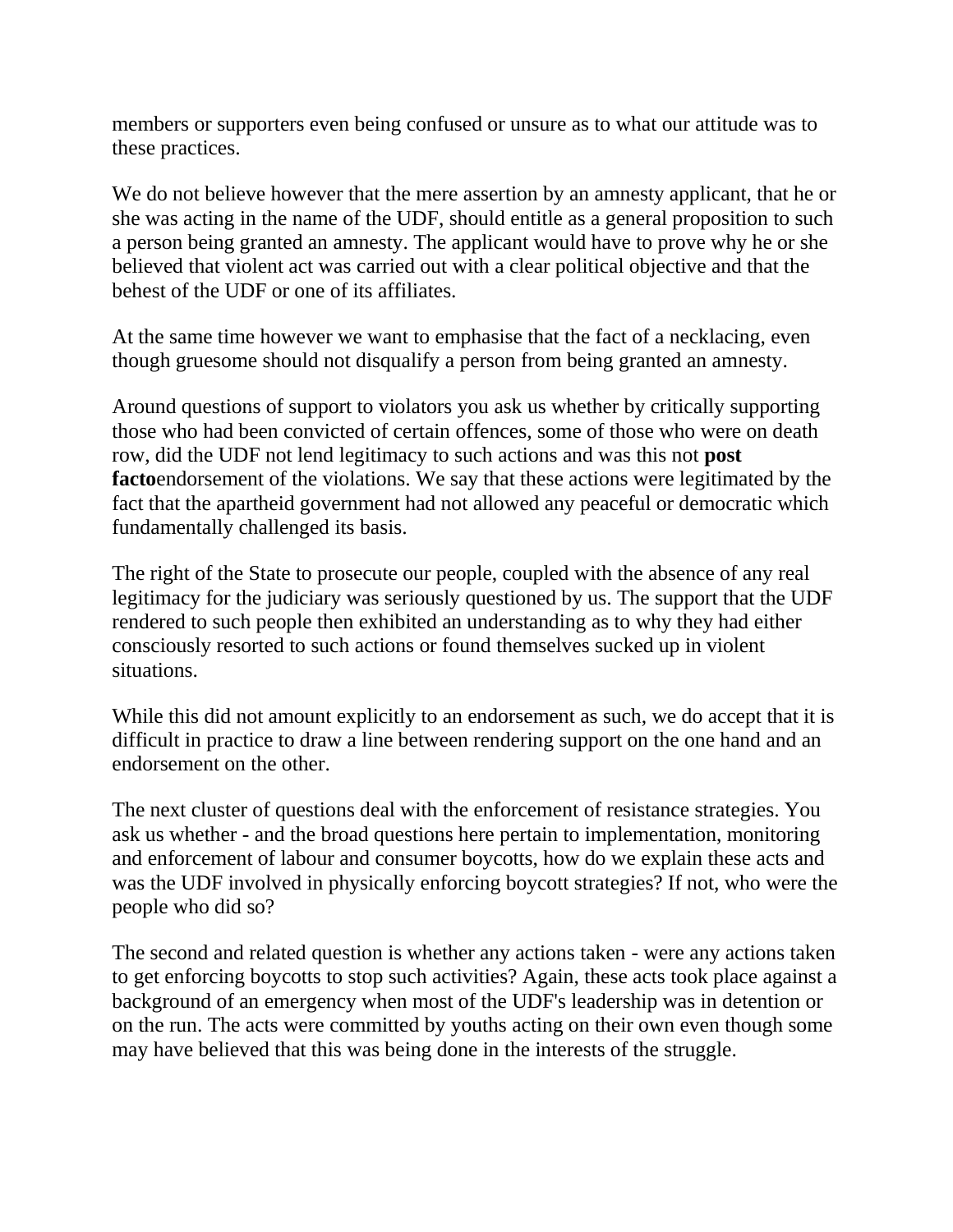It is probably safe to assume that many of these youths had been severely traumatised by their detentions and resorted to these acts really as a result of their own experiences that they had gone through in the previous one or two years.

The UDF often emphasised its opposition to this form of coercion and there were instances when activists who had acted in a disreputable way was subject to disciplinary action. A UDF publication at the time described the problem in the following way. I have not doubt that comrade stone would be able to expand on this, but the UDF publication said:

> "But as the struggle has intensified so has the opportunity, so have the opportunities arisen for unorganised youth to parade as comrades, highjacking cars or demanding money in the name of the struggle. The solution to such problems lies in political education and organisation. Marshalls or members of organisations who have mistreated people are also disciplined. In Port Elizabeth members of PACO were isolated by being pretenders from attending meetings and from wearing a PACO T-shirt"

Which emphasises what was the most severe penalty we could impose at the time.

"The extent to which discipline can be enforced depends on the level of organisation. In some areas, especially where detentions have removed the more senior leadership of civic structures involving all the people are weak, discipline is a more serious problem"

Sir, you then go on to popular justice where we look at people's courts as quote: "organs of people's power" and your questions are twofold. Were people's courts organs of people's power as articulated by the UDF? And secondly, the issue of necklacing, burning and certainly many other violations including lashings took place at the behest of people's courts? You ask whether there are instances where the UDF intervened and halted the operation of people's courts.

People's courts were a spontaneous development in out townships and a response to the virtual breakdown in any form of state authority. The formation of people's courts as quote: "organs of people's power" never became official policy of the UDF. We did however see it as a potentially positive development in that these courts could resolve community problems such as petty cases of assault or theft without having to rely on the State.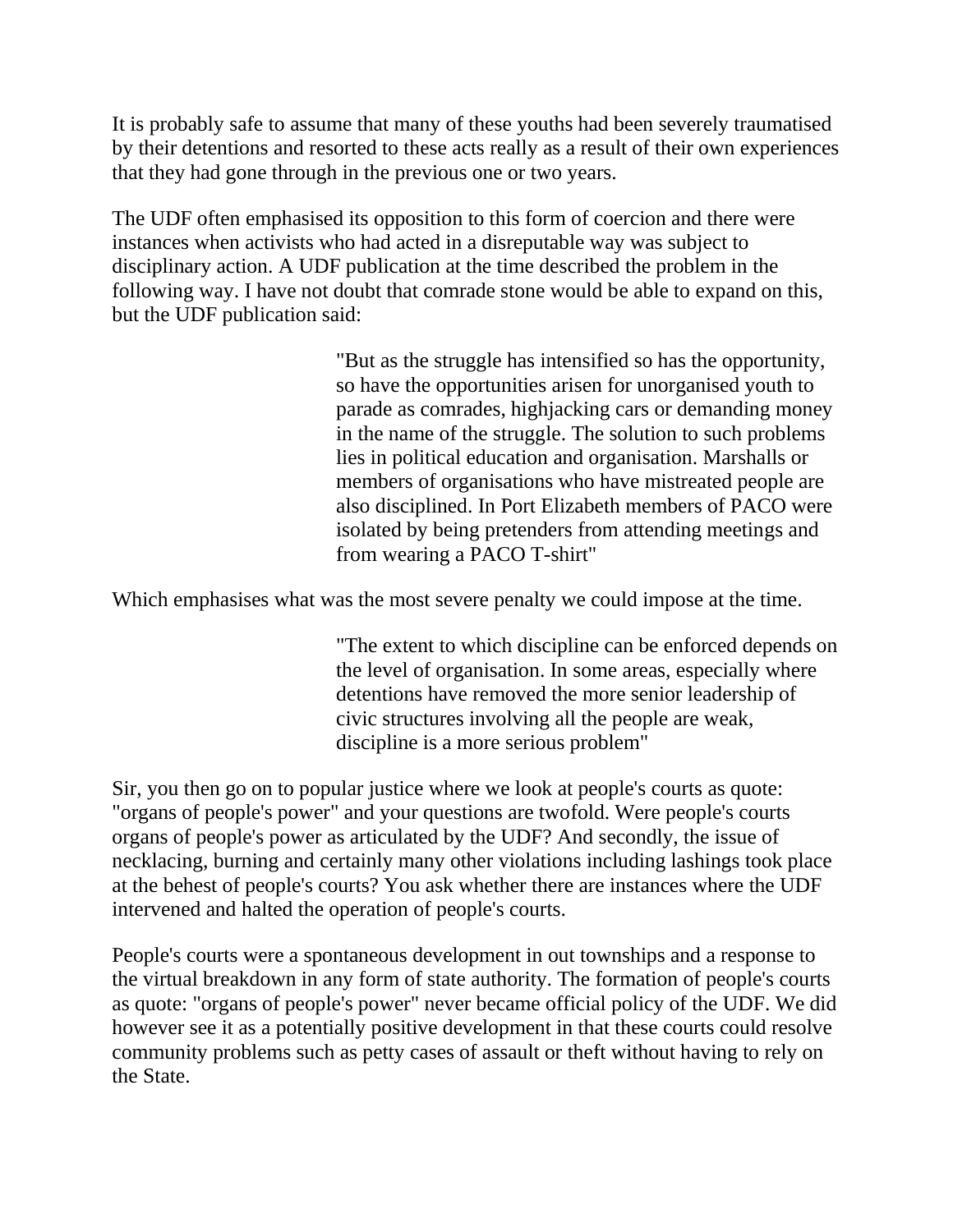We sought to direct this development by emphasising that such courts should be under proper political discipline and refrain from engaging in acts of violence. On of the UDF publications at the time conceptualises and describes people's courts in the following way:

> "In Uitenhage for example, on the basis of a well development organisation at an area committee level the youth under the discipline of community organisations now maintain ordinary law and order functions previously the domain of the apartheid police and army. Peoples volunteers, the amabutu, now investigate crimes related to people's complaints. They are strictly instructed to use no violence against the people and that their political task is to help in resolving disputes and thus to build unity within their community. Similar local of organisation in places like Attridgeville, Fort Beaufort, parts of Port Elizabeth, Cradock, Queenstown and Kagiso form a basis for a people's system of law and order. Our people's courts are not meant to punish people but rather to politically educate people for active involvement in the national struggle against apartheid. There would have been instances where UDF at an area level rather than a regional or national level intervened to halt operations of people's courts that were functioning like kangaroo courts"

We then, before the last section of the political climate and the responsibility, deal very briefly with inter-organisational conflicts. And you ask whether we can explain conflicts that occurred between the UDF and AZAPO in Soweto, the Eastern Cape and Paarl and other places from 1985 to 1989.

And secondly you ask what steps were taken to resolve the matter and to prevent bloodshed? Were UDF affiliates disciplined or expelled or any individual members disciplined?

Again Sir, there is very extensive documentation that you already have, puts ...[indistinct] in both submissions from the ANC and again we are not going to repeat that but merely to try and point to examples of the way this matter, how we understood it and how we dealt with it.

Looking at the Eastern Cape is one example. We say that in mid 1985 there were a proliferation of violent clashes between supporters of the UDF and AZAPO in the area. These occurred at the time, you must remember, the murders of the PEBCO 3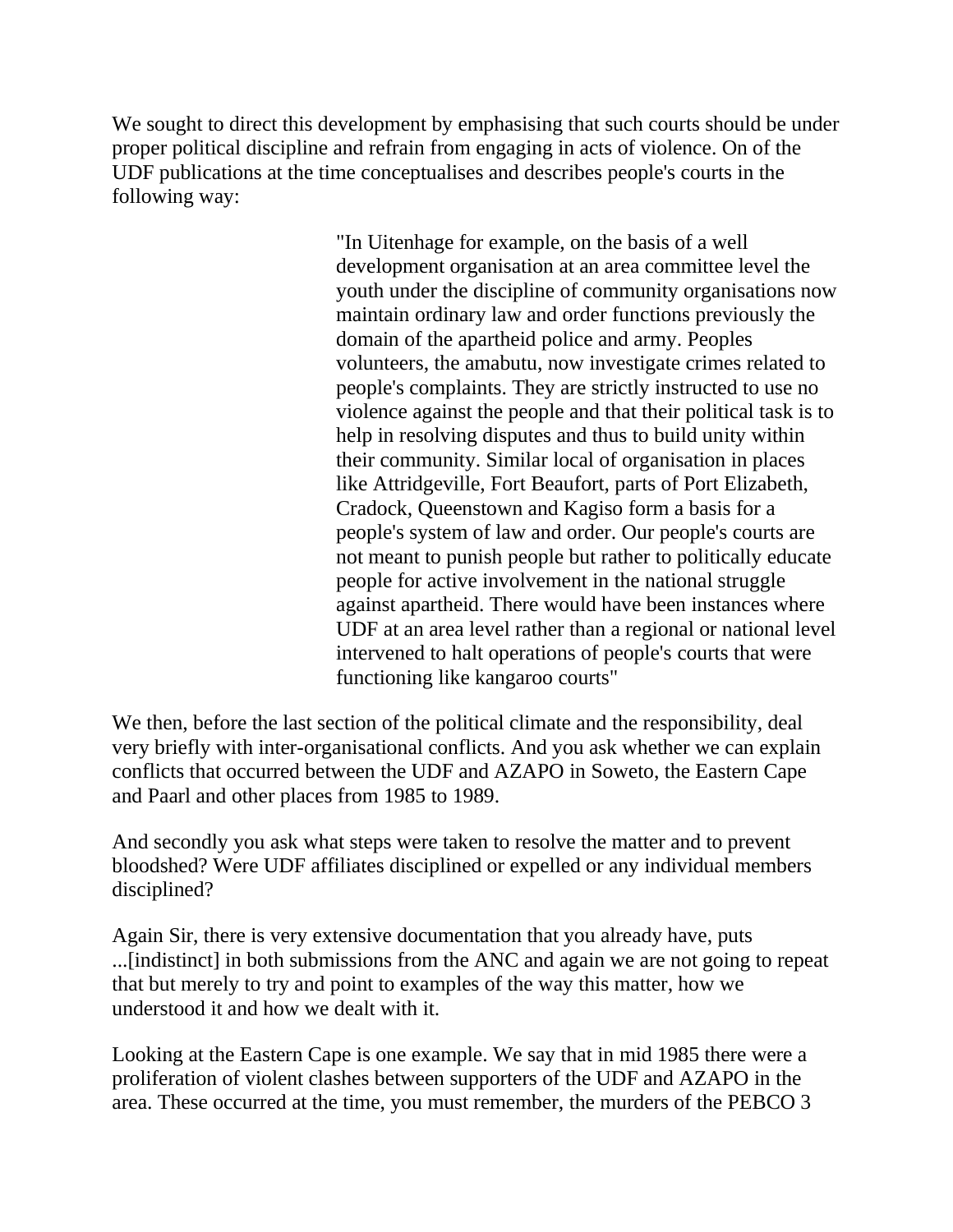and the CRADOCK 4 had occurred. It was widely believed at the time that they had been murdered by the State, a belief that was to be proved true more than a decade later. There was a climate of great fear and suspicion.

At the same time the black consciousness group in the Eastern Cape was led by the self-styled Reverend Ebeniza Maklena. The organisation which he led was called the: "Ama Africa National Front" and was closely linked to AZAPO. He was widely believed to be working for the State and fermenting violence in the area. He was subsequently expelled from AZAPO. We believe that he was principally responsible for the violent clashes that occurred between the UDF and AZAPO in the Eastern Cape. Indeed his Ama Africa National Front was indeed set up by the State to counter the influence of the UDF and you have the documentation to show that.

The State repeatedly distributed leaflets all around the country in the names of various organisations with the aim of causing confusion and fermenting violence between the UDF and AZAPO. Unfortunately we say that this sometimes succeeded in doing precisely that. We issued statements condemning them as the work of the State and appealing to our affiliates to be vigilant of this. We wrote letters to AZAPO and met with its leadership in an effort to stop the problem from escalating. We were not however able to find a record of any disciplinary action which may have been taken against any member of an affiliate within the UDF.

With reference to Inkatha you as that we answer in the following way: We say that the relationship that the UDF had with Inkatha was an ambivalent one. On the one hand we were opposed to what was considered to be Inkatha's collaboration with the State, while on the other hand we were reluctant to criticise it because of its considerable rank and file support.

But as the first clashes between UDF and Inkatha supporters took place, starting with the Engoia massacre at the University of Zululand where UDF supporter were attacked and killed by Inkatha supporters. Increasingly hostile statements were then issued by both sides which resulted in further polarisation on the ground, which in turn resulted in further clashes.

It was against this background that the UDF leadership was concerned about the conflict and certainly did not encourage it. But it is true that the linkages between the leadership and rank and file structures in the townships of KwaZulu Natal were weak. The UDF sought to resolve the problem with Inkatha by peaceful means and its leaders played a key role in trying to get peace initiatives off the ground.

In the Natal midlands we worked with the Chamber of Commerce to try to broker a peace deal while in other parts of Natal the UDF supported Cosatu and worked with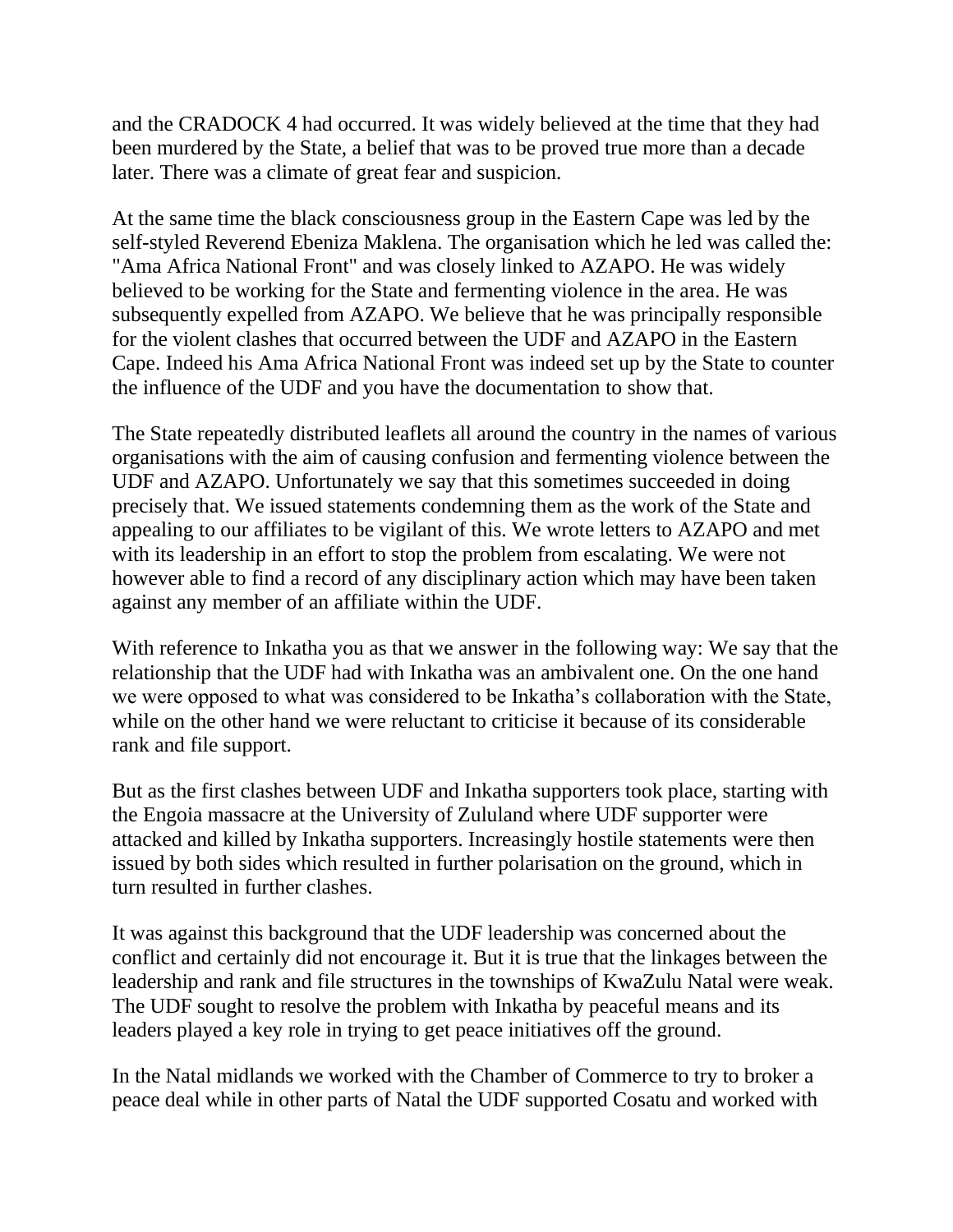the churches in trying to find mechanisms for dispute resolution. That was in the later '80's.

Again we must remember that this occurred in a climate where the State deliberately sought to build support for Inkatha while at the same time making it impossible for UDF leaders to operate, by detaining and banning them. There's extensive documentation on the State's covert support for Inkatha at the time.

The full machinery of the State, particularly the KwaZulu police was used to bolster Inkatha in its effort to physically annihilate the UDF's presence. The full array of both legal as well as illegal means was used to achieve this objective. It is therefore not surprising that we were not able to make very real progress towards finding a peaceful solution with Inkatha before 1990.

The last question Deputy Chair, relates to political climate and responsibility. And you ask I think the probing question which says that former government officials have acknowledged that the use of certain language provided a reasonable basis for those at lower levels to infer that killing was acceptable, does the same reasoning not hold for the UDF?

We say that the usage of militant language within the front took place against a background of increasing struggle and general escalation in violence. We were concerned about this development and discouraged the use of militant rhetoric. There are publications, political education publications for example of the UDF which emphasise that because of our security concerns activists were discouraged from sounding very revolutionary all over. We felt that their emphasis should be on disciplined organisation building.

But I think, having looked at this question hard and for a long time among us, we conceded that the language used by some of us from time to time could have provided the reasonable basis for some of our members to infer that violence and even killing was acceptable.

The next set of questions with a political responsibility for comrades. Does the UDF accept responsibility for this particular socio political grouping, amorphous as it may be? You say that further several persons have applied for amnesty for violations, claiming broad UDF endorsement of their actions. How do we as a leadership view such claims?

You ask further whether the UDF can claim credit for organising and mobilising people and then deny any responsibility for actions arising out of this process of mobilisation. I think we want to state simply Sir, that we accept both political and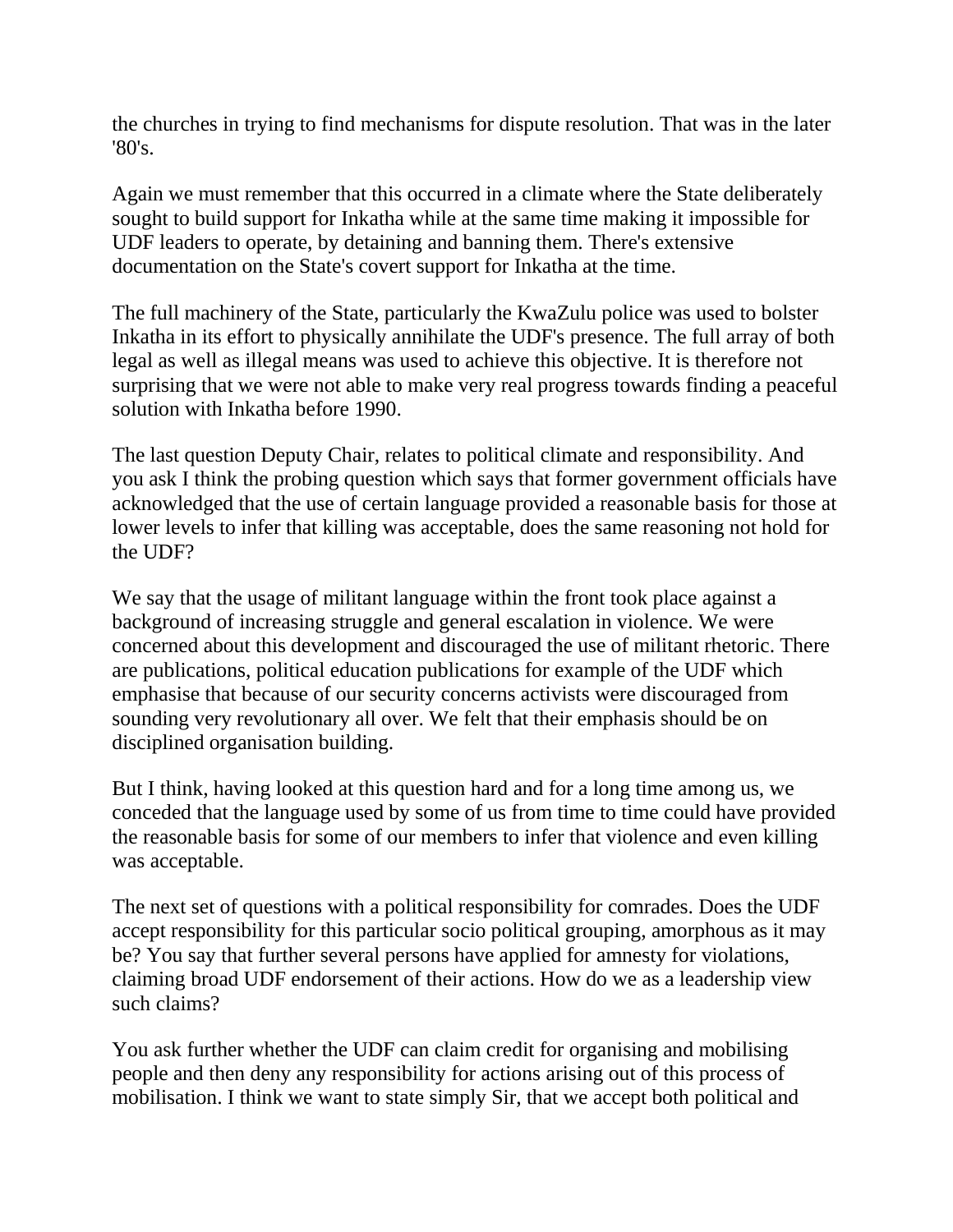moral responsibility for the actions of those who genuinely considered themselves to be our comrades even though they were not accountable to the structures of the UDF.

We accept that in organising and mobilising our people for freedom, some of these comrades committed acts which violated our policies but these were the unintended consequences which inevitably resulted from our campaigns.

We say that the TRC in evaluating the amnesty applications should view their actions with sympathy and understanding of the political context within which their actions occurred. We also wish to submit that the sympathy and understanding should be extended, not only to the members of the UDF but also supporters who believed that their actions were contributing to the struggle for freedom.

The last set of questions deal with mass actions. And you ask whether the UDF should not have foreseen the violent consequences of such actions? Was it not obvious you ask, that the State would act against unlawful initiatives? Should the blame be squarely put on the actions of the security forces and is there any responsibility that the UDF can claim in this regard?

Civilians were placed in situations where they were obviously injured.

We say that for the UDF mass action was our most viable and effective weapon in advancing our struggle. When organising marches we often took into account the danger that the security forces would attack us. We were not reckless in organising many of our demonstrations. Within the limits of our capacity we tried to ensure that marches proceeded as peacefully as possible, organising marshalls from our structures to assist in crown control.

In organising these marches we also tried to take into account the unpredictable behaviour of the security forces and therefore took as many precautions as possible. While it was obvious however that the State would act against unlawful initiatives, it was not always obvious that they would respond violently to a peaceful demonstration.

There were occasions when prominent clerics for example were part of that demonstration and then they backed off when they felt that they were able to move in without the glare of the media as an example, and then they may have broken up the demonstration violently.

So in apportioning blame in this area, clearly the government which prohibited democratic activity such as protest marches and the security forces that violently broke up demonstrations must bear the primary responsibility for the violence which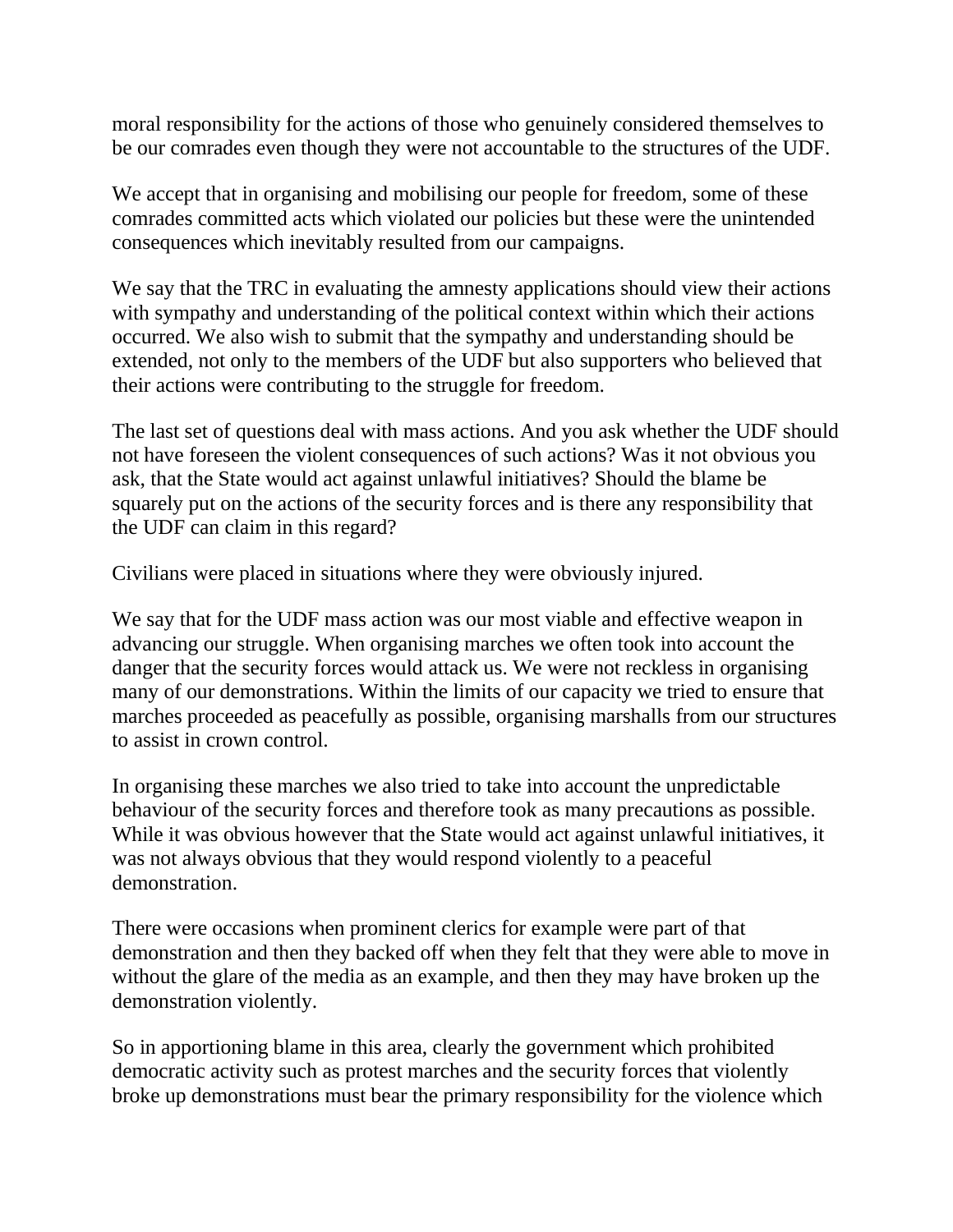ensued during some of these actions. After all the right to peaceful protest is an inalienable universally recognised human right. But we must accept that there is a measure of moral responsibility for the fact that marches and mass actions were embarked upon, where there was always a danger whatever precautions we may have taken, that civilians may be injured during such protests.

We feel however, that even though there is a moral responsibility that we accept for it, that we would have abdicated as comrade Terror has pointed out, a greater moral responsibility if we sat back, an acquiesced in our own oppression and applied really the peculiar logic which says: the State would be unhappy if we organise a march so let's not organise the march.

In conclusion we do say and we say this in all sincerity and honesty, that we do deeply regret the loss of life and the trauma that many people suffered, not only members and supporters of the UDF but those who were our opponents but we regret any loss of life and injury that resulted in the cause of us waging our just struggle.

Chair, that ends our questions and our answers. We'd be happy to take questions at this point and which comrade Popo will direct us to answer, thank you.

CHAIRPERSON: Thank you very much. It does look as though it's right on 11 o'clock and it may be a good moment to break at this stage. If that's acceptable to the delegation we will adjourn and then try and be back by twenty past eleven, thank you. ...[inaudible] that tea for the delegation will be made available, tea or coffee. Regrettably we don't have a cafeteria for everyone else.

#### COMMITTEE ADJOURNS

#### ON RESUMPTION

CHAIRPERSON: We resume the hearing with a delegation from the former United Democratic Front and I'm going to ask Mr Mpshe to lead us please. Mr Mpshe?

ADV MPSHE: Thank you Mr Chair and members of the panel and our leaders herein present. Mr Chair, I want to kick off by saying that we appreciate the response, the manner in which most of the questions have been answered. When we put questions to the delegation it is not because we doubt or we do not accept the answers given to the questions but we are simply continuing in the debate so as to get clarity on some of the issues.

I have indicated in chambers Mr Chair and the panel, that the questions that will ensue from our side will be based on the submissions as read onto the record today. So I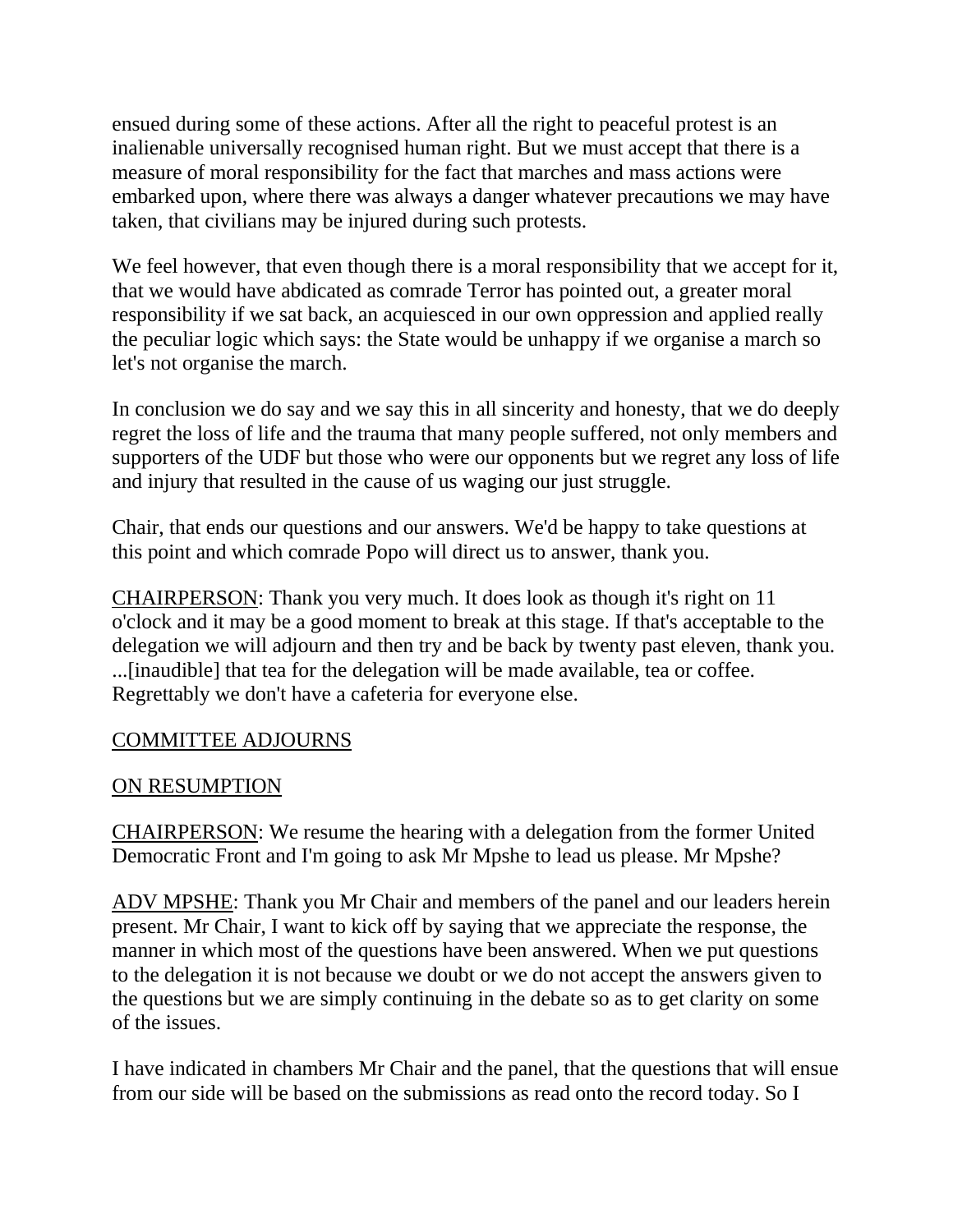want the delegation to understand our questions in that light, that the simple assignment is to find clarity. I will kick off Mr Chairman, starting from page 8 as this is the portion that was dealt with by the comrade.

We agree Mr Chairman, that the UDF then had a problem or rather to call it a disciplinary problem due lack of capacity. They could not, because of certain factors mentioned in their submission, discipline the members as well as the supporters of the UDF. But I have three questions to pose in this regard and the questions are:

Was this incapacity of UDF to exercise adequate control, a matter of concern to the UDF?

The next question will be - I don't know Mr Chairman, if the delegation would want me to elaborate on the questions or just to put the questions as they are and they will response to them? Some of them are self explanatory with the minds of the delegation, that is I do believe they do understand what I am talking about.

#### CHAIRPERSON: Mr Molefe?

MR MOLEFE: Chairperson, we would suggest that Advocate Mpshe proceed with his questions, where we do not understand the questions we will give an indication.

CHAIRPERSON: Thank you. Perhaps it may be easier too if you took clusters of questions and once you've dealt with a particular subject we could pause and then we could listen to the replies and take them further if necessary. Is that agreeable? Right, please proceed Mr Mpshe.

ADV MPSHE: Thank you Mr Chair.

The next question then would be:

What active steps were taken to remedy the situation?

And here I want to refer the delegation to page 9 as well as page 10 of the submission. At page 9 I'm referring t paragraph 2 of the submission and page 10 I'm referring to the very last paragraph:

"before attacks on perceived informers"

that very last paragraph and the last sentence.

And the last question on this cluster Mr Chair will be: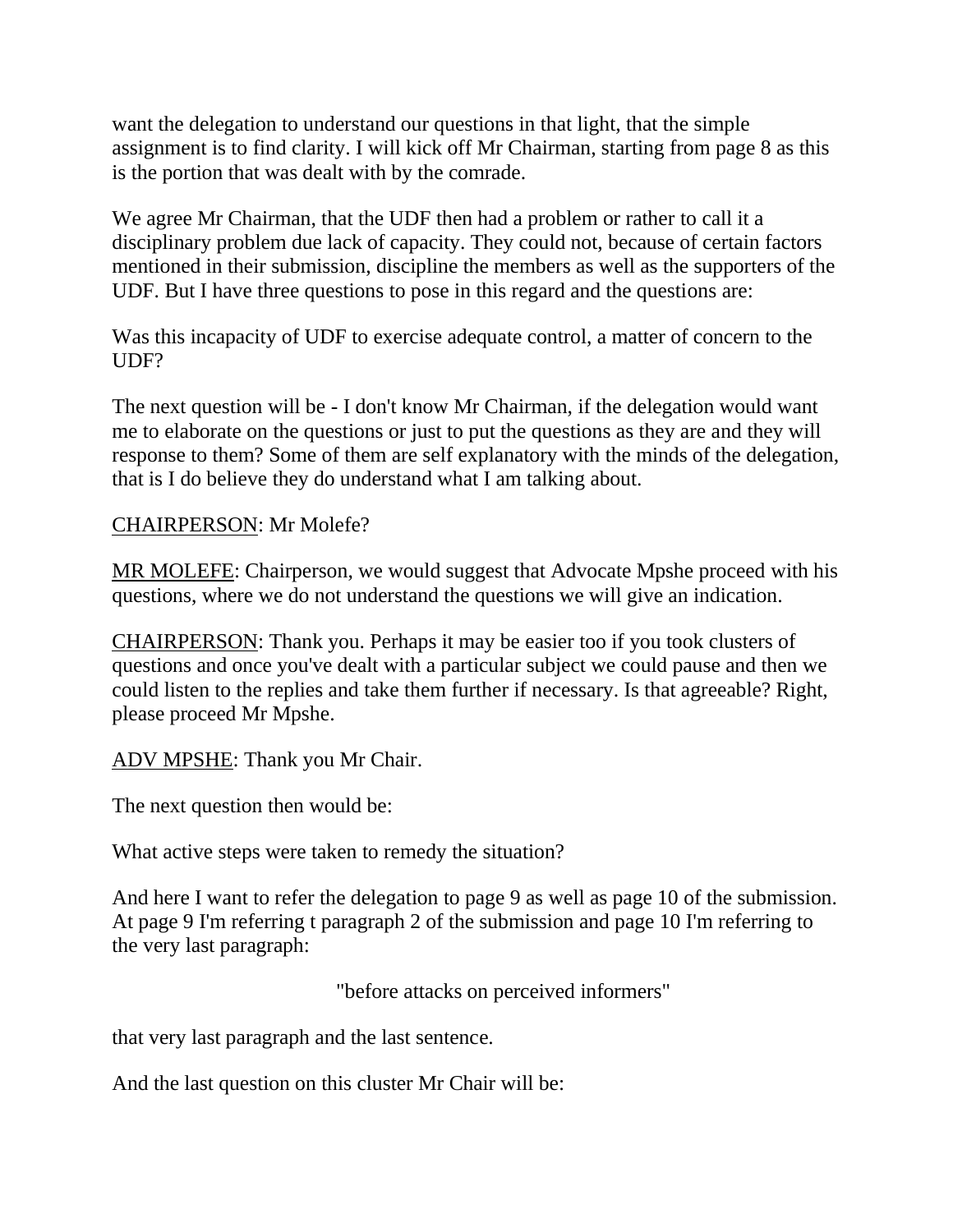Was the popular forms of undisciplined activists which contributed to making the country ungovernable at least tolerated by the UDF? If not tolerated, was it not encouraged? In other words, this move of making the government ungovernable, was it tolerated by the UDF or if not tolerated, was it encouraged to continue?

Then in the same breath:

Would the apartheid government have surrendered power without: "the undisciplined mass mobilisation"?

MR MOLEFE: May I request that the last question be repeated and clarified as it is not quite clear.

CHAIRPERSON: Mr Mpshe?

ADV MPSHE: Mr Chairman, in clarifying it, there was this move of the movement or organisation, that the government should be made intolerable or ungovernable and in making it ungovernable, mass movements or mass actions had to take place and in the midst of these mass actions some of the acts that were regarded as being perpetrated by the undisciplined members would inevitably take place. Now my question here is:

Did the UDF tolerate this mobilisation?

MR MOLEFE: The question is still not clear.

CHAIRPERSON: Shall I try to ...[intervention]

MR MOLEFE: Is it proposed that the UDF set out deliberately to organise undisciplined mass action? We don't quite understand the question.

CHAIRPERSON: Can I just try? I think ...[intervention]

MR MOLEFE: In that we are being asked to say whether we tolerated or not.

CHAIRPERSON: I think the question is really on whether the UDF did not want this to happen but insofar as it did happen, tolerated the excesses not the actual policies or the strategies but the excesses because of the end goal? And that was to change and transform government. I think that's more or less what ...

ADV MPSHE: Thank you Mr Chairman, that is the intention of the question.

CHAIRPERSON: With those questions - you had a last part to the question which related - or is that sufficient?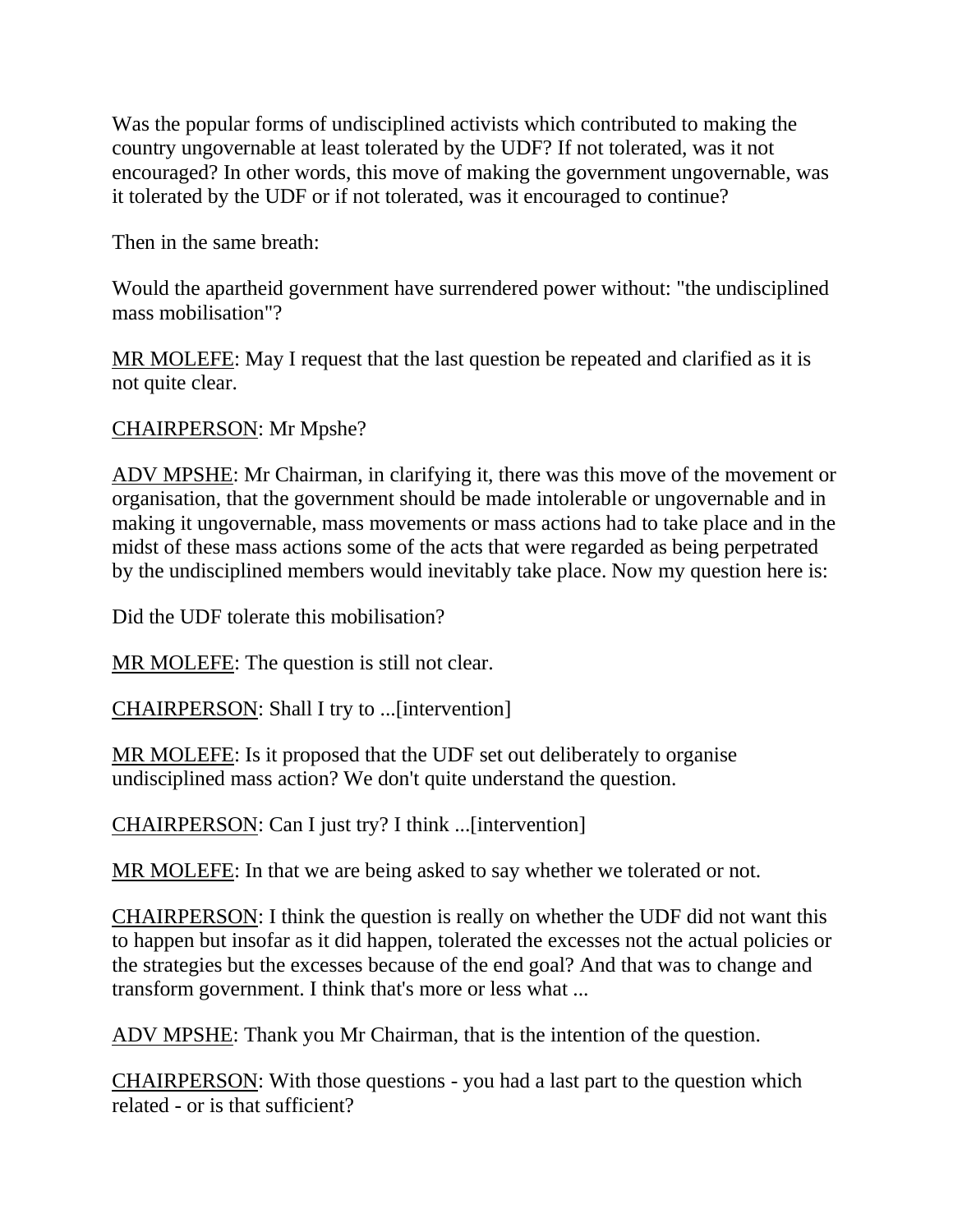ADV MPSHE: That is sufficient for now Mr Chairman.

CHAIRPERSON: Would you care to respond to those now, it may be easier I think. And if so, who would like to do that?

MR MOLEFE: Well I'd like to request that Mr Valli Moosa deals with the question relating to making the country ungovernable.

CHAIRPERSON: Was he deliberately responsible?

Mr Moosa, would you like to attempt that?

MR MOLEFE: And the rest of the questions be dealt between him and Mr Morobe.

MR MOROBE: Chairperson, I think just to help Mr Moosa, because this question is to the first question that was asked about incapacity and as to whether that was a matter of concern because some of consequences that arises from the concerns of the last question would be seen to be a direct consequence or how that actually panned out.

Now at some point in the history of the UDF we had made a recognition that the organisation was growing at such a pace and such a rate, that we were drawing so many new members into the organisation and the whole question of organisation became a central focus for our concern and consideration because we realised that whilst at the core we had a very strong body of disciplined and committed activists but we had a very strong sense that on the edges we were beginning to pull in other people who were not necessarily of the same schooling politically and of the same commitment but the part of the process is they'd been drawn into the movement.

The question was, how do we deal with this because this concerned us greatly and at the time being incapacitated by various detentions, arrests and burnings, we had to then proceed by approaching this in the only way which the UDF tended to do, by taking a political approach to it because we did not have the equipment and the machinery to put people in jail or to lock people up, so we thought that we had to approach this politically.

And hence if you look at the slogans, the slogans that the UDF designed at some of these points were also intended in some way to begin to address these questions. We had a slogan that said: "From Protest to Challenge". Now that in itself had a very strong element of confrontation in some ways but we also realised that that part of the slogan had drawn so many people into the organisation that our documents - some of it you would have already amassed, we would have documents that actually detailed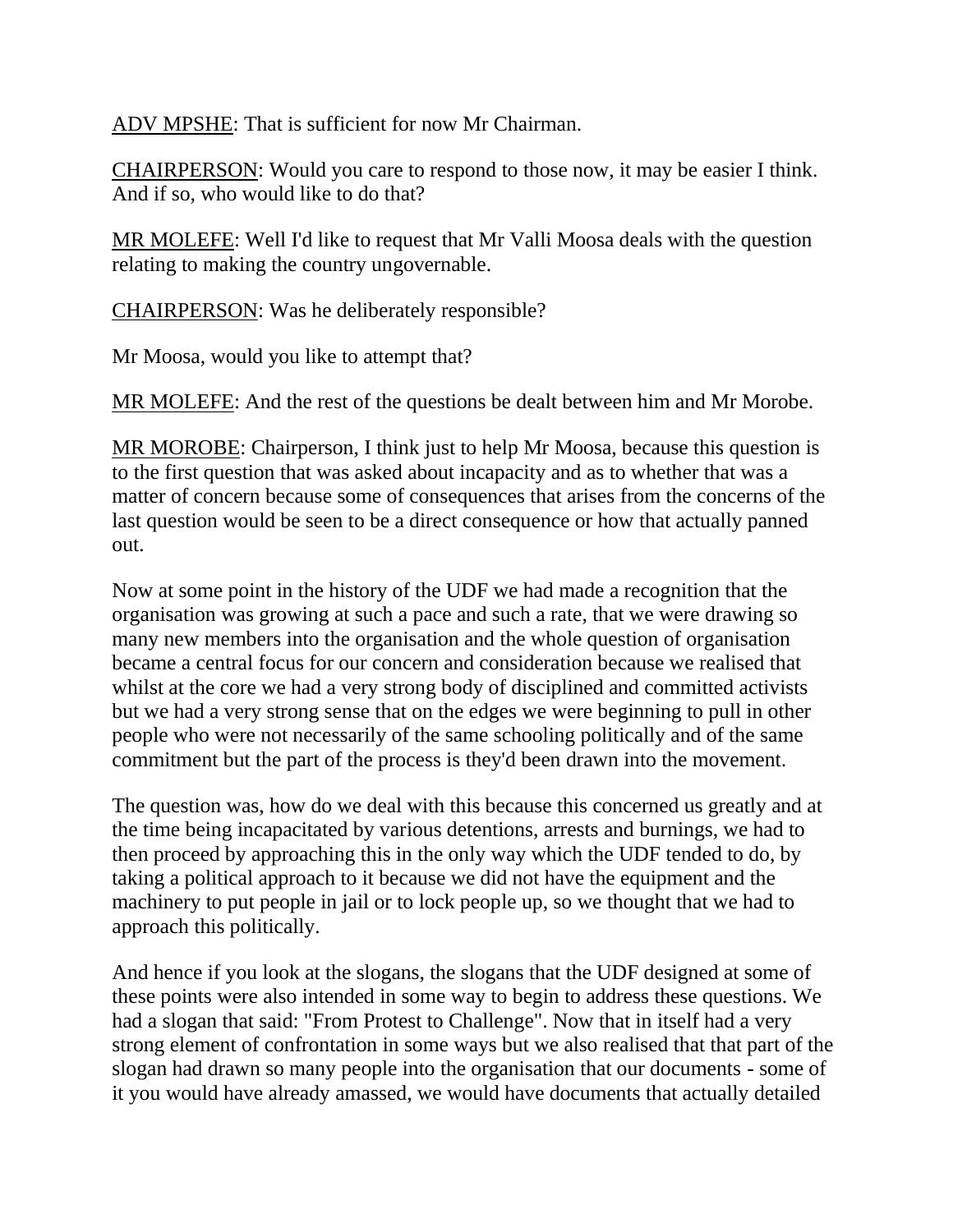the political content that we wanted to put into the slogans, where we then actually said - I think in one of the conferences, the 1986, we came up with the slogan: "From Protest to Challenge, from Mobilisation to Organisation", where we underlined the importance of organisation as a key disciplining element of the **modus operandi** of the organisation, because with organisation comes greater political education, comes greater infusion on disciplined modes of engagement by our activists.

And the approach then was to say: we have to actually take this across the lengths and breadths of the country and to our affiliates so that that must inform their perspective and their points of departure so that any measure of what people do would then be based on the understanding of that context.

So it is then in that sense that when one proceeds to deal with questions relating to the popular forms of undisciplined activists, as it was said, who contributed to making the country ungovernable, as to whether that was tolerated and encouraged, that one then has to understand that in the context of our own recognition of this dilemma that was facing the organisation and what we might then do to actually begin to correct it.

So for me, that gives you a context of our initial concerns and our initial consideration as to how we might want to go about it. Perhaps Mr Moosa might add then on the question relating to ungovernability and undisciplined activists who contributed to making the country ungovernable.

CHAIRPERSON: Thank you Mr Morobe. Mr Moosa?

MR MOOSA: I think one must make separate points here. That there may well have been undisciplined persons who were engaged in actions to make the country ungovernable but not all actions aimed at undermining the ability of the apartheid regime to rule were a result of undisciplined actions. I think that one must distinguish between the two.

And a call to make the country ungovernable and to render apartheid unworkable was not necessarily a call to chaos. So I think we must distinguish between the two. In some cases you had a situation where a maximisation of chaos was viewed as rendering apartheid unworkable. We of course never held that view and that is why we had the slogan which said: "From Mobilisation to Organisation".

We were always of the view that organisation was the key to success and the key to a heightening of the struggle. We did not want to find ourselves in the situation where the leadership of the liberation struggle was unable to direct the struggle and to martial those who were engaged in the struggle but we certainly were of the view that the point had been reached where it was becoming more and more possible in the '80's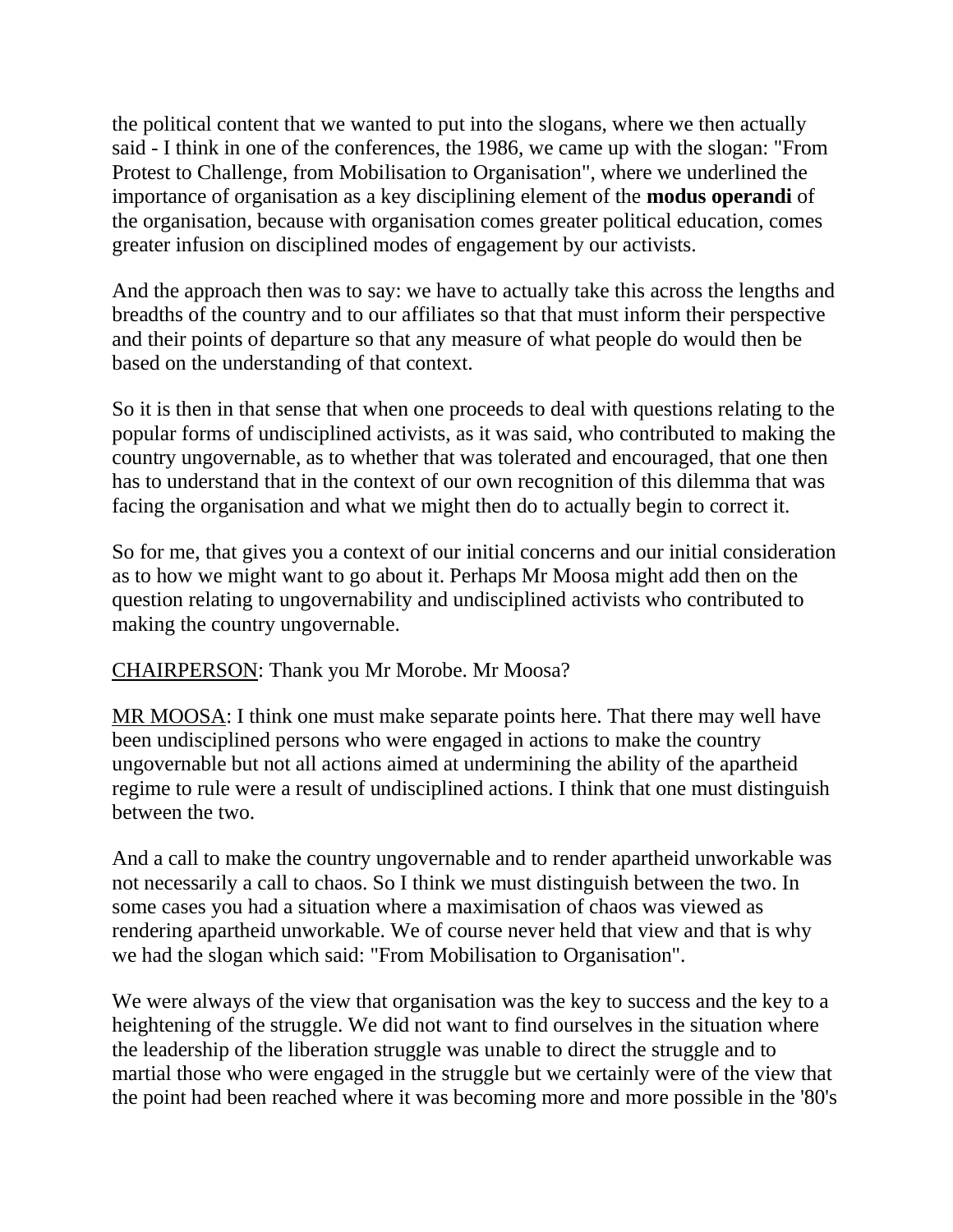to render apartheid unworkable, to make it more and more difficult for the State to rule in the old way. And perhaps the most stark example of that was the defiance campaign in the late '80's where we had embarked upon a campaign to defy apartheid laws.

And you may recall that large numbers of person needing, black persons needing medical attention presented themselves as patients to white hospitals, people organised to bathe on beaches that was not allocated for their skin colour. Some of those person you associated with very well. That was all part of the defiance campaign. We wanted to show demonstrably that the apartheid regime had in fact lost the ability to rule the old way, that it was possible more and more to defy the regime and to render apartheid unworkable. And in that sense I think that ungovernability is not necessarily the same as maximisation of chaos.

CHAIRPERSON: What I'm going to do is, after each cluster of questions have been posed by Mr Mpshe and the answers have been given, is to refer to my colleagues if they wish to add anything at all. Mr Ntsebeza?

MR NTSEBEZA: Perhaps one wants to also get a sense of - I think one accepts that there was the agenda to render the country ungovernable and I think the liberation movement did not and ought not to apologise for that, it was part and parcel of dealing with a regime that was unacceptable.

I think the latter part of his question was seeking to know to extent there is considered that there was an element which together with the liberation movement was engaged in maximisation of chaos as you put it, but which quite clearly was not necessarily part of the liberation movement.

Now, to what extent did that element contribute to the success of the political agenda, in other words what sort of percentages can you say? Was it more the undisciplined section or more the disciplined section directly under the control of the political leadership of the liberation movement, that you can credit for having brought about the ungovernability of the State?

MR MOROBE: Chairperson, by and large the struggle certainly during the period of the existence of the UDF was being, I would say guided by organised disciplined groups of people, institutions and organisations that were clearly politically motivated and that worked within the broad strategy of the liberation movement.

And the indication of this really has been the success of some of the biggest mass campaigns that this country had ever seen, and that could only have been done if your forces were well organised and disciplined I would say and therefore some of the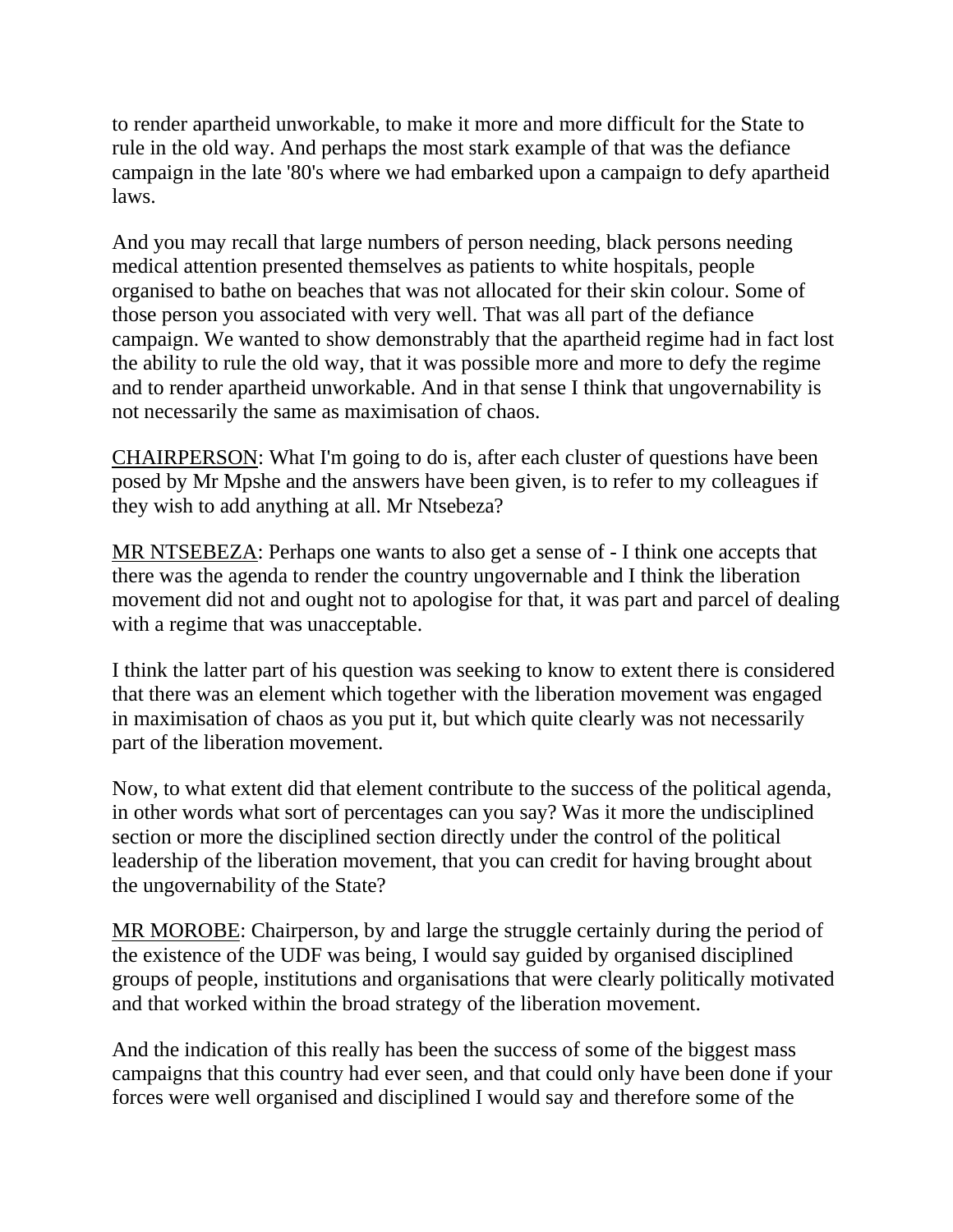campaigns which Popo spoke about. But throughout the period and even throughout the period of the banning of the UDF when euphemistically operated as the MDM for example, that we were able to continue to organise mass campaigns that captured the imagination of the people.

Quite often, where there was chaos which communities responded to negatively we believe would have been the work of the enemy and agents of the enemy, we ourselves certainly discouraged that.

#### CHAIRPERSON: Mr Lekota?

MR LEKOTA: Mr Chairperson, if I may just add to this reply. It is important to understand that in all regions and localities where we had affiliates, the leadership of those affiliates took responsibility and we are accountable to the National Executive ultimately for the activities of our membership there.

It will be seen for instance, if one looks at the second founding document of the UDF, the working principles of the UDF, it says quite clearly and I quote"

> "All regional formations and member organisations shall have complete independence within the umbrella of the United Democratic Front provided that actions and policies of members are not inconsistent with the policy of the UDF".

So any affiliated organisation was guided first of all by the generally accepted non violent policy of the UDF and the pronouncements of the leadership at national and provincial or regional levels and so on reached membership via established organisational leadership in those areas.

So to a very large extent few activities took place in the regions, in the areas in which we had affiliates without control of accountable leadership. Thank you.

#### CHAIRPERSON: Thank you.

MR CACHALIA: If I may just add to the answers already given. I think when we deal with the question of ungovernability of South Africa and the inability of the apartheid system to continue operating in the same old ways, our analysis of the situation should not be a simplistic one where you look at the liberation movement on one side or the UDF on one side and the regime on the other. There is a whole complex of factors which contributed to the ungovernability at that time.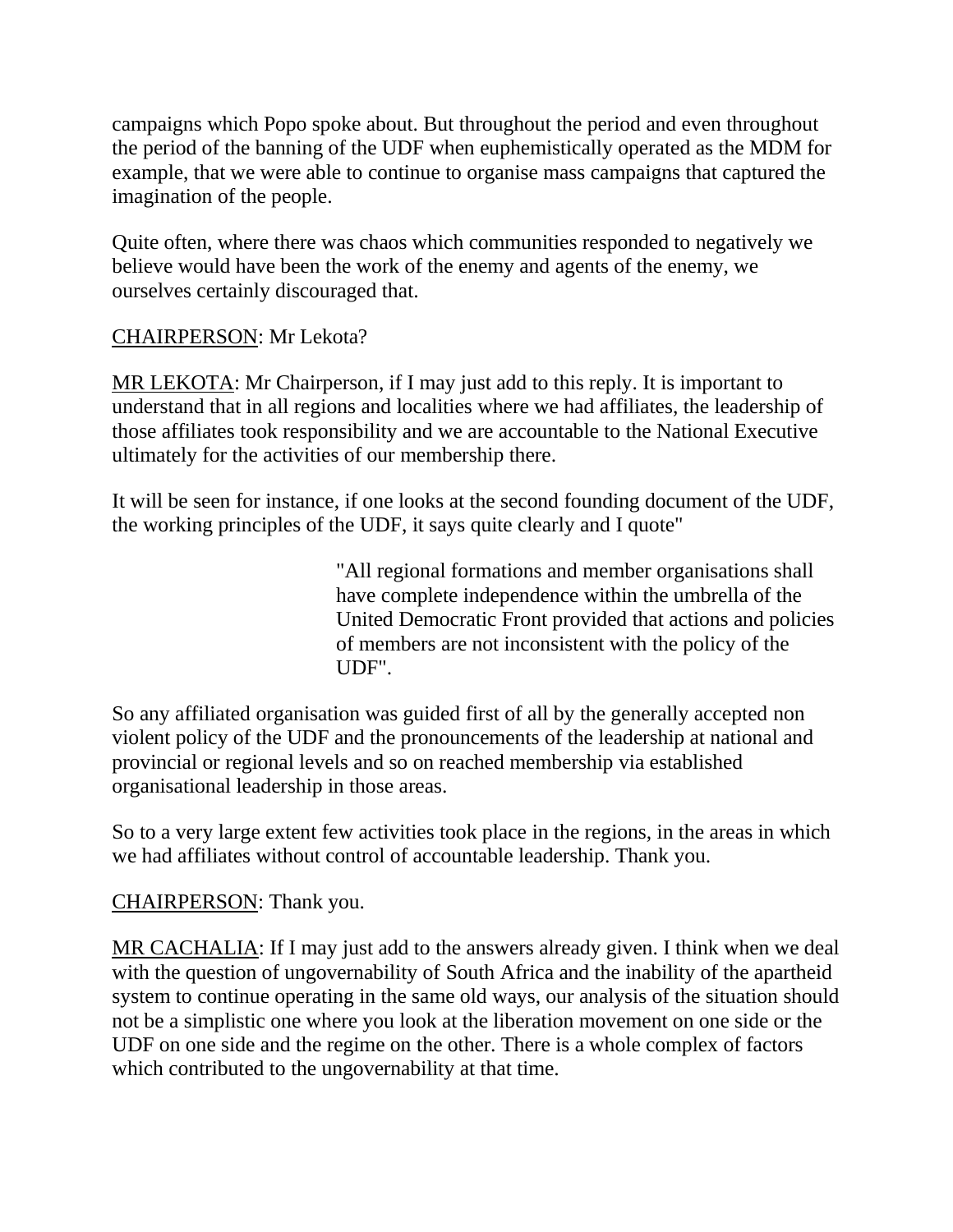And if we may just highlight some of them. Firstly contradictions had begun to sharpen within the apartheid system itself but also contradictions between the National Party led government and the private sector, business, a bit capital in South Africa. You would recall how the rubicon speech of PW Botha also contributed to that, when the whole world was waiting on him to give a message of hope and he gave something that devastated virtually the whole world and it was the business sector that said it's time for him to go.

He had problems with his own ministers, like Pik Botha and others. But also the international community had begun to intensify the isolation of South Africa. They had run into problems with regard to their ability to pay international loans.

You would recall that he then imposed a moratorium on the payment of loans to foreign banks and so on. At that stage I think he was required to pay about 12 billion and he said: "We are not going to pay it". He delayed it for about six months or so.

Now you had all these contradictions, you had contradictions of your junior partners in that government, Labour Party Allen Hendrickse and others, beginning to defy apartheid, marching on the beaches and saying we're not going to respect this apartheid rules anymore. So there was a whole complex of these contradictions which really contributed to the ungovernability of that time.

But I think I must also say that - by the way, the UDF never adopted a policy of making the country ungovernable but certainly we were when it was becoming more and more difficult for apartheid to continue governing.

But we may also say that we are being asked, is it the element of undisciplined action or the elements of disciplined action which contributed maximally to making it difficult for the regime to govern. I would say it would be the elements of disciplined action which contributed to that because you cannot sustain mass action which is not disciplined, it cannot be sustained. In due course it falls apart.

You can sustain it only if it is tied to disciplined organisation and thus the UDF continually insisted that we could not rely on spontaneous actions, we needed to have our people mobilised, disciplined and give them political education so that they do not engage in acts of bravado where they simply want to confront a heavily armed enemy without being able to read moments when it is dangerous to take certain actions.

#### CHAIRPERSON: Thank you.

Mr Mpshe, won't you go down to the next cluster of questions?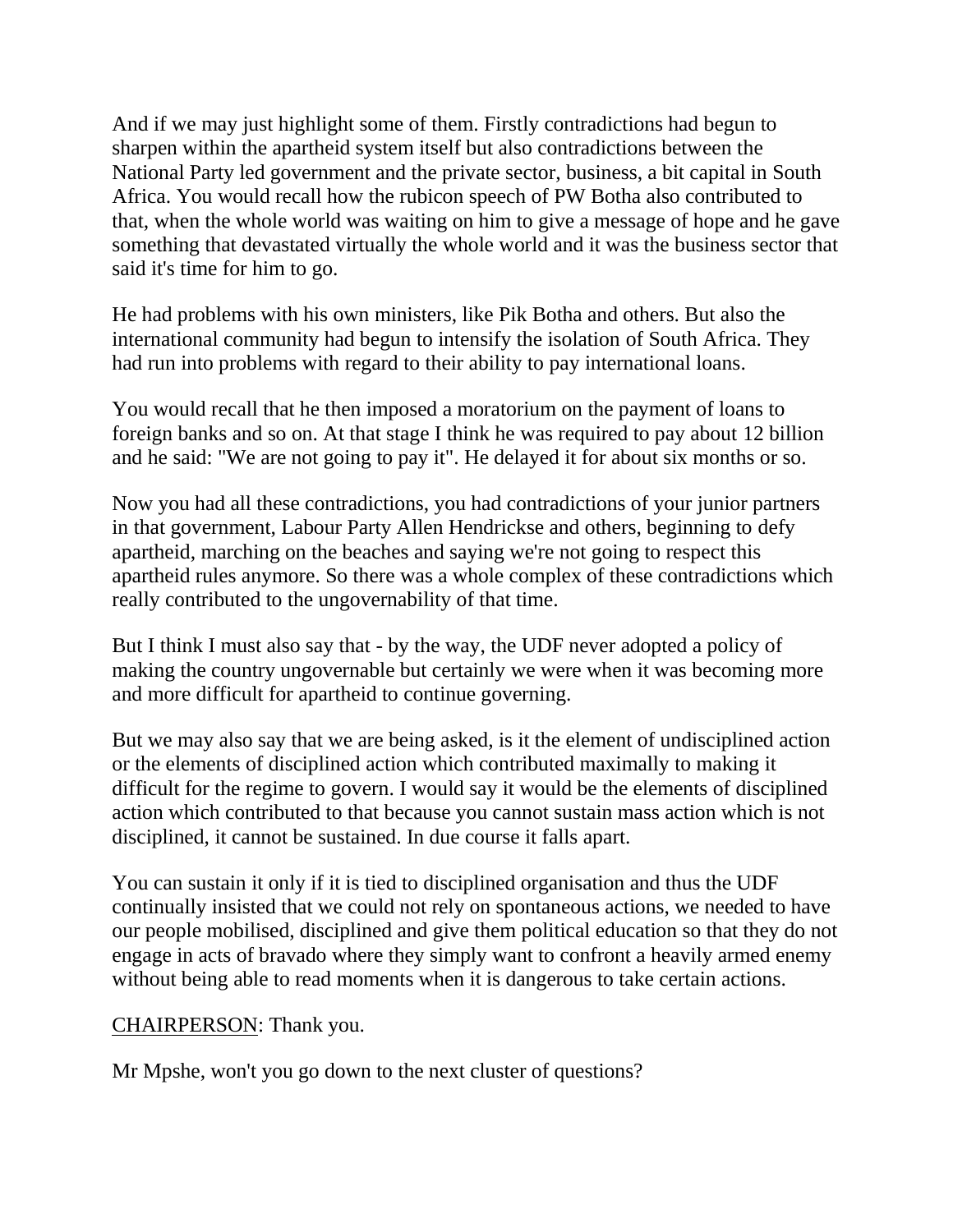ADV MPSHE: Mr Chair, I will do so but Mr Chair I wonder whether the other questions that I posed have been answered. If the Chair was aware of the answers that came from the delegations, they concentrated on the ungovernability and did not respond to the first three questions that I posed.

CHAIRPERSON: Why don't you re-state them?

ADV MPSHE: Which comrade Popo had allocated to certain members of the panel. I will repeat them Mr Chairman, for convenience.

CHAIRPERSON: I think Mr Morobe answered the first question about the concern of lack of capacity to deal with those problems but the other more precise question you posed I think was, what active steps were taken in the limited capacity one did have at the time to meet the situation. Am I right?

ADV MPSHE: That is correct Mr Chair and that is when I referred to page 9 and page 10 of the submission.

CHAIRPERSON: Could we have a response to that please?

MEMBER OF DELEGATION: Chairperson you must know that one of the key objectives of the regime at the time was to continually incapacitate the UDF, continually do so.

We had tens of thousands of our activists detained without trial during the period from around 1985 to 1990 and this is no exaggeration. Just about anybody in any position of leadership, at a national, regional or local level had ended up in prison. So incapacity certainly was a matter of concern.

We had taken tremendous risks ourselves to continually build the capacity of the UDF. In fact Murphy, Morobe and I were arrested in Port Elizabeth in 1987 I think it was when just about every one of our activists, virtually even rank and file were in prison in the greater Port Elizabeth area and we had gone there to revive our structures in order to build capacity and we ourselves got arrested in the process of doing that. So we had taken great concern but we never ever pretended to be the leaders of the liberation struggle, we were the leaders of the UDF, not the leaders of the liberation movement which was much bigger than the UDF, which is a huge big thing and beyond our capacity to control. We had no ambition to do it.

In fact our view was that the ANC led the liberation struggle and was at the helm of the liberation movement, so what we attended to was UDF structures which were, had perhaps a great impact but a limited impact within the entire liberation struggle and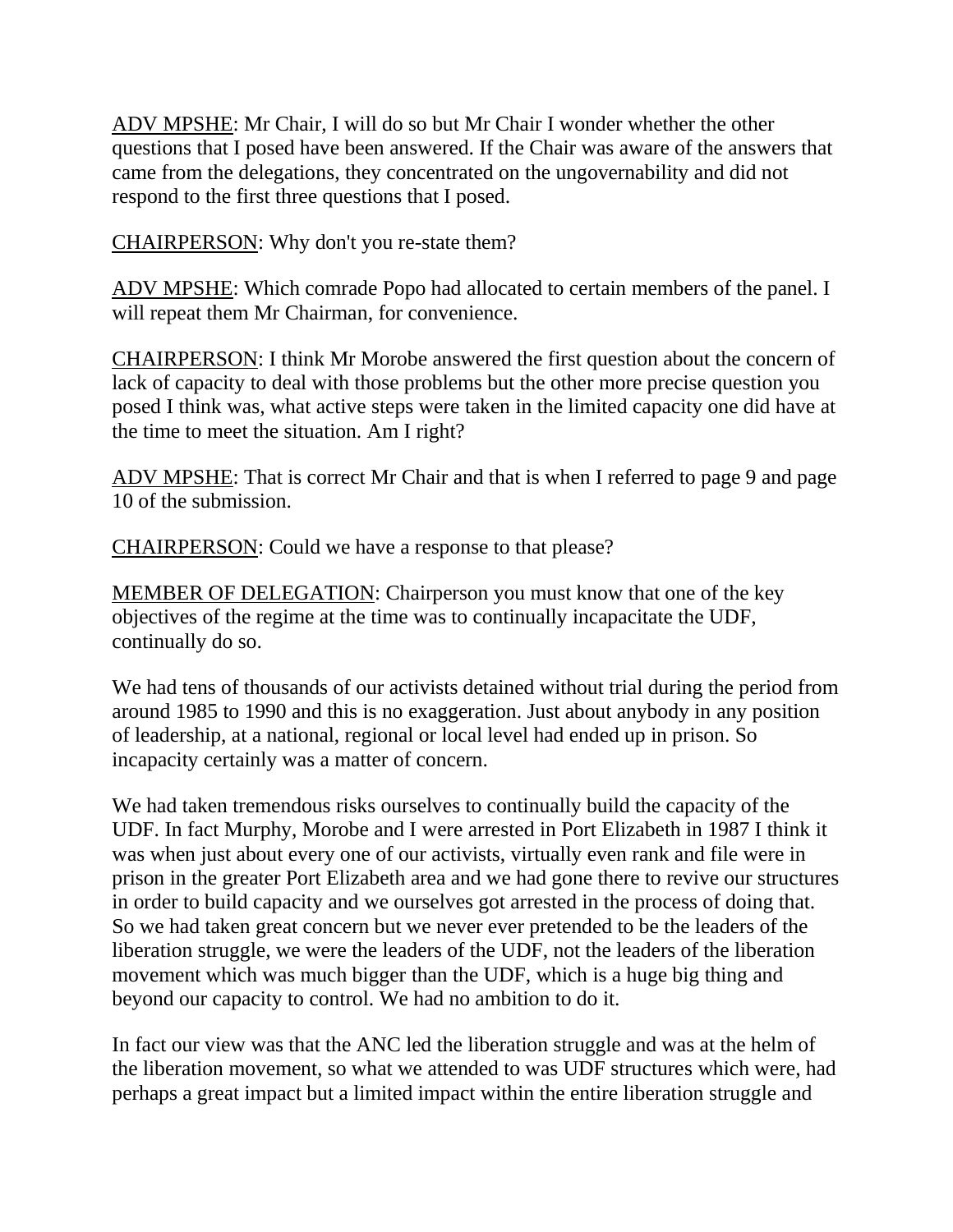liberation movement if one may say so. We did not attempt to do everything that we were not able to do as such.

We were also mindful of the struggle intensifies and as has happened in struggles elsewhere in the world, you will have more and more independent action on the part of masses. That people more and more were displaying a characteristic that they did not need an instruction from anybody to fight the enemy but people felt duty bound to fight the enemy so they did not wait for an instruction to say: "May we launch a campaign, may we march in our own area and may we organise a consumer boycott" or something of that sort. So there was quite a lot of independent action but even that generally organised independent action.

#### CHAIRPERSON: Mr Mpshe?

ADV MPSHE: Thank you Mr Chairman. Mr Chairman, in concluding this aspect before I move to the next cluster, just for the sake of absolute clarity Mr Chairman, I'm making a follow-up on the question of ill disciplined activists.

I would say here in retrospect, what is the attitude then of the delegation or the UDF leadership to these young men or to these young people who were sometimes referred to as the young lions? Does the former leadership accept these young men, own them who made this country ungovernable or were they outside of the bounds of what the UDF regarded as acceptable?

If I have to clarify this, we do have this young men Mr Chairman and members of the panel, amnesty applications have been filed by these young men and the TRC and perhaps Amnesty in particular does not have a way of dealing with them, especially when one has regard to what has been said in the submissions, that the question of ill discipline was not - if I may use my words, a sanctioned one but it happened due to the incapacity referred to.

Now my question is based on the question of whether they own these young men who some of them or the majority of them are in jail or do they regard them as people outside or people who acted outside the boundaries of what UDF would regard as acceptable.

CHAIRPERSON: That's a pretty tough question, who would like to answer that?

MR CACHALIA: I would just like to ask for clarity because you seem to be suggesting in discipline, I don't know what you mean my undisciplined action firstly. Maybe you should clarify what you mean by that because in general the generations of young people from 1976 onwards have been, are amongst I would say, should be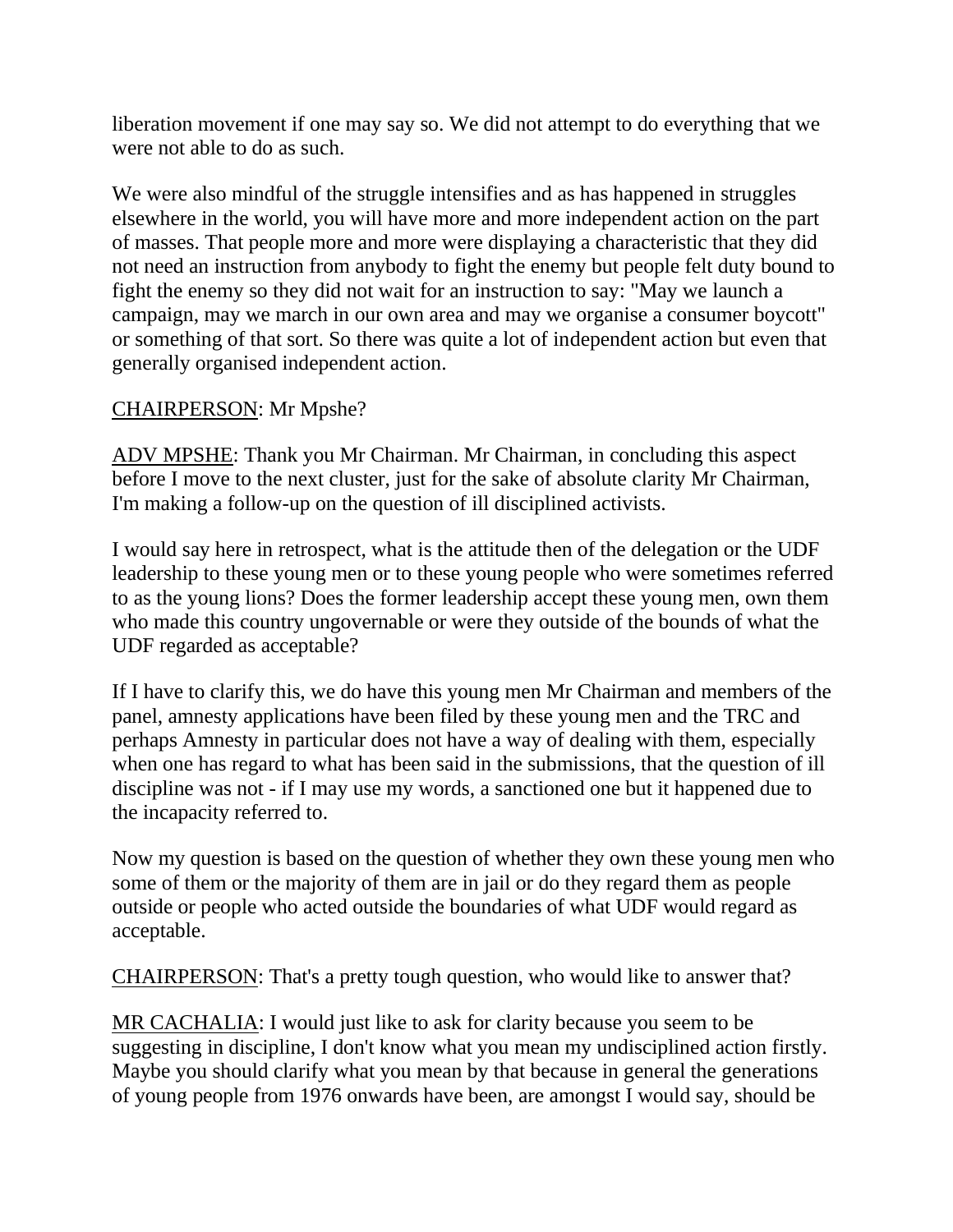amongst the most admired citizens of this country. They laid down life and limb to wage the struggle. What do you mean by undisciplined, young lion is not necessarily synonymous within discipline.

Generally the young lions were doing a wonderful piece of work I think. None of us would have been here - maybe should just clarify what you mean so that we can deal with the answer more carefully.

### CHAIRPERSON: Mr Mpshe?

ADV MPSHE: Mr Chairman, I'm referring here to actions that were taken by these young activists. Somewhere in the submissions - I cannot lay my hand on where this was actually referred to, where it was said that some leadership in certain regions or areas came out with statements that would regarded as irresponsible and this led to these young men or these young activists acting in an unacceptable manner.

To quote but one: let's take the consumer boycotts that took place then where a person would be seen walking out of OK with an OK plastic, who would be made to eat the soap and to drink the jik, I wouldn't call that a disciplined action at all and this is what I'm referring to.

MR CACHALIA: Chair, if I could try and explain this, I think we have set it out in our submission. I think the way we approached this question is like a father, like parents would approach let's say, an aberrant child, that child is part of your family, these were people who were oppressed people, part of this history.

Now, if a child misbehaves and hopefully disciplines that child and shouts at the child and does what is possible within the limits of that family alright, but they don't disown those people. For us to disown those people, for us would - in a sense it would mean that we don't understand the history of these people tended to do these sorts of things.

So they were undisciplined in some instances. When they did that they were not acting within UDF police but we own them, they are part of us and they are part of our history and we accept them as part of our family.

CHAIRPERSON: Thank you. Let me try to explain our dilemma, and I understand what you're saying entirely. Our dilemma is, if a person applies for amnesty and says that the actions that they took - and let's go way beyond consumer boycotts, let's talk about burning somebody to death, necklacing, which people are applying for amnesty now and we heard your comments about that. If they claim that they were doing this as membership or part of their membership of UDF and you are saying to us that that was not your policy but you understand or that you cannot disown them, if doesn't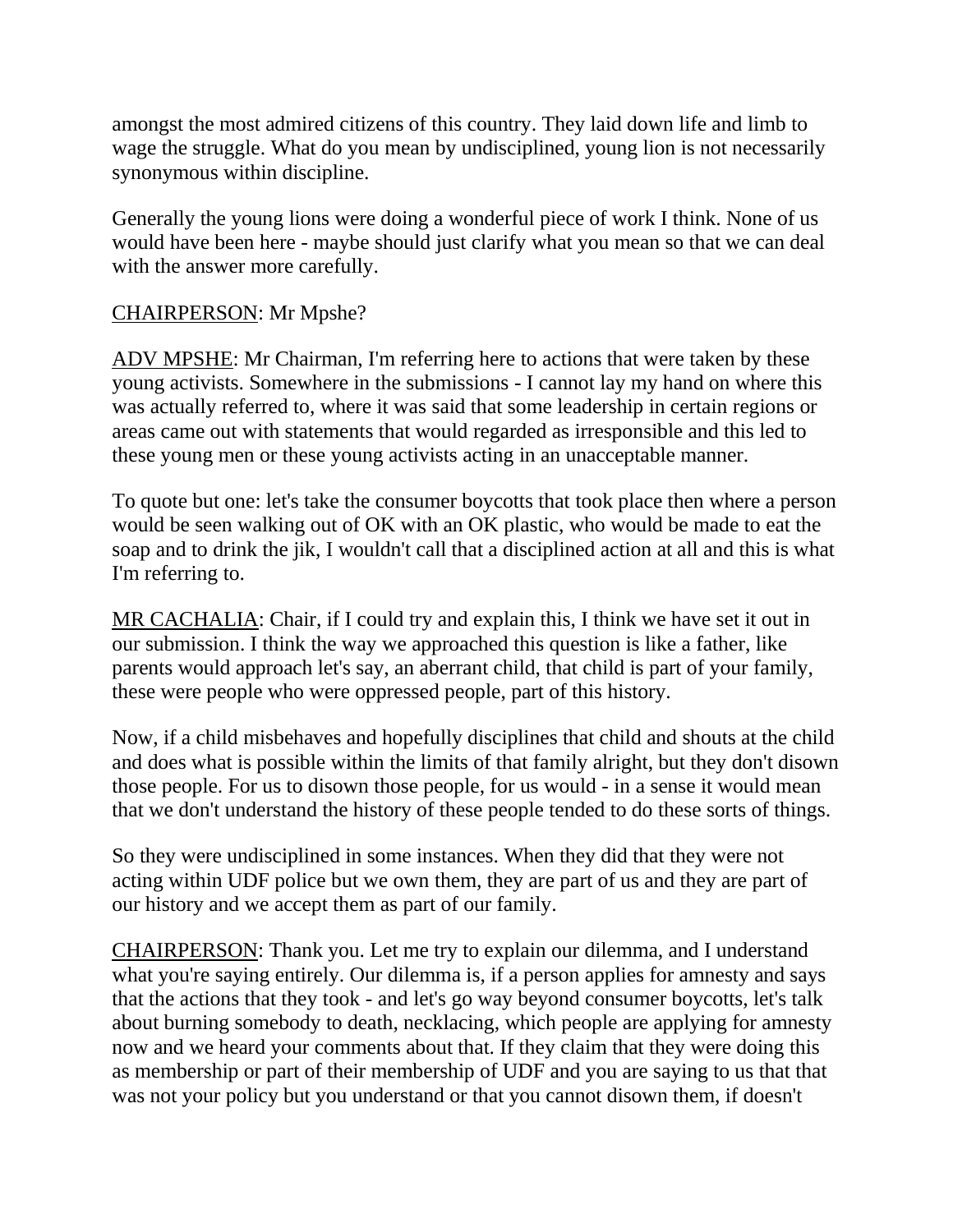help - and I'm not saying you should help, I'm not saying you have to, but it doesn't help the Amnesty Committee to decide whether or not this was simply unbridled rage without political motive, education, structure, discipline or whether they saw themselves genuinely as part of a UDF structure which was trying to make the country ungovernable because the present governors were unacceptable. That is why we were asking the questions about means and ends, does the end justify the means. You're saying to us: "No, it doesn't but we lacked the capacity to control".

Our dilemma, which Mr Mpshe I think put very well, is when we listen to the applications from these people we've got to understand in what context way we're doing this, whether we're doing it because they were members of the UDF, did that kill that Councillor because they believed the UDF had that approach. That is our dilemma and that is why we are pushing this, not because we want to go on and on and on but because we are aware of our responsibility to a whole lot of people who are in jail.

MR NTSEBEZA: Can I just add on that and say, maybe you are attempting to answer that on page 13 of your submission, the very last sentence in the 1st paragraph, well not paragraph yes, where it starts:

"An ordinary member or supporter"

I think that is where you are dealing with this phenomena but I'm interested in your last sentence where you say:

> "At the same time however, the fact of a necklacing, even though gruesome should not disqualify a person from being granted an amnesty"

Now maybe as I understand it you are attempting to answer exactly the question that Doctor Boraine has put but perhaps you want to contextualise that and say in what way you see a person who had applied for amnesty for a necklacing can be granted amnesty. What factors do you think should be taken into account in that event.

MR MURPHY: Chair, I'm sure most of us would like to say something on this but I think we start from the point where we say that the fact of a necklacing should not exclude somebody. Now we are now talking about, we're making some fairly general points. The Amnesty Committee is going to have to test whether a person was acting indeed with a political objective. Part of that would be to analyse what this activist or this person did over the last, let's say, one year.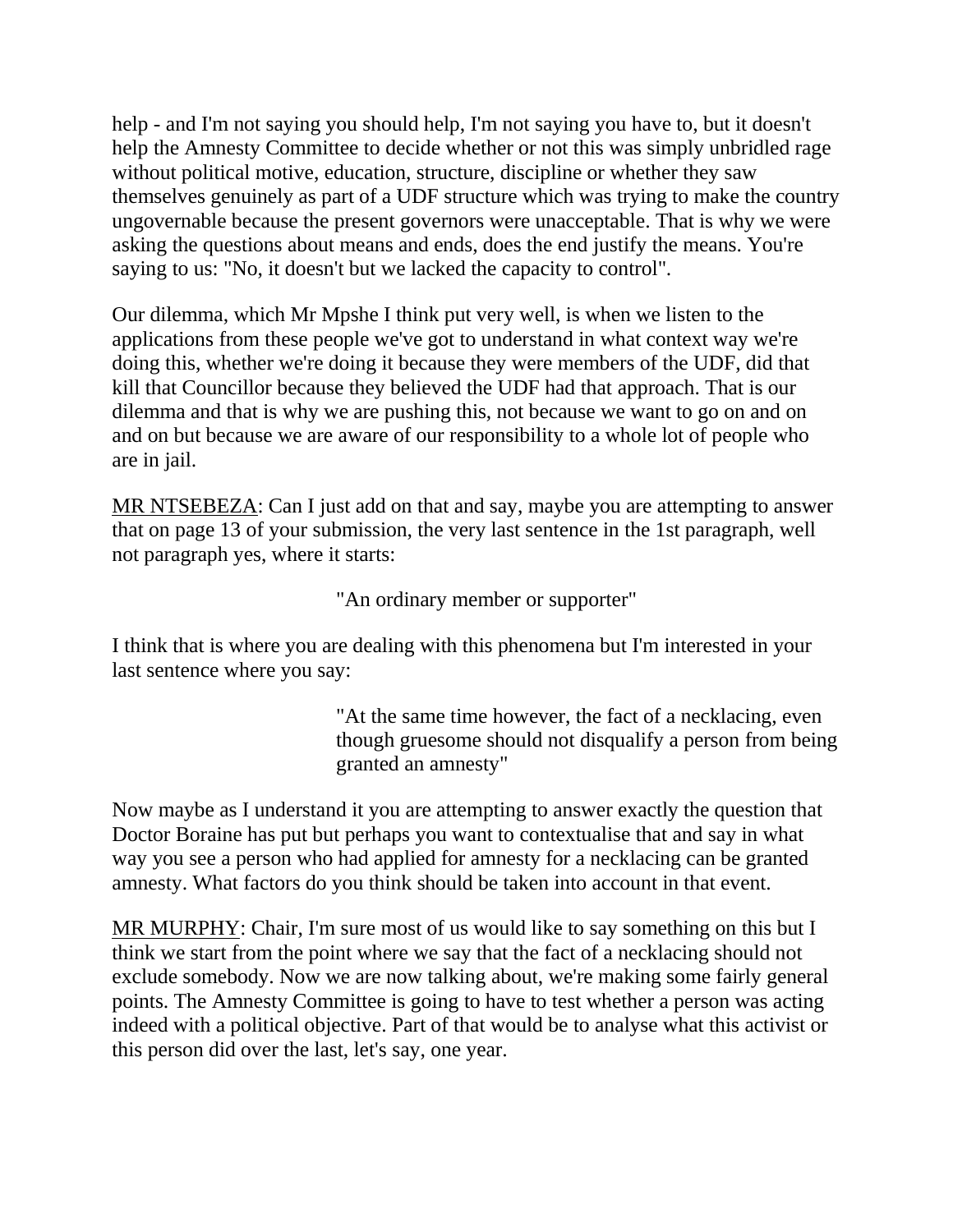Was the person marching in campaigns, was the person doing different sorts of things or did this person say one day: "Hey, now is the time to go for this guy. I haven't liked his face for the last six months and now I'm going for him". So you would have to test that alright?

What we are comfortable in saying is that if a person says he understood UDF policy, even though he may be wrong, but if he understood UDF policy to include attacks on individuals which may involve necklacing, we would say that that given the time and some of the statements that were generally being made would not have been an unreasonable inference to draw as a general proposition. Thereafter you are going to have to look at the facts individually.

MR MOOSA: If I may just add to that. You know we had always said to ourselves that nobody can administer a revolution in its minutest of detail and we didn't want to do that. Everybody had a right to engage in the struggle, they didn't need the permission of anybody. It was also not feasible for a group of people, two or three, getting together and say well we're going to necklace so and so, he's an impimpi. To say: "Shall we write to Oliver Tambo and ask him can we do so, this is the basis on which we suspect that he's an impimpi. This is the date on which and how we are going to do it" or write to the UDF head office or wherever.

It didn't happen in that sort of way. Many people rightfully assumed that it was their duty to engage in the struggle and they didn't need anybody's permission. Some of the persons may say that because they were members of an organisation affiliated to the UDF, because you are asking them difficult questions, you are asking them: "On whose authority did you do this?, Where was the line of command, which organisation did you belong to"?

They didn't carry cards of the ANC you know, they weren't card carrying members of the ANC, who was? So they were card carrying members maybe of a youth congress or a student congress or a civic organisation or of women's organisations so they say: "Well we belong to the UDF".

"Who in the UDF instructed you"?, they say: "Well this is how we understood". And I think they would be quite right in saying that they had understood the general strategy of the liberation struggle, that of launching attacks on the apartheid system.

The UDF of course would be quite correct in saying that all of our policies were non violent ones, we had no violent campaigns. We only had non violent campaigns so we were quite right. So one could - if one is to be very technical one would find a contradiction in that regard but if one has to look at it in a broader perspective there wouldn't really be that contradiction. And I think the only test that you would have to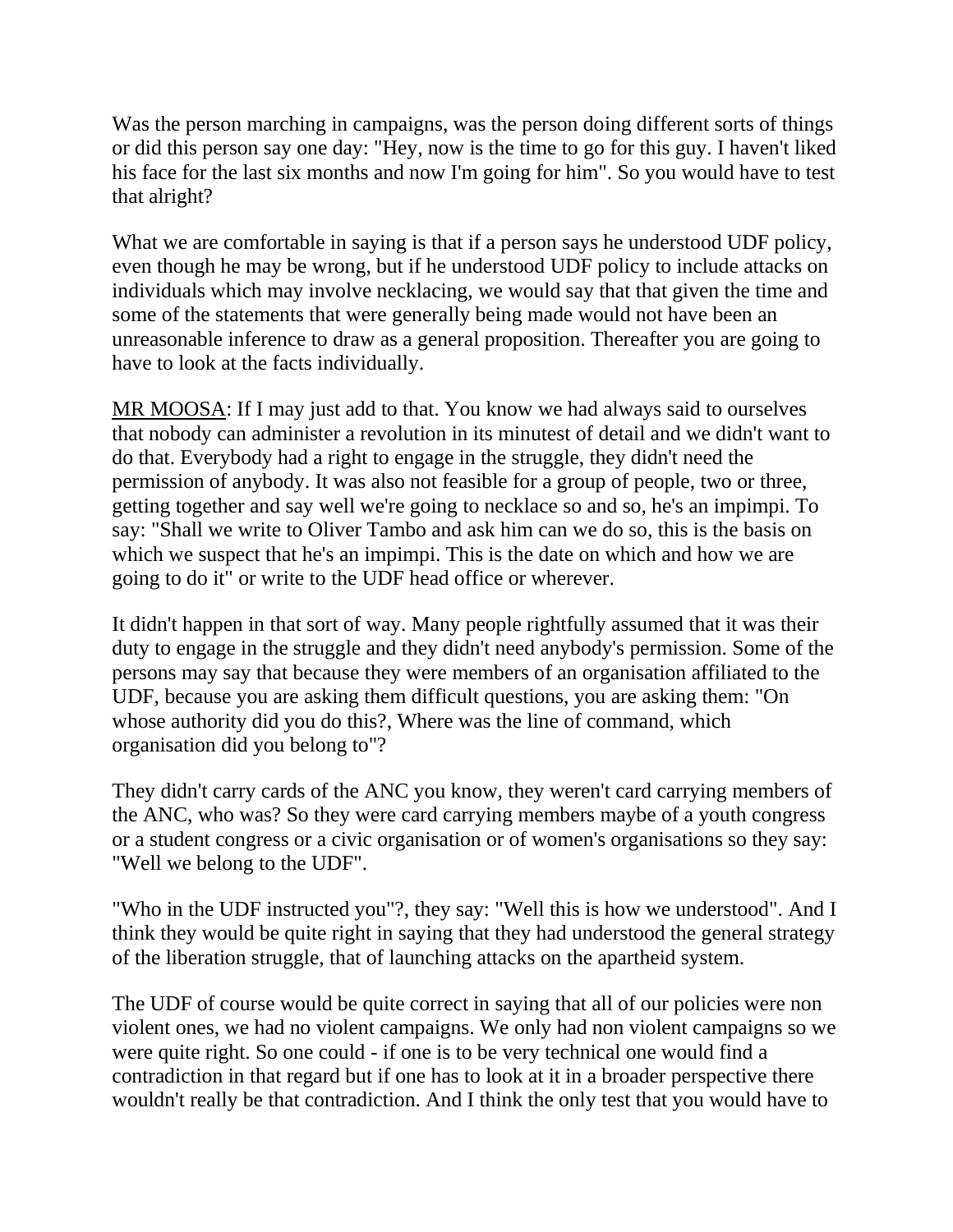come to is whether such an act was conducted within a cause of perhaps petty theft, maybe to steal somebody's motor car and somebody gets killed and then say that that was an act of struggle, that may not have been. I think that is what really the amnesty process would have to test or whether it was in the minds of the persons a **bona fide** act or struggle.

CHAIRPERSON: Mr Ntsebeza wants to follow that up.

MR NTSEBEZA: Thank you, thank you Valli. Would your admitted non response and I'm not studying the Winnie Mandela trial all over again, hearing, wouldn't your admitted non response with our mystics and these ...[indistinct] I mean, here is an activist who hears a leader of the stature of Mrs Winnie Mandela, saying the sort of thing that she said and you on your own admission did not have a uniform ...[indistinct] I mean the ...[indistinct] I've heard is that as comrade Dazakachera said they were quite embarrassed by this but there wasn't sort of: "Listen, hear what she has said, that is not our policy".

Now wouldn't that in the end have re-enforced in the mind of an amnesty applicant like he has, the fact that even political leaders at that level had indicated that this is the way to go. And what, with the benefit now of hindsight would you say the Amnesty Committee should do in that regard? Should they take that into account, to disclaim it as having been policy of the UDF?

MR MOLEFE: Well I think firstly we must refer the Commission to the points made in our main submission. Firstly that we have said that the regime itself was encouraging these acts of violence but secondly, that there was a deliberate and conscious decision by the regime to block any public statements made about necklacing.

It's very difficult for us to say: "Ex-President Oliver Tambo, the late President Oliver Tambo made a statement", whether it was closer to the time when Mrs Mandela made her statement or not, it's very difficult to say so but there was a deliberate attempt to block that.

Secondly, ...[intervention]

MR NTSEBEZA: Comrade Popo, just on that point without cutting you short, your mouths were not gagged, you were inside the country, you were the political leadership, you could have made a pronouncement on that particular point.

MR MOLEFE: Let me go on. The second issue is that comrade Winnie Mandela at that time was not operating within the discipline of the UDF, she was not active in the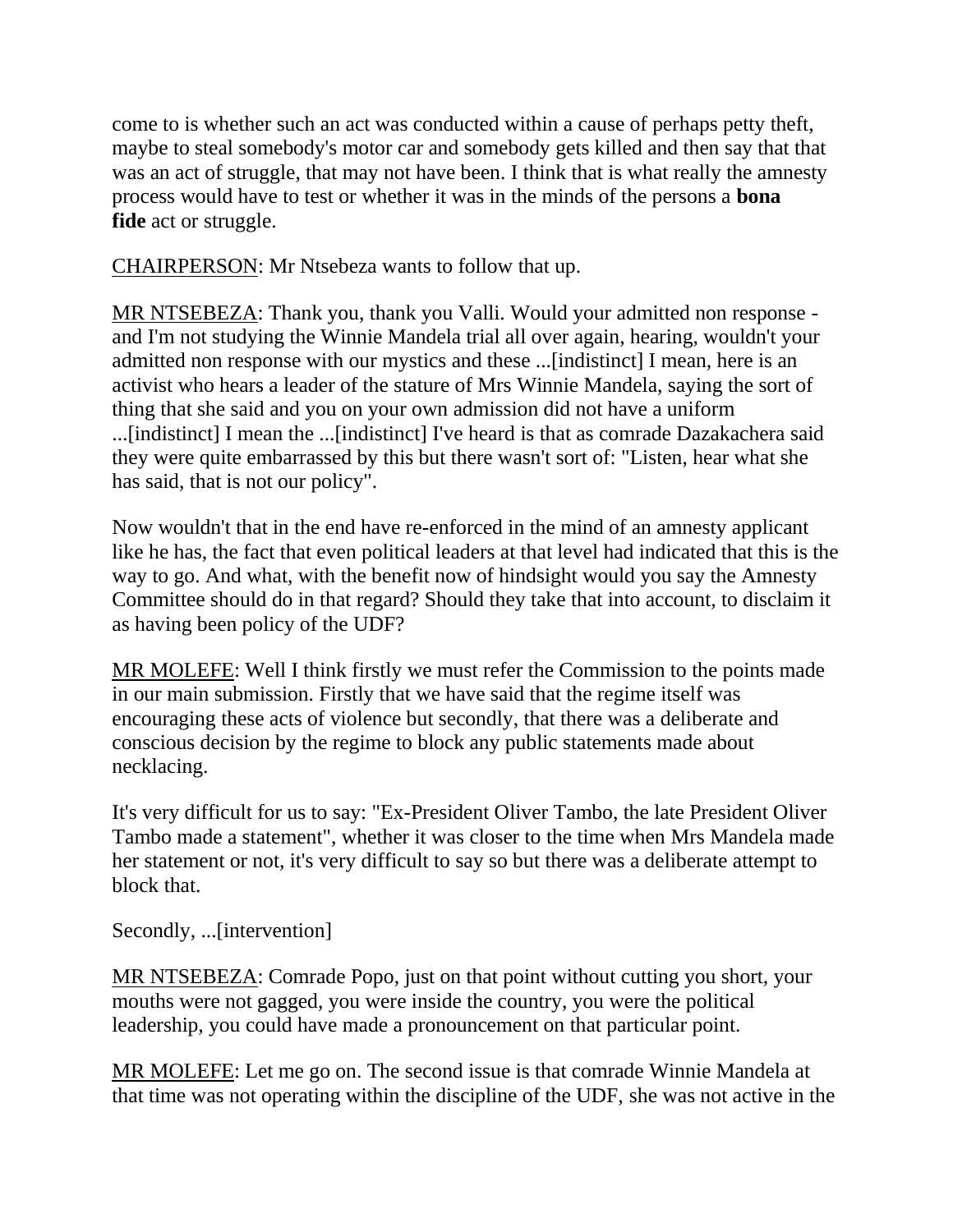UDF, she was not in the UDF at that time and therefore it would have been difficult for the UDF to take any steps to try and discipline her. She was not on any structure of the UDF.

Of course we are saying in our submission also that we have no recollection of any statement issued. It may well be that the leadership at the time felt that we have previously issued statements on this issue, it is adequate.

MR MOOSA: If I may just add, if the question is whether such persons could have inferred from the statement of Mrs Winnie Mandela at the time, that this is what is considered to be not only legitimate but required actions in the cause of the struggle then I would say: yes, I'm quite certain that some people would have inferred as such because Mrs Winnie Mandela was a prominent person, a prominent activist, certainly a prominent revolutionary.

As comrade Popo says quite clearly she was not in the structures of the UDF, she was not a patron of the UDF, she never served on the National Executive Committee or anything of that sort.

We were also not apartheid policemen by the way, it was not for us to go around and say: "Well don't you attack the regime in this way, do it within these bounds". We were not - we were really, we had our own programme of action and we were dedicated to doing that really, not telling people, trying to be watchdogs over others. And that is why - I think the point I make about the liberation struggle and the liberation movement being broad, I think is an important one.

And quite often the person on the ground engaged in action may not have in his or her own mind the fine distinction between one or the other, between how exactly structures work and how exactly decision making processes take place.

#### CHAIRPERSON: Mr Lekota?

MR LEKOTA: Mr Chairman, may I draw your attention to page 11 of our submission:

"Questions: Necklacing in particular"

Bullet number one and bullet number two is what I want to draw your attention to. We say there quite clearly that:

> "The UDF disapproved quite clearly of this practice and condemned its use on several occasions. This was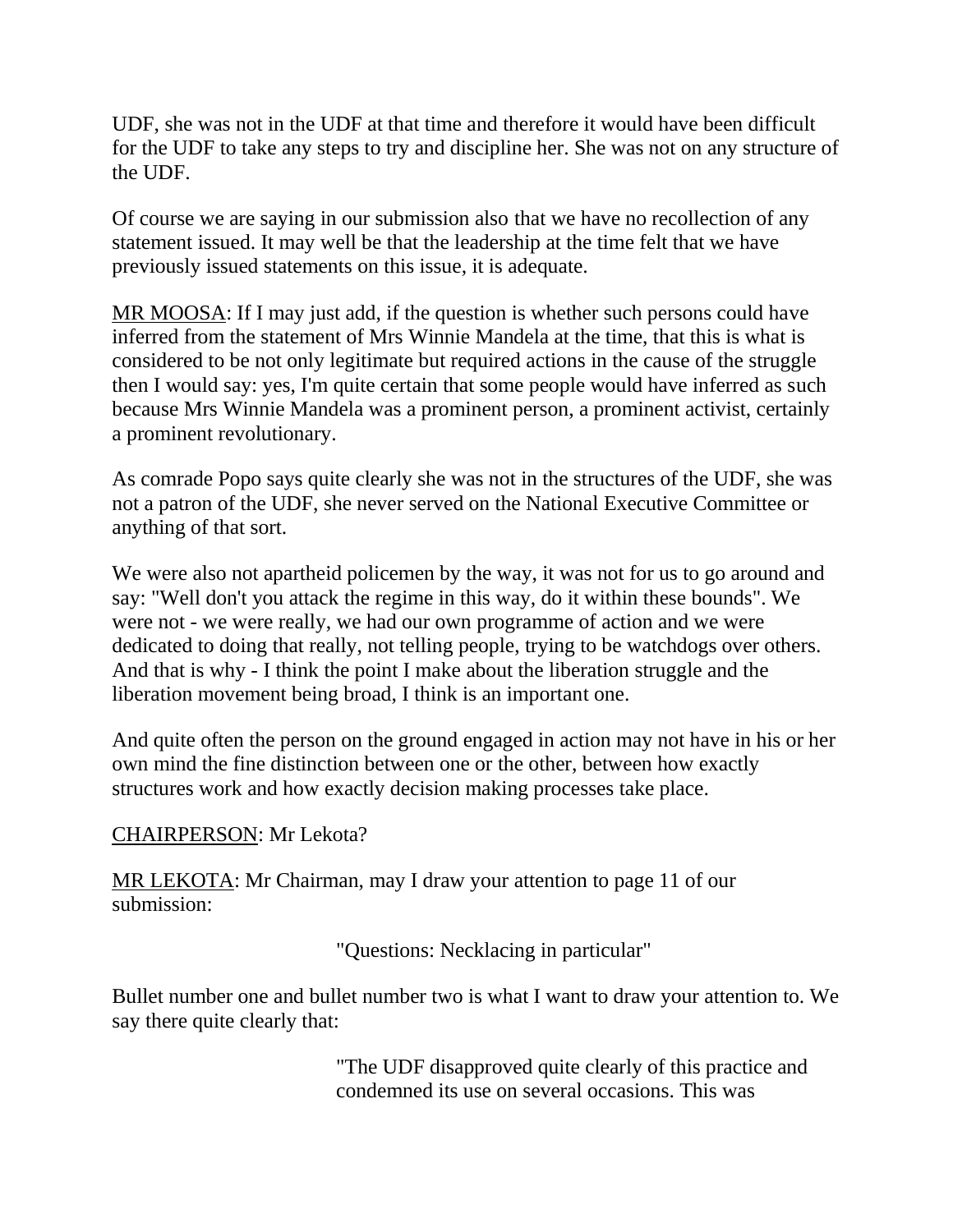communicated through the media and discussion among our affiliates. With regard to this issue there can be no doubt, we are very explicit on it. Secondly, the general policy of the United Democratic Front was always understood to be non violent, it was generally so"

The reason why it was important for us to indicate to this sitting the persons who constituted, for instance a few people like Doctor Beyers Naudè, like Francis Baard and so on.

These individuals who endorsed the UDF unendorsed it on the understanding that the general policy of the United Democratic Front was non violent and one must now take into account that the repressive actions of the regime, quite often people marched towards the municipal offices to protest peacefully and the march would be announced in advance, all preparations would be done, people get to the municipal offices and suddenly the police would shoot them. In a moment of desperation, of provocation, where some people lives, people acted immediately on the spot without having planned anything.

This cannot in my view be called ill discipline because it's not some plan to do this, it's a reaction provoked by circumstances on the spot there and there. This I think, if one was listening to an amnesty application, one would consider this kind of thing. If an applicant proved: "I was a member of an organisation that was a civic organisation that. I joined this march after meetings had been held and the whole community u understood that. Parents, grandparents and grandchildren went into this march understanding that this was a peaceful protest to go and say: "This is what we're not happy about".

There is nowhere adults - Mr Chairperson, I may say to you, there is nowhere that adults who are normal human beings want and will go towards a situation that they understand is likely to cause loss of life just like that. Only mad people do these kinds of things. There were theories at that time where some people said we must encourage the killing of people by the State, that people would be even more committed to the struggle if the State came heavier on them. We dismissed this, we told people all the time: "No normal human being will walk into the fire, they'll walk away from it".

You've got to conduct a struggle in such a way that people, you understand who you are, it's lives that are at stake. So that was the general background and this general background is important to keep in mind.

The third point I'd like to add to the answers my comrades have already put forward. We were not the only voice commenting on the South African struggle at this time,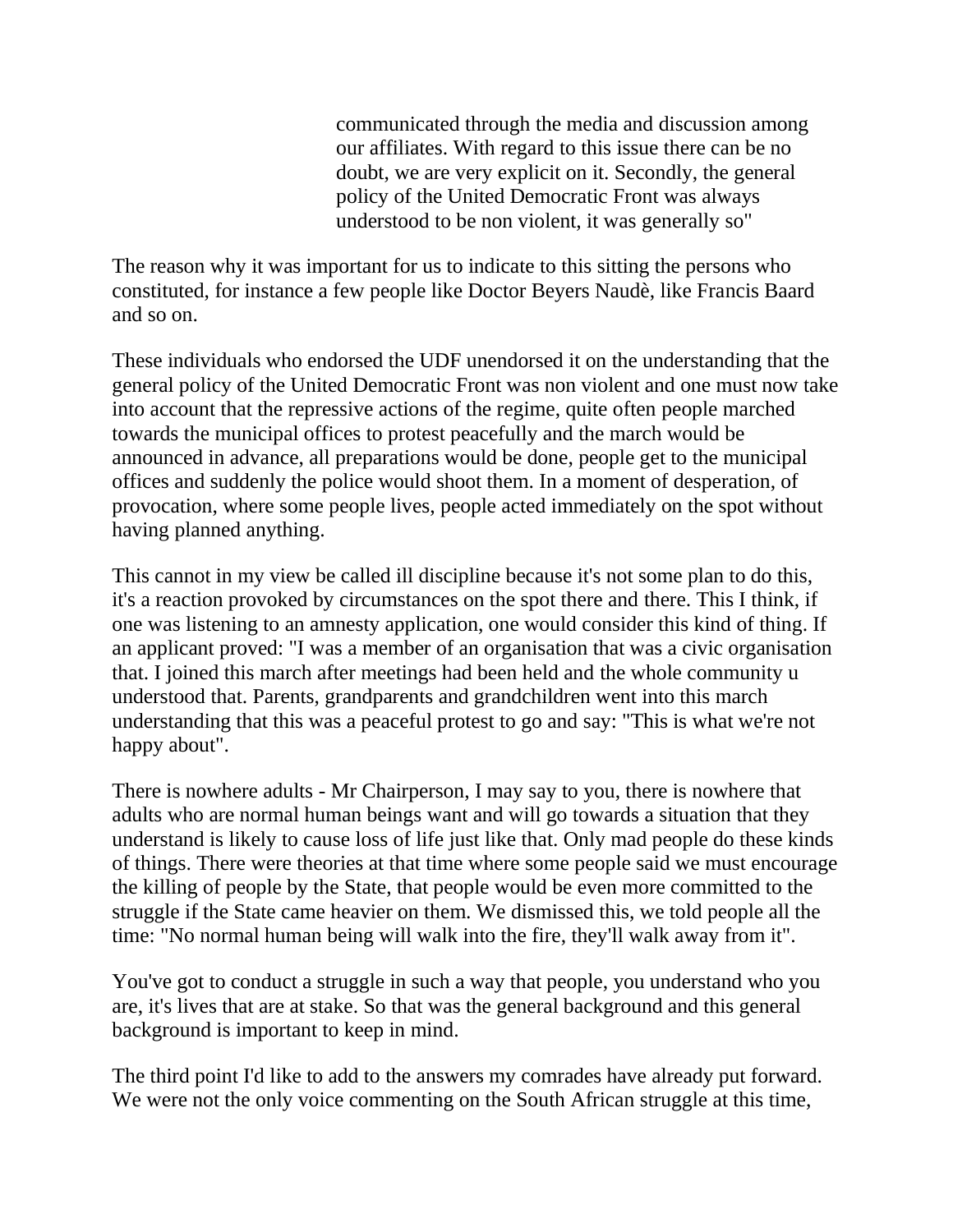we were not the only political formation that were being heard. And quite often State machinery and even the media gave vocal, a clearer sound to reactionary elements that were, in fact advancing theories that were dangerous to our struggle. So there were other organisations.

One has got to see and understand the role of the UDF and its pronouncement within the context that it was a voice amongst voices, each one of them contesting to be heard, each one of them claiming to lead, none of which, including ourselves had had an opportunity to prove at the ballot box who had more support than who. And therefore some of the actions that happened, in the minds of ordinary human beings who are not studying political organisations and making all the analysis we are busy with in this room, some of the people heard the sound and said the movement says we must do this and they did that.

And some of the people who heard those sounds were in the UDF. I may just say to you and take you into confidence, in prison Mr Chairperson, we had people that arrived in scores and comrade Murphy here next to me and comrade Popo here, you know we had lots of people that came there. Outside they were understood as activist, arrested for this and yet when they got there you found that they didn't belong to any organisation, they started their campaign organising. We wanted them in out organising and somebody wanted them somewhere there, so we wanted them in our organisation so that we could groom them, teach them the policies more systematically. Outside prison there were no conditions like that.

So I think that in listening to those amnesties the consideration that must be taken is this context is these individuals who have come from that situation, who didn't go to school like us and didn't have the time to research the documentation we have done and acted on whatever information or half information reached them.

It is for that reason that we say we accept political and moral responsibility. We cannot say these people have nothing to do with us. We organised them, we led them. When we were taken into prisons they were left without leadership and many of them, angry even at our arrest, did things which were irrational. And I think that it will help the Amnesty Commission, Committee rather, to place itself within those conditions within this country at that time, not today, we have brought order as a result today. But back 10, 15 years ago we would not even have been able to talk to you like this.

And therefore in the light of that - and I would like to say by the way, even if some of the people have been convicted, the Judges who found them guilty, did they take into account the issues we are raising with you now? Were those sentences in any event ultimately appropriate if you take into account the mitigation that we are putting forward to this Commission was not placed there.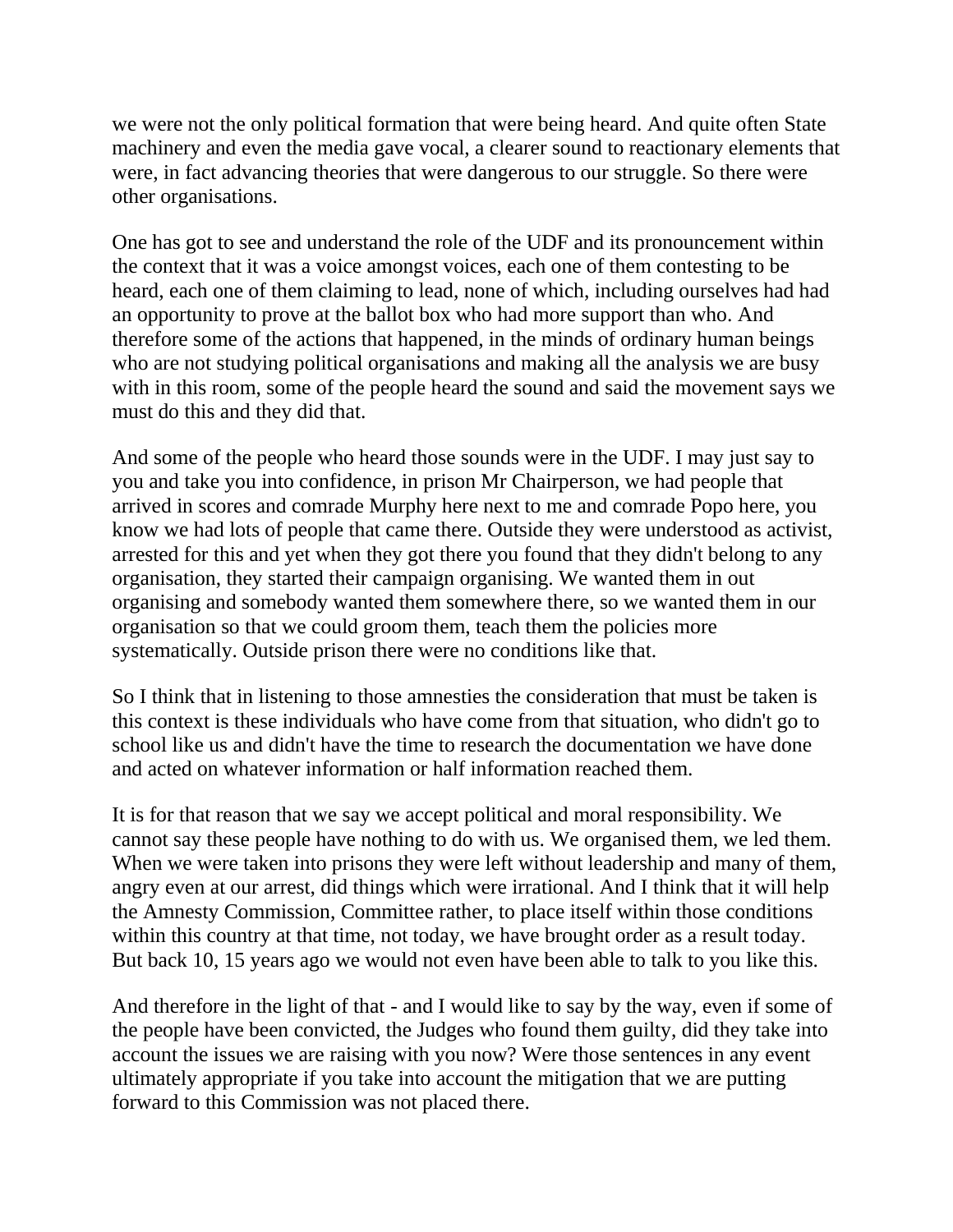And maybe you may have to consider as a Commission whether the amount of time those people, if they can prove they belonged to organisations, you maybe have to take into account whether the time they have already done in jail is not more than enough, is not more than equal or sufficient for the crimes they're supposed to have committed. I thank you.

CHAIRPERSON: I want to give Miss Jasmine Sooka an opportunity to respond so that we don't get too far away from some of the points that we made, and I'll come back to you straight away.

MS SOOKA: I think the difficulty that we actually sit with is that there's a peculiar group of young people who don't fall within any particular structure, the ANC hasn't really taken responsibility for them. And many of them claim in their amnesty applications that they acted on the instructions basically of the UDF and the range of acts for which they apply for amnesty basically relate to killing.

I think the drinking of fish oil, the forcing of people to eat soap powder, many of them regard that as not falling within the ambit of the Act. And you say at page 11 of your submission that, sorry at page 13 of your submission that:

> "We do not believe that the mere assertion by an amnesty applicant, that he or she was acting in the name of the UDF should be entitle such a person to be granted an amnesty"

I think the parameters, and we need to hear that from you given the background that you've sketched and the context, you say the Amnesty Committee should look at these actions. Part of our problem is we didn't design the Act and the Act clearly states that you have to prove that you acted with express or implied authority.

Now if you look at your submission, the overall thread that runs through it is that you talk about peaceful process and you concede of course that a climate could have been created in terms of which people obviously acting below could perhaps understand that to mean that necklacing, killing of councillors, that sort of thing was condoned and think that's what Mr Mpshe was trying to elicit from you.

What would you consider to be the boundaries in terms of which the Amnesty Committee should find that someone was in fact carrying out or could have been found to have been carrying out the instructions of the UDF because that's the difficulty that they sit with.

CHAIRPERSON: Mr Morobe?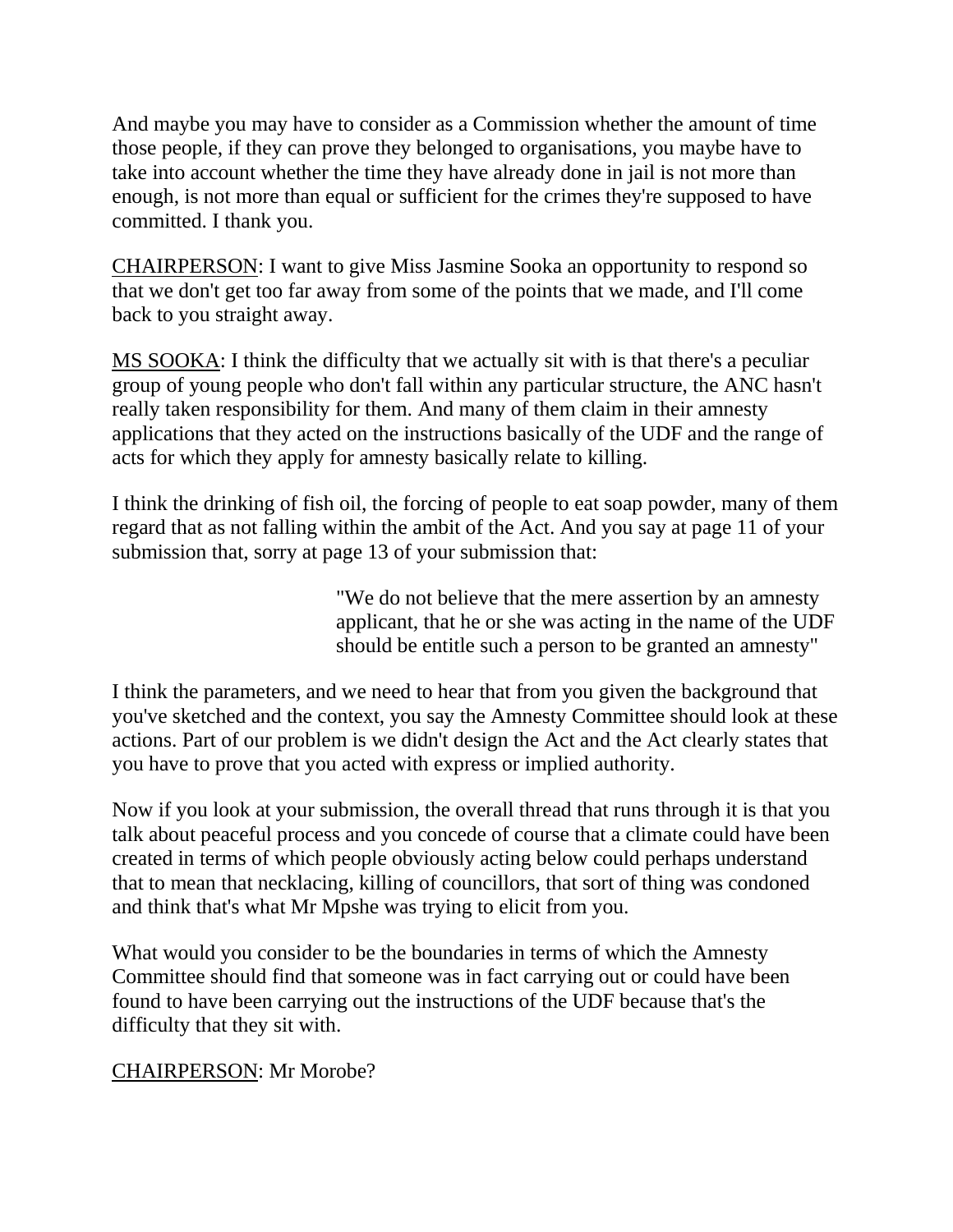MR MOROBE: I wanted to raise a matter which could have been useful earlier, before Miss Sooka's input now. However, just to deal with the point that she was making now. In terms of express authority from the UDF, I think our submission puts it quite clearly that that would not have been possible, that doesn't obtain at all but it certainly does leave you with the consideration of implied authority in this particular instance.

And even your own submissions eludes as much, that there is a strong case that can be made for a number of those cases, for them to have implied such connotations to statements that could have been made either considerately or even recklessly for that matter but of course even reckless becomes a mood point in the contents of our known affinity, to be poetic when we speak on public platforms to give things in fairly expressive and flowery language to try to present across a strong message.

I could argue that matches and necklaces does not necessarily force anyone to go and do anything in particular but in the context of the time it could actually suggest implied you know, acquiescence to particular acts because necklacing and ...[indistinct] could be an expressive and a motive way in giving expression to your anger to the way in which you want an issue to be taken up strongly.

So clearly in fact in our case it does leave us only with that particular option, considering that there isn't any express authority. There's never been express authority from the UDF for anyone to do the kinds of acts that constitute gross violations of human rights.

But the point I wanted to make as well is that, what hasn't come out in our input today is the whole question of necklacing and the role of the previous regime in the promotion, perpetuation and execution of some of these acts.

There are submissions that I think have come before the Truth Commission already that do indicate that irrespective of who started the first necklace and who learnt from who, because once the one happens the whole thing takes another spiral, it begins to feed into each other.

Then you had at the time, if you recall, the National Management Strategic entity and centres, the JMC's of which Mr Roelf Meyer was actually the Chairperson at the time, and they actually got involved expressly in activities that sought at some instances to emulate whatever activities and so on the ground and begin to reintroduce them and make people come in and get involved in activities that will be seen almost as if they are sanctioned by an organisation.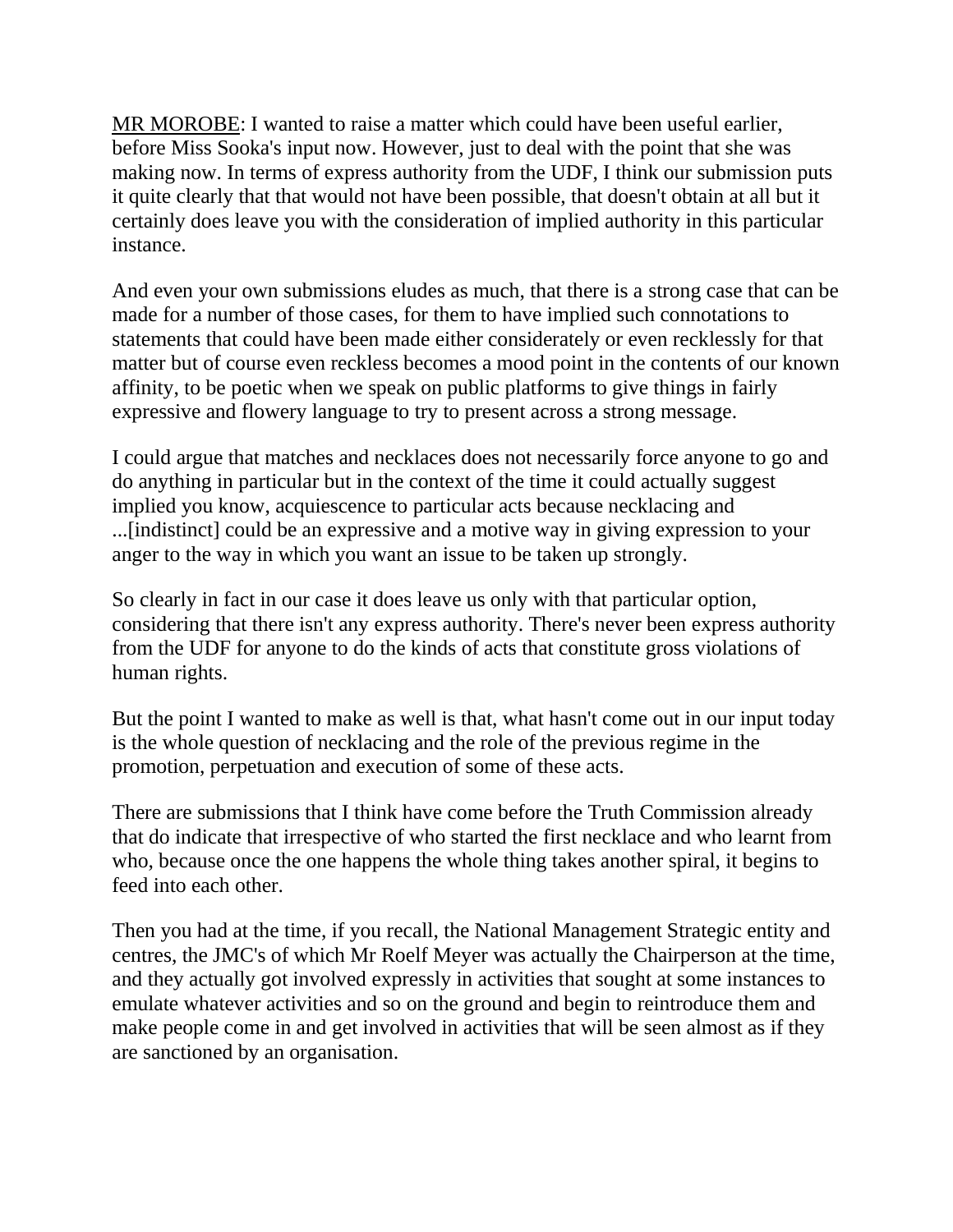I don't know how the Committee is going to be able to distinguish between those particular acts because some of these people who are applying for amnesty in respect of this matter, some of them might have been caught in some of those false flag operations that the State had actually engineered at that time.

Now for us it's difficult to actually be able to separate the two but clearly we tend only to be guided by the broad thrust and sweep of our basic policy but only leave room sufficient enough to accommodate those people who would have been caught in this move and where they would have interpreted their own actions, almost if they were sanctioned by the organisation given the fact that impimpis were not liked in the township.

And even at times when we didn't make too much noise about necklacing it was perhaps because, who was killed, an impimpi. Now if you look back at what the consequences of activities of impimpis had been amongst our communities, you could argue that theirs have been much more grossly, perhaps much more gross than what has actually happened to them.

You can take the operations of the SADF into neighbouring territories, the role of impimpis at that time. So clearly there are instances here, perhaps there are quite a ...[indistinct] in the applications that we have, where the application of implied authority could be gleaned from, given the fact that the very same people that were acted upon, especially in the context where this could be clearly defined as being either informers of operatives of the previous regime could be seen as being amongst a cluster of people or institutions that were on the opposite side of the liberation movement.

CHAIRPERSON: We've spent quite a lot of time on this particular question but I think it's an extremely important one. Would I be correct in saying that in general the whole question of implied authority could be summed up in your statement on page 16? This is under the section D:

"Political Climate and Responsibility"

and it begins with the words:

"We concede"

It does seem to me that that is an extremely important concession in the light of our, and sums up for all us I think where you are, would you agree?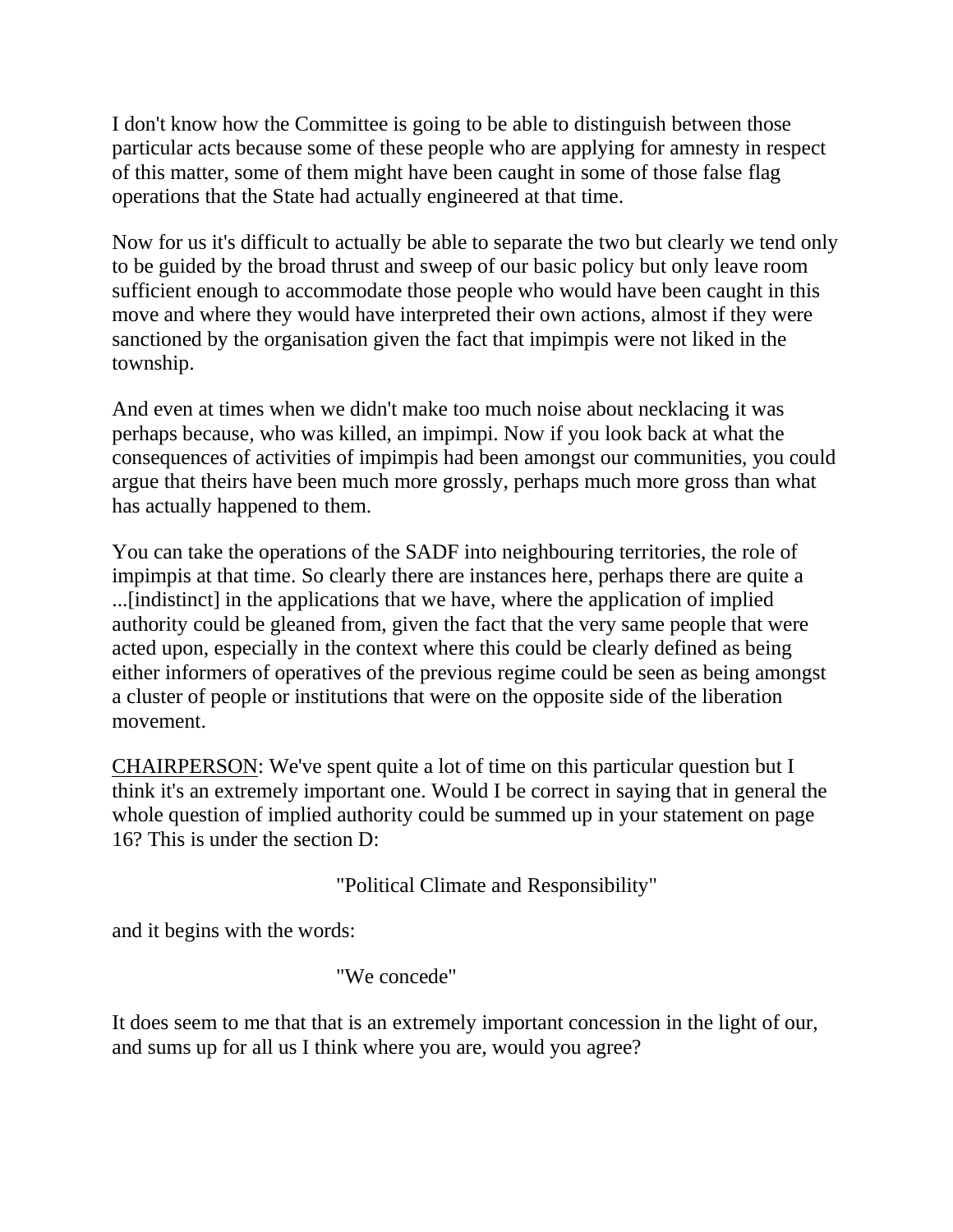Mr Mpshe, you must be despairing of us because we keep cutting right across you. I'm sure you would have done a much better job but we feel deeply about these issues. Could you go on then to some of the other questions and focus on the ones that you think are absolutely crucial?

ADV MPSHE: Thank you Mr Chairman, I will do that but Mr Chairman I still want to look into the question of necklacing, particular on page 11 Mr Chairman. I am aware or I've heard the members of the delegation have responded to some of the questions I was going to raise but allow me to single out some of them just by way of clarity. I will not repeat what has been said or ask of them to do that.

On page 11 Mr Chairman, under the question:

"Was the issue of necklacing discussed by the UDF National Executive during the 1980's"?

and the answer there:

"The issue would have been discussed within the structures of the UDF and affiliates".

Now I'm concerned Mr Chairman, by the statement:

"The issue would have been discussed"

Now I should not be understood to be, in any fashion or in any way derogative of the delegation but if one says:

"It would have been discussed"

and this comes from the very then leadership of the UDF, it leaves me with a question mark because one would have expected the leadership to say: it was discussed or it would have been discussed and this is the way in which it was discussed.

Perhaps to trigger their memory, with respect Mr Chairman, the delegation will well remember or recall when Archbishop Tutu openly condemned these sort of actions and even threatened to withdraw his support for the UDF because of these actions. Perhaps this will trigger something in the minds of the delegation as to what actually was being discussed about this issue by the UDF.

# CHAIRPERSON: Mr Cachalia?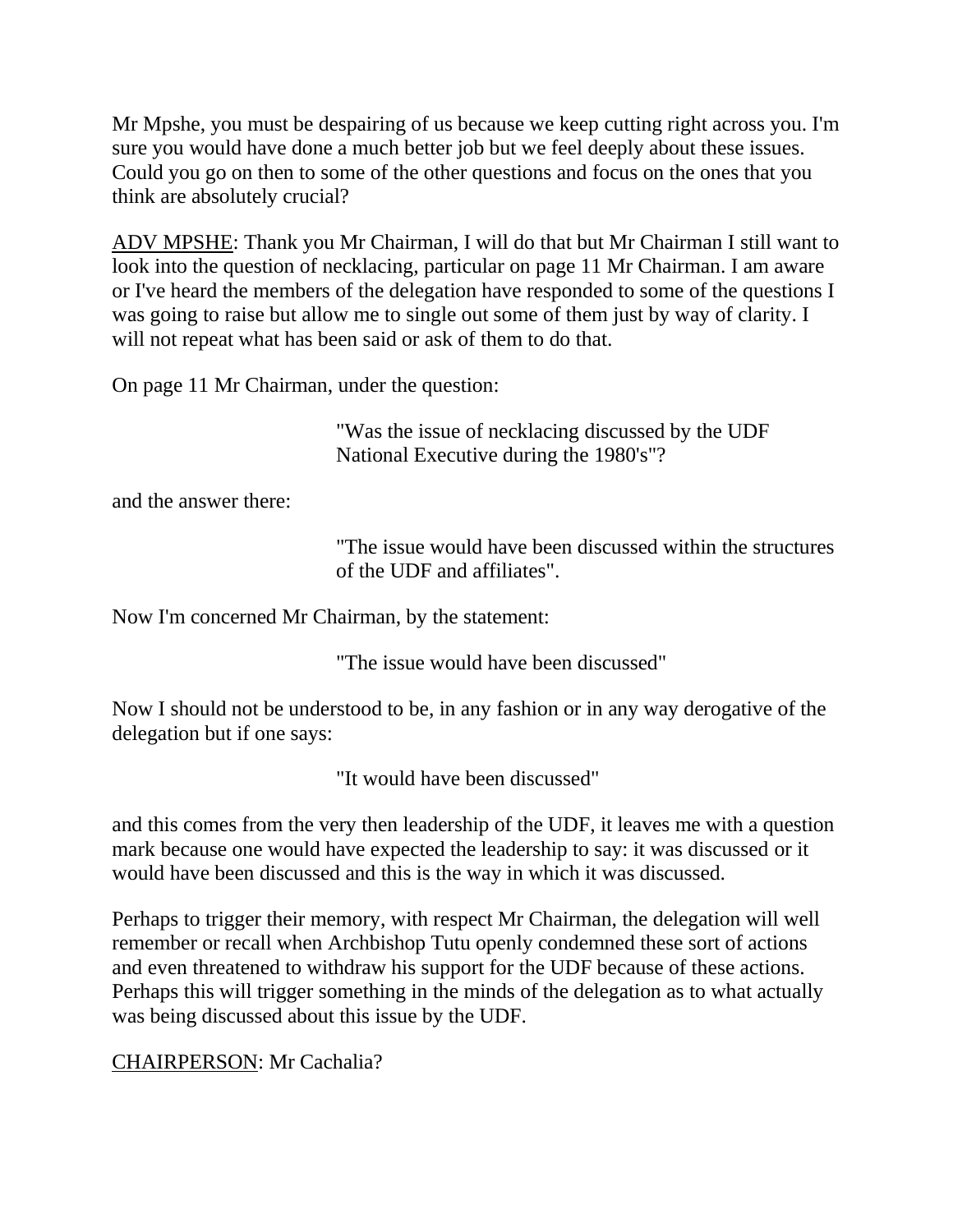MR CACHALIA: If I could just make a point that on the triggering the memory my recollection is that the Archbishop was very concerned about what had happened but had made no references to the UDF at all. In fact he threatened to leave the country but that's another matter.

Why we say: "the issue would have been discussed", remember the difficulty, as Mr Boraine has indicated, we had limited documentation. We were under a lot of pressure and the documentation that we went through to find out minutes, we weren't able to find a specific agenda item which said: "5 April: necklacing" alright? But given time and given the fact that it had such currency we'd be surprised if we hadn't discussed it.

I can recollect anecdotally some discussions and so on that we had, that's why say we would have discussed the issue. And then it follows that generally - because remember our publicity secretary at that point, Mr Morobe would not have issued statements just on his own bat and he issued statements around necklacing because there was a clear UDF position on it and that is why he issued those statements so that is the only point we are making.

Some of my colleagues in the police service seem to have some of the documents that I'm looking for and they haven't given it to me.

### CHAIRPERSON: Mr Morobe?

MR MOROBE: Chairperson on the same page 11 immediately below the question under concern, the point is made there that the UDF disapproved of this practice and condemned its use on several occasions. And this was communicated through the media and discussion amongst our affiliates.

I personally was the subject of many an interview at the time, where this issue was constantly raised through the media and for us that was one opportunity which we had through which we could communicate our attitude to this particular act.

I think an important thing - when I spoke about false flag operations earlier on which I really want to bring up to the fore here, is that there is a reason why this particular issue of necklacing began to loom large in everyone's mind. In my recollection it wasn't as if everyone, someone was necklaced every second of the day in South Africa at the time.

It is an issue where one must understand in the context of struggles for liberation, that struggles for liberation always have to contend with the activities of collaborators and impimpis who communicate information to the enemy. And in struggle for liberation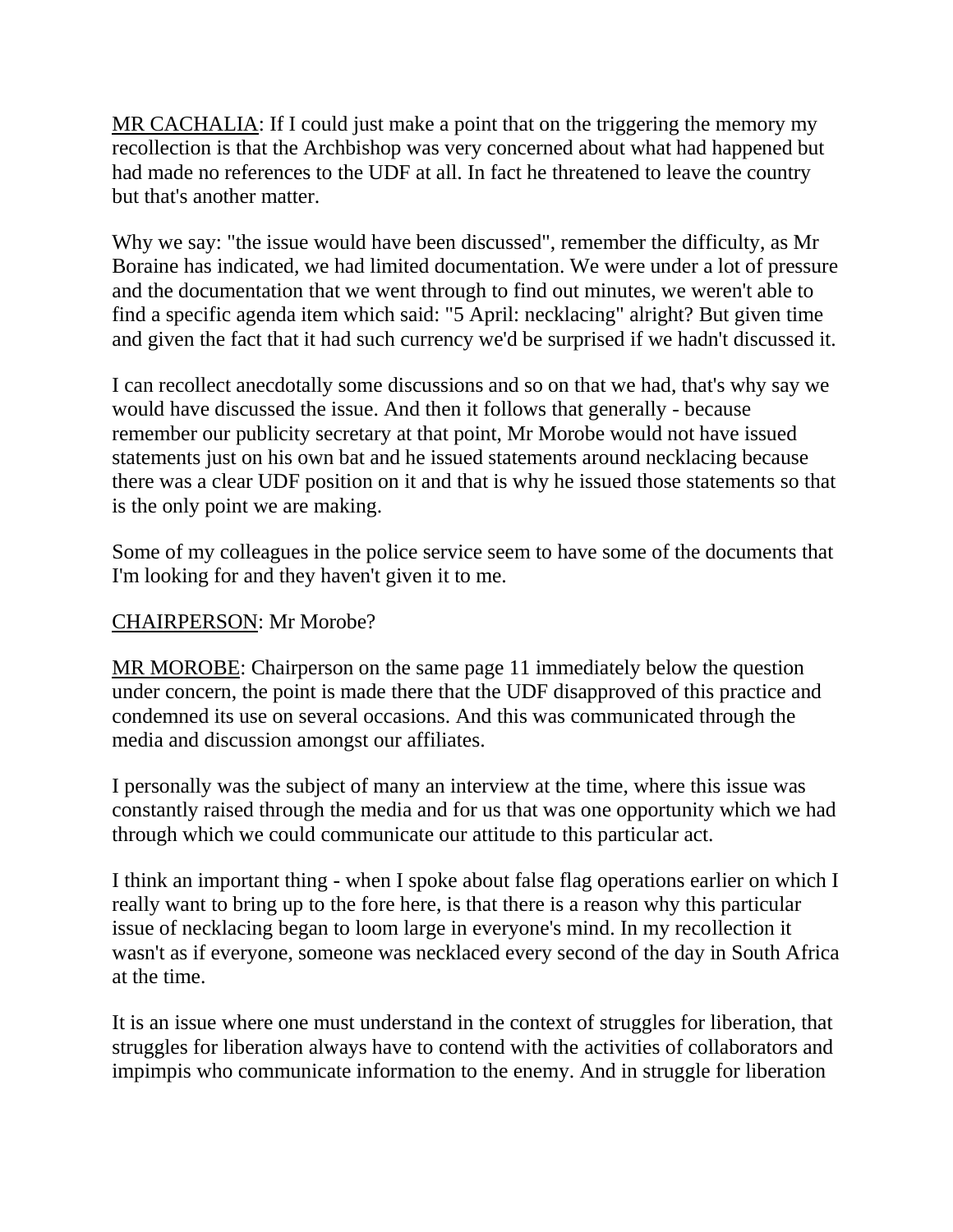all over the world, we are no exception. There's various ways in which people who engage in those activities get dealt with.

Now, the question for me is, we're talking about necklacing here, there's many other people who have been shot for precisely the same act for which these others who were necklaced have been suspected for. And the issue here is not so much the act, it's more to do with gruesomeness of the act, such that it became the one that attracted and drew the attention of people.

Even when we saw it in the earlier stages of it and not making too much noise about it, it was probably because we also were involved in the struggle and we basically saw this as a phenomenon in the context of ongoing struggles and people responding in ways commensurate to their own relative experiences or what they felt to be responsibilities.

Now clearly, in some ways maybe there is some degree to which people who are revolutionaries begin to develop a certain degree of dispassionateness - Terror will correct me if that's not the right word, with my English master you know, there's a degree of passion or lack thereof that actually comes into the way in which people engage with activities and events.

We would actually be able to say and I think we do make the suggestion that perhaps if we had said something earlier, things would have been different in respect of the many victims of this particular method of killing.

Now the question for me would be, if they were shot through a sniper's bullet it would have been a much more preferable way for them to have gone rather than necklacing but perhaps that is not really the issue that you have to deal with.

The point here is that here was a particular method that was applied. At some point in the history of our country it actually reach such proportions of, certainly through the media and certainly as eventually fed by the State, by the apartheid government because at that time there was a whole notion of black on black violence. And black on black violence was at the core of the JMC strategy to actually ferment the perception that there is this ongoing thing in the township and people are just killing themselves and that they are barbaric.

Now the extent to which a lot of these things can be directly linked, to even influences of what UDF policy might be also becomes a mood point that needs to be looked into. And it will probably be difficult because the chances are that even the operatives who got involved in those things would be in such a position that they would never be able to make the connection between an inference that they've drawn from what they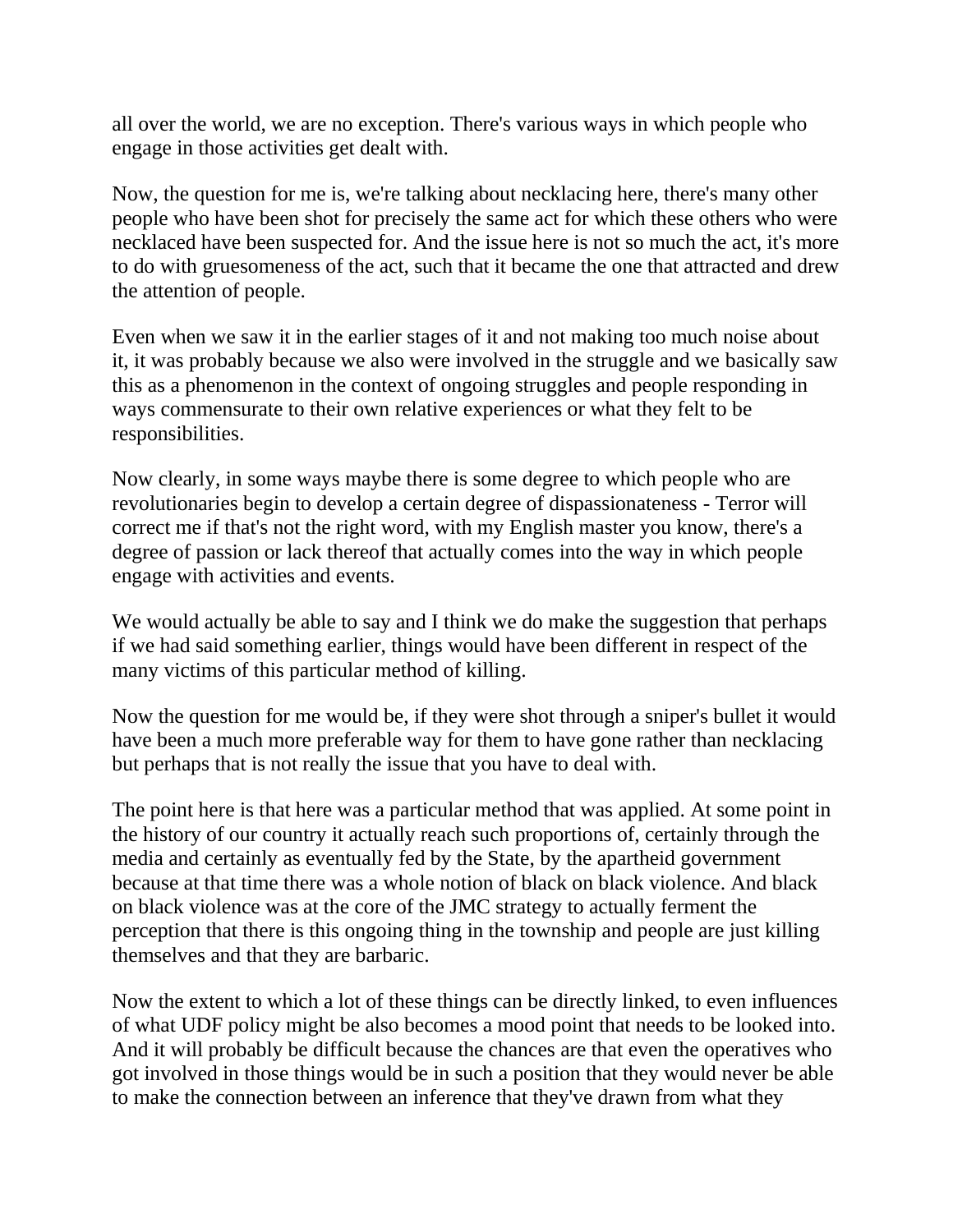perceived to be UDF policy or an instruction that actually was generated from the JMC's and eventually got to them as an inference of what UDF policy actually is. Things became that complex in that point in time.

CHAIRPERSON: Thank you. Mr Mpshe?

MR MPSHE: Thank you Mr Chairman. Mr Chair, I'll move directly to page 14 under the heading:

"Enforcement of Resistance Strategies"

This has to do with the discipline - once more I'm sorry to be taken this panel back but I'm following the submission as it. I think it was Valli who read this portion as to discipline - I'm on page 14 paragraph 3 Mr Chairman and the panel, where he stated that marshalls or members of organisations that mistreat people were also disciplined.

And the type of discipline he mentions, like in Port Elizabeth members of PACO are isolated by being prevented from attending meetings, from wearing a PACO T-shirt. Mr Chairman, I do not want to be understood to be saying that more than this could have been done for the sake of discipline but I'm saying, was this really sufficient by way of discipline, just to tell a member that we bar you from wearing a PACO shirt. Couldn't the leadership have done something more that that given the circumstances under which this activist acted and what they did then?

#### CHAIRPERSON: Mr Moosa?

MR MOOSA: Perhaps if you just take yourself, put yourself in the South Africa of the period of which the UDF was active, 1983 August to 1990 - Popo, when did you close it, February, March? Somewhere around there. If you take yourself in that period I think that, I don't want to say you may not have asked that question but frankly what were we expected to do?

In that short period of time Terror spent 5 years or so in prison for the 7 year period during which UDF was active, so did Popo, I was in prison about three times during that period, I don't know about Murphy. We were banned when we were not in prison, other times we were on the run and there's nothing special about us. Most UDF activists were in that position, thousands and thousands of people, not just because we were in the leadership.

Frankly there was - if we were able to do this in some instances I think it is a marvel that that even happened.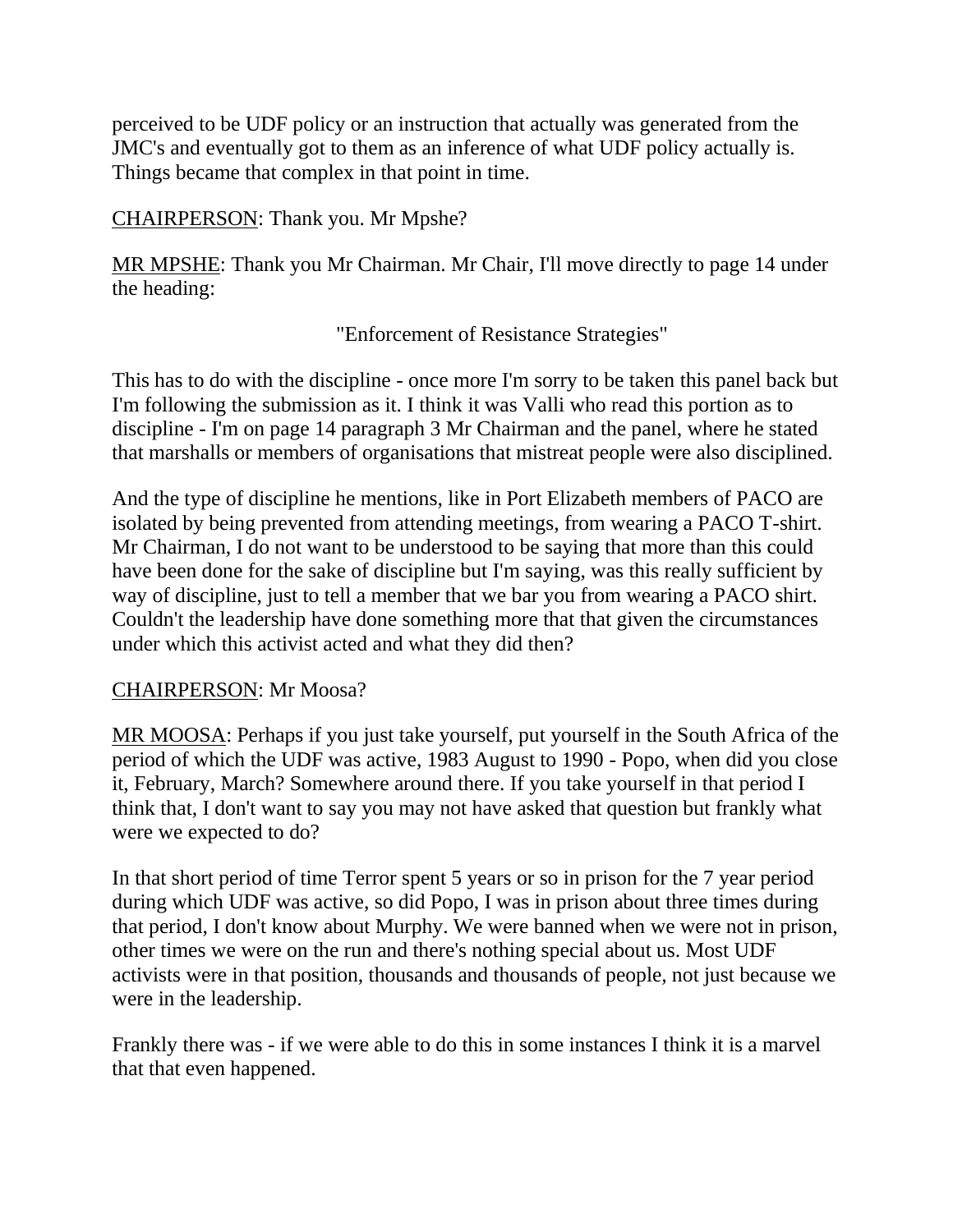## CHAIRPERSON: Mr Lekota?

MR LEKOTA: Mr Chairperson, let me just add something that must help Mr Mpshe understand this question here. There is such a thing which is called: "lebulo" you know, in the African community, which means you form a pier group out of that. Now if your pier group excludes you there's nothing more painful. You've got to understand that at that time to be a comrade, to be a member of the movement, to be a member of any organisation in your community that was seen as an organisation looking for freedom, was very special status.

To wear the T-shirt of that movement, to be trusted by the community was very unique. This kind of thing you don't get anywhere else. It's like when you came from jail the regime might say you're a terrorist or something like that. At that time within our communities you were a very special hero. In fact communities organised welcome things for you like this. So this was not a small punishment this, to say you may not wear a T-shirt of the movement. It meant you were a danger to the community and in fact if people speaking to police they might demand what you were discussing with the police.

So you have to understand that not wearing the T-shirt as the magnitude of the punishment that it represented. And also because this punishment became important because we had begun, our movement had begun to identify at that time some individuals who were agent provocateurs. That the regime was buying T-shirts of the movement, giving it some informers of agent provocateurs to go into the ranks and do this.

And so when you were told not to wear a T-shirt it could well have meant that you were in fact an agent provocateur, you were working for the other side. I leave that to your imagination, to see what the consequences might have been. Not instructed by the organisation your home could have been burnt down, other things could happen, were beyond our control but just that was not small. Now the other conditions have been sketched out.

CHAIRPERSON: Thank you. Mr Mpshe?

MR MPSHE: Thank you Mr Chair. Mr Chair, the question I want to pose is still on page 14 under:

"Popular Justice"

I am well aware Mr Chair, that the submission does not include what I'm going to ask but I thought that this could be thrown in since it deals with the people's courts and the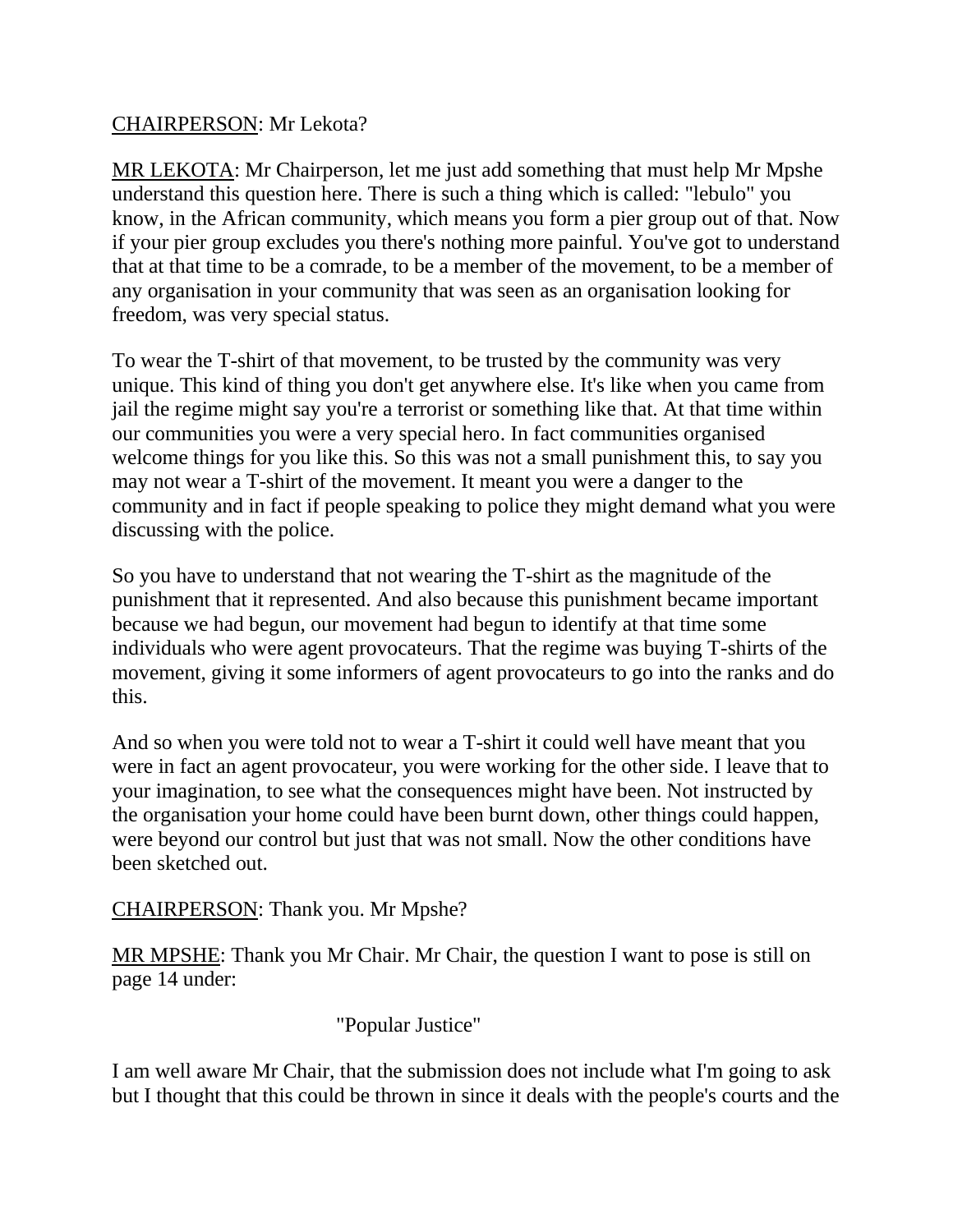organs of people's power. It's the issue of the killing of the so-called or the alleged witches.

You will recall Mr Chair and members of the panel as well that this was rampant, particularly in the Northern Province and also in some parts of the country. Does the leadership perhaps have any input to make on this question of witches, as to whether it was in the realm of that mass action? I know it is not in the submission but I think they may able.

CHAIRPERSON: Mr Molefe?

MR MOLEFE: No, I think we'll ask Murphy and Valli to deal with this matter.

CHAIRPERSON: Right, let's hear about the witches. Mr Morobe?

MR MOROBE: They come from the Northern Province.

MR MOOSA: I think the question of witches, perhaps if I recall the kinds of discussions which we used to have in the UDF, perhaps in ways that are more significant than dealing with the question of the necklace **per se**. This is one issue that had pre-occupied us in several meetings of the UDF if you consider that at any one of our meetings we would have representatives coming from the Northern Province in particular.

They would not open their mouths in the meetings without starting with the problems of witches because it was such an endemic thing in terms of tearing society apart in the community, in that it also created difficulties for them to be able to do normal and ordinary political work.

Some of us even had a suspicion that some of our comrades who came to these meetings actually believed in this witchcraft story because you know, we come from Johannesburg, lighting is lightning, it gets conducted down to the ground and you dissipate it but not in the Northern Province.

Now this was then an issue that confronted us with that magnitude and I'm aware that there had in fact been significant attempts by our activists in the Northern Province in villages, going to some of the villages to have meetings, meeting with some of the chiefs and so on and in instances trying to come to the assistance and aid of some of the women.

In most instances it tended to be women who were the victims of much of this particular problem there and so whilst we had no particular policy on witchcraft, I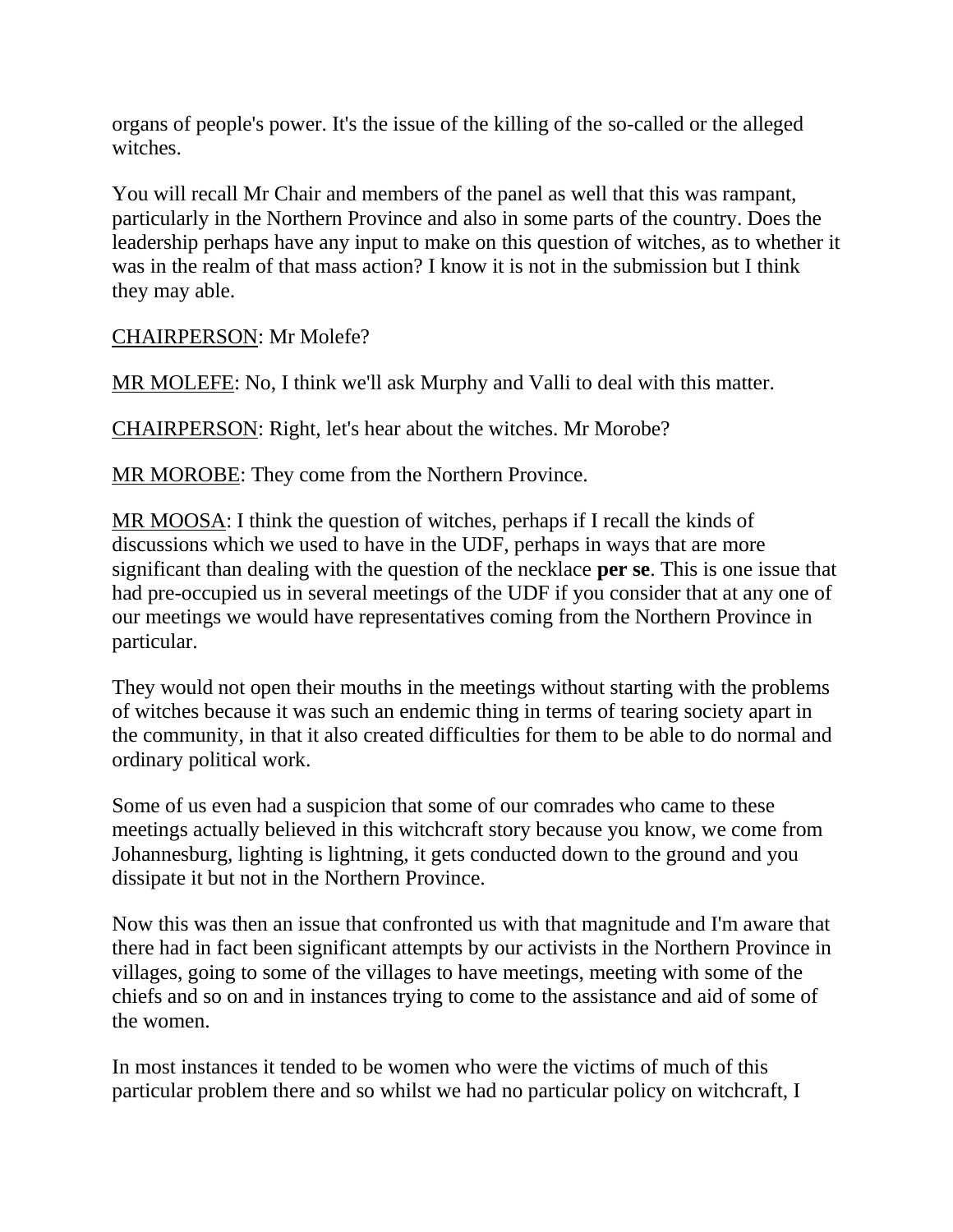think there was a recognition that witchcraft is one of those skills of our community, the Northern Province being one.

And clearly, our recognition was that no matter how many statements you can issue in the press about people stopping this particular thing, the only solution to this is education. Now we know as well as we all do that in terms of the profile for education the Northern Province is one of the worst provinces especially because it's the one province where the majority of its citizens by far compared to any other province is women and children. They have the highest concentration of women and children in the country.

I'm not saying that therefore there is a link in women and witchcraft but I think that their relative status in that community and the fact that there must be a history behind a lot of these things. And the absence of education is a major problem. And hence one of the challenges for us as the UDF at the time was what projects or programmes we can actually support in those communities, that could begin to help people get around this difficulty.

Indeed it is something that even today it's a phenomenal that had nothing to do with the period of the UDF. It could be that the advent of politics and when politics get mixed up with witchcraft as well the concoction can be worse than a molotov cocktail I think.

CHAIRPERSON: I think you've answered the question. I'm not sure we need to ask anyone else to elaborate unless you want to, thank you. Mr Mpshe?

#### NO SOUND

MR MPSHE: ... the beginning of the submission. Having been told or knowing the UDF as a remarkable high profile organisation we've not been told whose idea this was. I recalled Mr Chair, when reading certain documents, that Doctor Allen Boesak was mentioned in passing, OT was also mentioned in passing but the delegation has not indicated to us as to whose idea was this.

Now we want to know whether this arose just spontaneously as it was eluded that this was the position inasfar as the speech at the rally by Doctor Allen Boesak is concerned or was it something that was externally imported or conceived? Thank you Mr Chair.

MEMBER OF THE DELEGATION: Chairperson, I'm sure that you will not be obsessed with the question of whether the idea of the UDF was first thought up in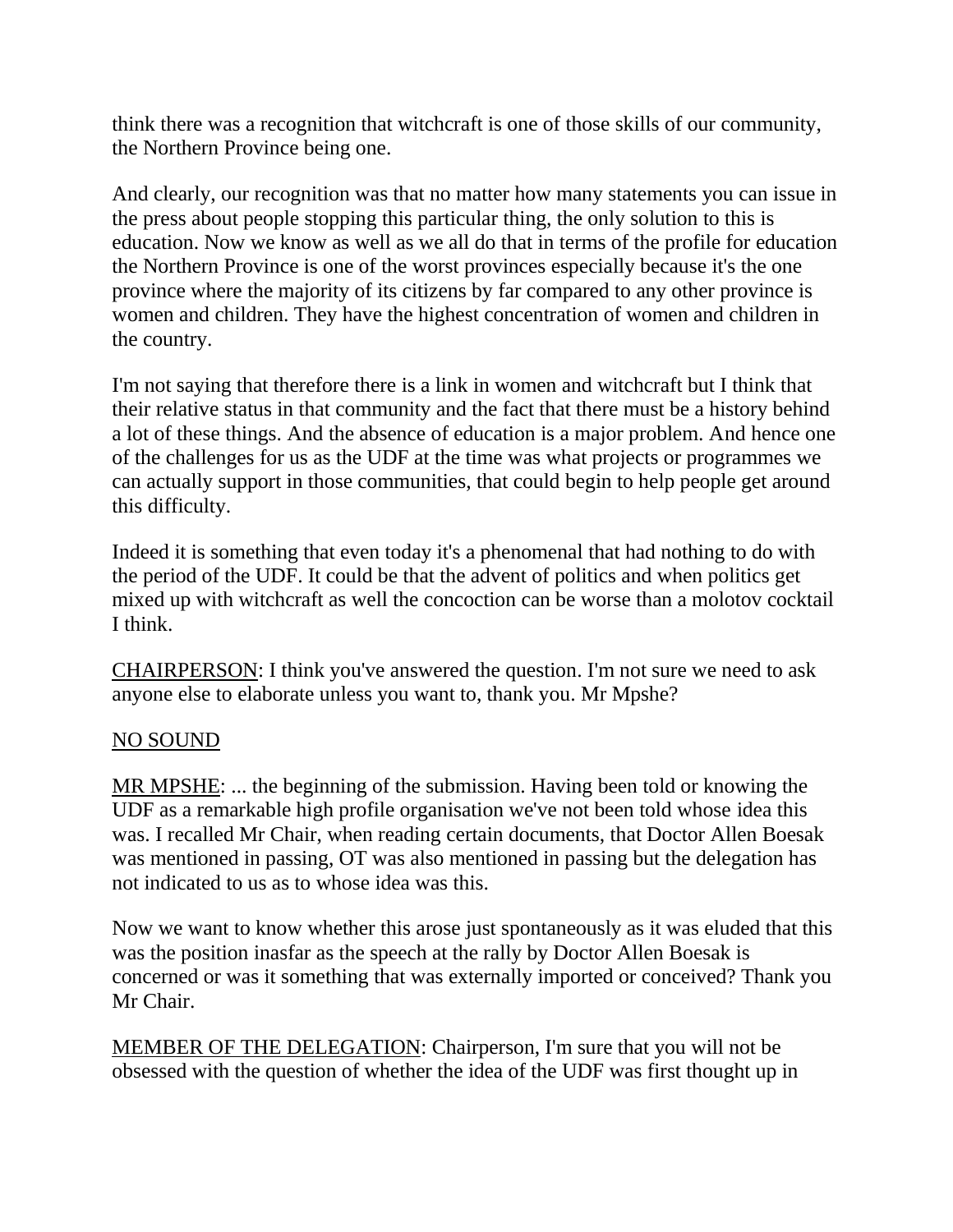Lastex(?) or in Moscow or in Beijing or some place like that. I'm sure you would not be, as was the obsession in the past.

The real fact of the matter is that if you ask this question of each one of us quite separately as we sit here which one of us, you are likely to get a different answer. And if you ask the broad membership of the UDF you are also likely to get many different answers to this question.

One cannot give a technical sort of answer to what is really a political philosophical question that is being asked and we would need quite a lot of time I think for all of us to talk at length. Simplistic to say Allen Boesak stood up and said: "Why don't we form a front" and therefore we formed it. Simplistic say Oliver Tambo said in the January 8 statement of that year: "Let us get together, churches and youth and women and intensify our onslaught against the enemy".

You know I think that one cannot really give an answer in that way but I want to suggest that perhaps the question, it's not such an important question. It doesn't matter to us if somebody says it was a plot hatched in Moscow, we've never worried. It doesn't bother us, it's fine if that's what - so we haven't bothered ourselves to write lengthy thesis' on this.

In fact in the UDF National Executive we never discussed substantially the question, it wasn't an issue. Thank you.

CHAIRPERSON: Let me just make one comment which may save us some time. First of all, you must not read any implication into the question, we are totally open minded about this. It was simply - any organisation has origins and so on usually. But would I be correct in saying that the UDF was an idea whose time had come and therefore it was happening all over, certainly that's my recollection from someone who saw it at a distance.

MR MOLEFE: Yes, that's certainly what I was going to say, that it was an idea whose time had come and that's why it then germinated. We can give a number of examples of incidents where efforts were made to build such united fronts.

There were people all over the country, the ANC in exile was talking about a united front and so on. If we take a specific example of the Western Cape you would recall that after a flurry of organisation had developed all over the country and in particular in the Western Cape the need to co-ordinate the activities of those organisations, to build a powerful anti-apartheid block are rows.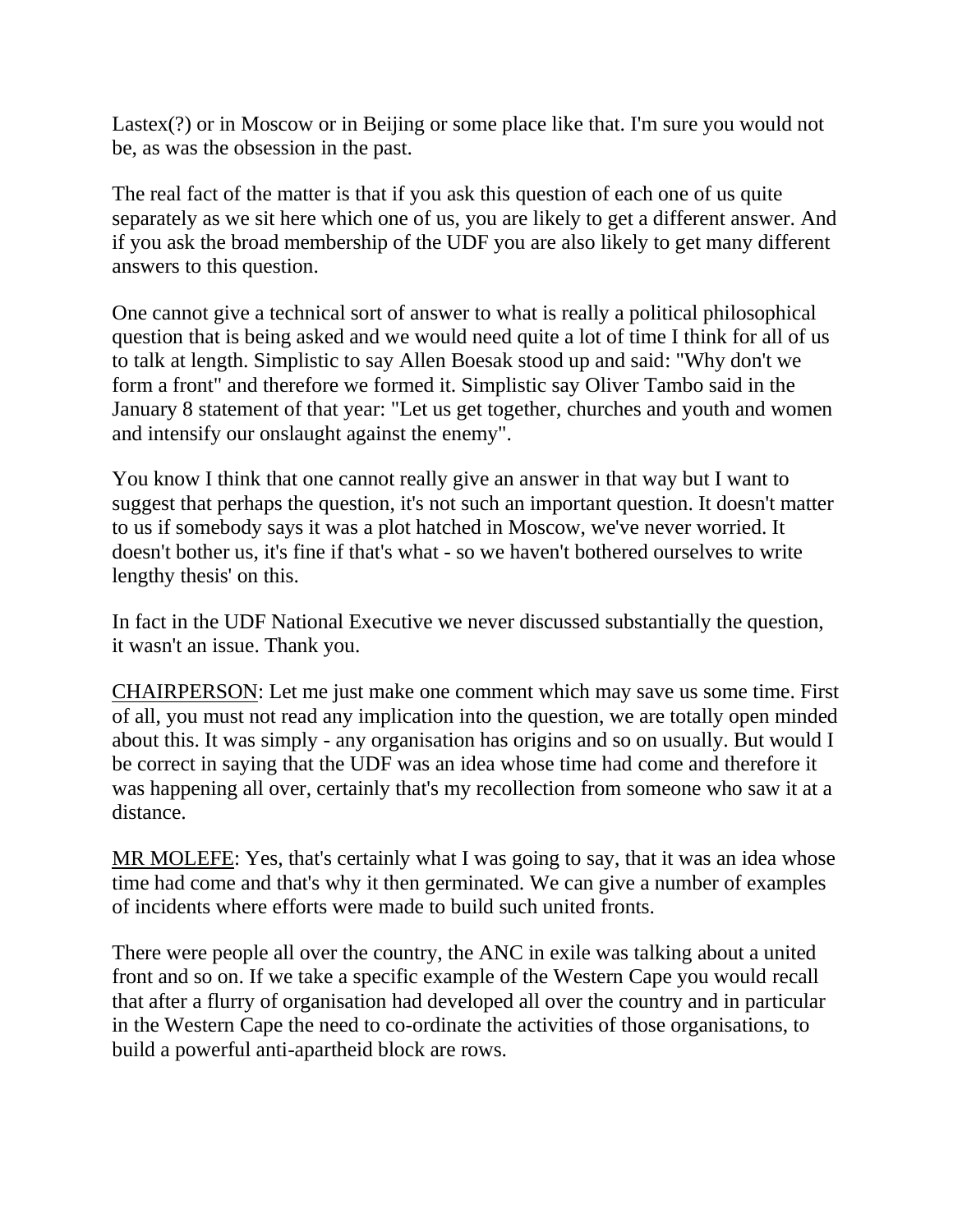Thus you had in the Western Cape what came to be known as the Disorderly Bills Action Committee opposed to all those many laws that the apartheid government was Coroner(?) bills and you name them. In Soweto people were building a co-ordinating structure, it was called the Under-Community Council's Committee welding together brought a range of organisations at local level. You had previously had other structures like the Antisake(?) committees which campaigned against the Indian councils around 1981.

We had for example, if you look at their records of the UDF, found that as early as 1981 we made a call and specifically I was addressing the National Council of the South African Council of Churches and that speech would indicate that we were calling for a broad front as early as that whose composition would be similar to that that the UDF later came to be. Now Oliver Tambo and many others, Dr Neville Alexander was making those calls all round. The Black Consciousness Movement was setting up what came to be known as the National Forum Committee.

So all over the country people were talking about the need to build this united front but the course, the time for that idea had not yet matured, in the earlier period it did not really happen but by 1993 the thread of destroying the unity of the people had become so great that it became possible for the UDF to be called. So what one could say is that indeed there was a convergence of views between those who organised inside the country and what the ANC was calling for and many other people all over the world and whether we answer the question, where it originated or not, does not help us to address the question as to whether there has been a gross violation of human rights or not, it is just part of the history.

CHAIRPERSON: Thank you Mr Molefe, Mr Mpshe.

MR MPSHE: Perhaps Mr Chair I need to respond to this and say that it should be understood that our task in asking some of these questions, particularly the last question I asked, is to understand the evolution of resistance, Mr Chairman, not necessarily to put the Delegation on the spot about the origins of the UDF. We're asking the delegation to help us to understand the significance thereof. It is our task Mr Chairman once more, when we include this in our report, to include it with clarity because it is only people who are involved in leadership who can best help us to write a good report. The idea was not at all, with due respect to put anybody on the spot and to blame this as whether important or not important; this is a fact finding mission or exercise. Mr Chairman I don't know whether we're going to adjourn for lunch or continue thereafter if..

CHAIRPERSON: I need some guidance here, there are a number of questions which the Commissioners still want to put, there are one or two still that Mr Mpshe has I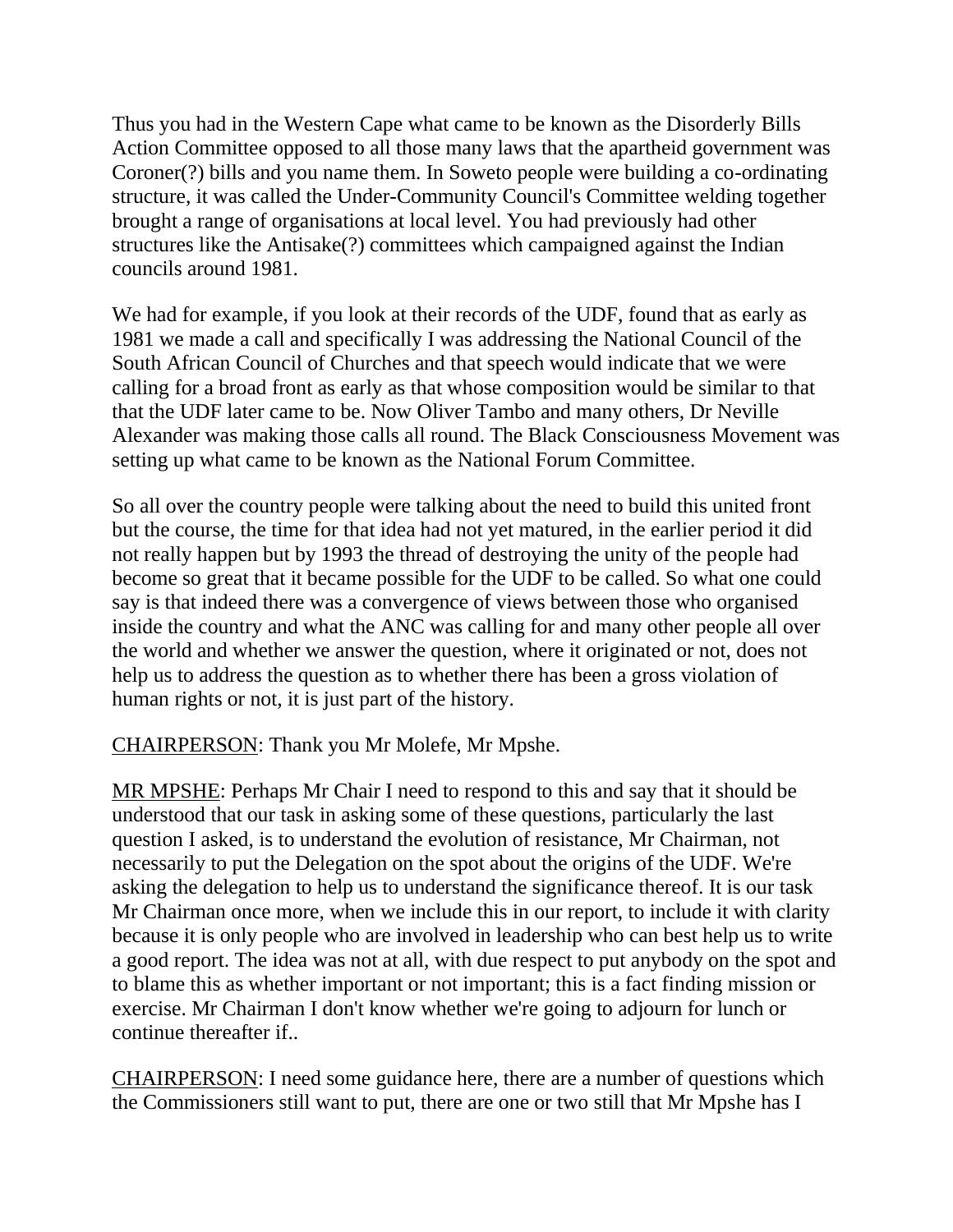think, it may make good sense to break and renew our work at a quarter to two in the hope that we may be finished by three. I know you have some problems but let's hear from you Mr ...

MR MOLEFE: Well we would be happy to continue with the questions, we do have a request from Comrade Valley Moosa but he needs to be released at lunch time and I think we had said that as soon as that time comes he may just peacefully walk out to attend to his business, but from our side we would be ready to continue with the questions and maybe complete and break after we have finished the questions. And may I while I am still given this opportunity to assure Advocate Mpshe that we've got no qualms with the questions that the Commissioners are putting to us, they must feel very comfortable and they may ask also as robust questions as possible. They must not feel that we would feel offended, I think we accept the bona fides of the Commissioners in raising all sorts of questions.

#### CHAIRPERSON: Thank you.

MR MOLEFE: Whatever comments we make is not because we think the questions should not have been asked, we too are merely expressing our opinions and the weight that we attach to those questions. Please don't feel offended.

CHAIRPERSON: I assure you we won't, thank you Mr.. could you just give me a moment to consult with my colleagues? The good news is that we think we should try and finish and not worry too much about lunch and we will continue, we understand Mr Moosa's difficulty, if he has to go. You've already said if he does it in a disciplined way and is responsible for his actions we don't mind for him to leave as well.

I'd like to welcome the Archbishop. The Archbishop has tried to interfere but I have resisted his - there's just another job that we've got during lunch time but I have instructed him to do that, so we can continue; it gives me great pleasure to say that.

Mr Mpshe you say that you only have one more question, why don't you put that and we will give the Commissioners an opportunity and then close.

MR MPSHE: Thank you. The one question that I have Mr Chair is not explicit from the submission but on is able to draw an inference thereof on page 14 under the popular justice, the peoples' courts as organs of peoples' power, particularly paragraph three thereof where mention is made of the Amabutu. Now my question is were these Amabutu, if my understanding of Amabutu is correct as meaning also SDU's, and I want to believe that my understanding is correct, were these SDU's, were they set up at the recommendation of the UDF and what happened in the 1990's to these structures? That is the question.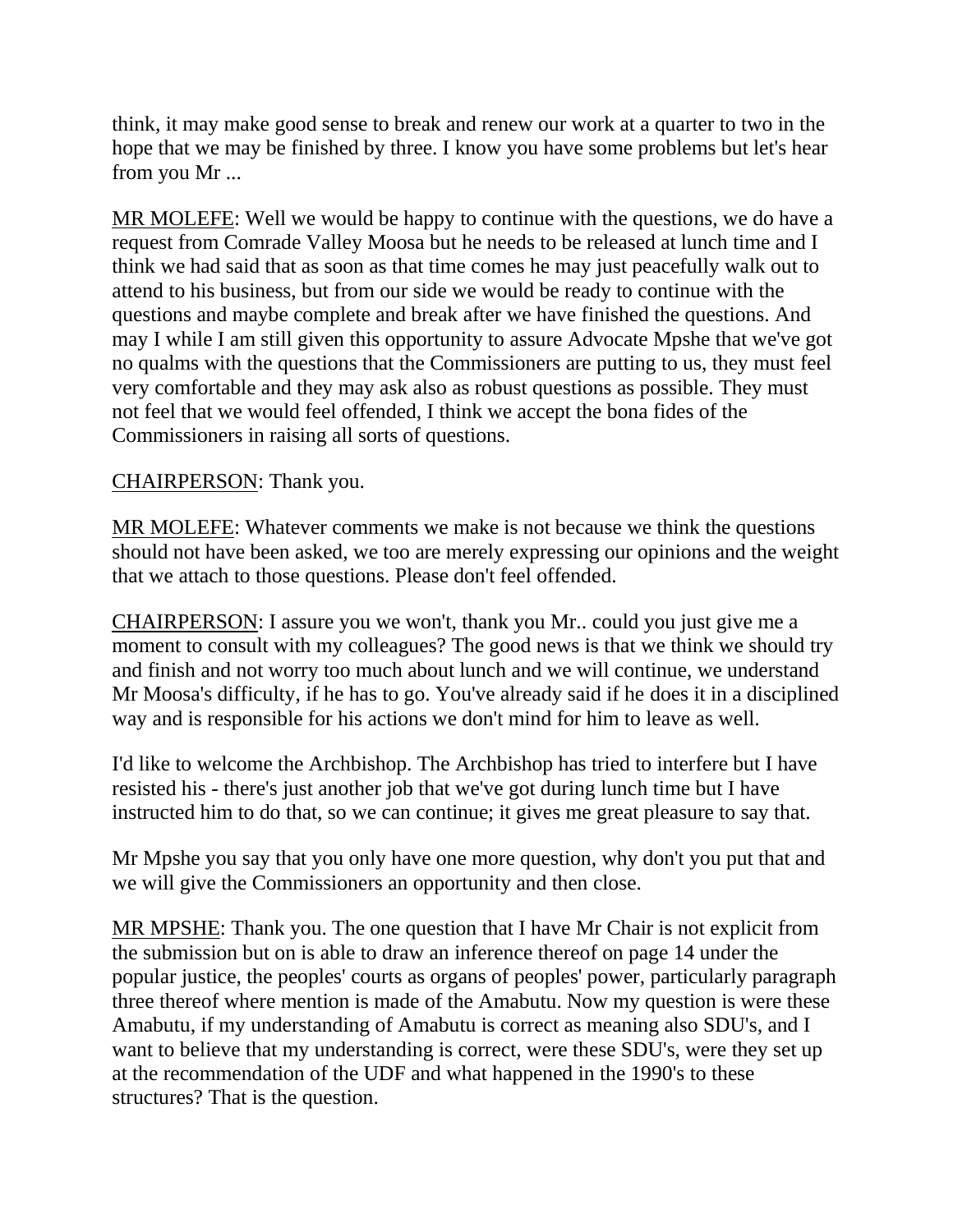CHAIRPERSON: Right thank you Mr Mpshe, would you like to answer that one Mr Cachalia?

MR CACHALIA: Chair if I could just say that on the point of that Amabutu did not necessarily mean in the mid '80's SDU's. SDU's was really a later development. Amabutu's were in a sense groups of young activists in our communities who saw themselves as in a disciplined way carrying out what the instructions of the leadership would have been. In the case in point we refer to them particularly as peoples' volunteers investigating crimes relating to peoples' complaints. I think it's only really in the early '90's with the developments of what happened at that point that you see the development of SDU's and SPU's.

CHAIRPERSON: Thank you, do you want to follow that up?

MR MPSHE: That SDU as it developed then, would I be wrong if I say that was actually the birth of the later SDU's, because if one looks at what the Amabutus were doing and what SDU's were doing, to a certain extent there is some commonality. Would my inference be incorrect?

MR CACHALIA: Chairperson you may find a bit of difficulty here with answering that question. Actually none of us I think are really experts on this question. I don't see any of us sitting here with sort of direct knowledge involvement or being involved in an SDU, organising an SDU or, it's really, I don't know how competent we are actually to deal with that. We can say it's not as though there was any sort of UDF manual which said how you go about setting up an SDU, what are the rules and how you compose it those sorts of things. They were phenomena that were taking place, I don't want to say in an unorganised way but certainly not something that we can be very helpful about, I think ourselves. I don't know if you want to add to that.

MR SIZANI: First of all I want to agree that Adv Mpshe is right when he says you can draw inferences of similarities in actions of Amabutu and SDU's, in particular that aspect of them that tended to defend the community from attacks. We in the Eastern Cape in particular, we didn't have a phenomenon called SDU's, but we obviously did have Amabutu and Amabutu in particular, I'm sure the Commissioners have received a lot of information both from submissions from families of those comrades who disappeared or were killed and perhaps from your own investigations, in particular in the Eastern Cape where there was a concerted effort by the regime to target certain houses of political leaders and activists. The tactics that they were using for instance, if I may quote just a few examples were to, if a group of Amabutu were sitting assembled around a particular house like the house of Comrade Ngoyi or Comrade Fazi or Mama Quina and so on, they would come and disperse them with tear gas or water canons and following that dispersing they would then come and attack and burn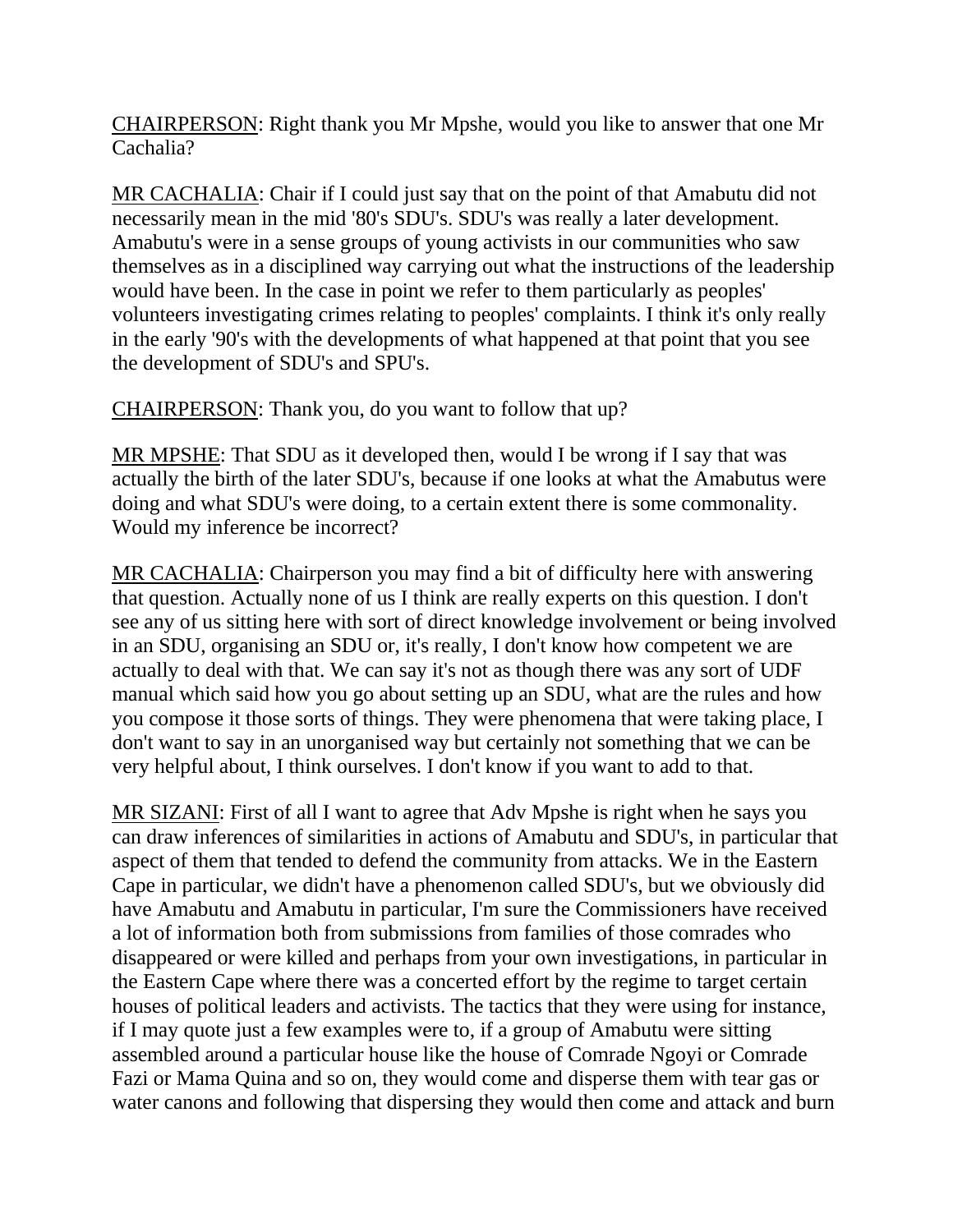the house and so on. Amabutu were vigilant in searching for imminent attacks and possible arrival of Amaafrika or the SADF or the police, and Amabutu in that sense, yes were protecting the community and were seen to be volunteers in defence of the community.

But their was an aspect of Amabutu that tended to also link and liaise with community structures like street committees and area committees in order to investigate. For instance in the Eastern where we saw at some point at some time in the Eastern Cape a most marvellous experience which I would really want to relate, where shebeens were seen to be sources of violence and rapes and sometimes even murders and there was an instruction from the residents' association to close them at nine, so that after which you would not find the rapes and the murders and the steeling and the burglaries. The Amabutu monitored that situation and reported to the street committees and area committees and it was a marvellous experience, I must repeat, to relate but was also another aspect of Amabutu which for me is written very little about by many people who did the investigation of this particular phenomenon.

For instance there was a time when stabbings in the township was rife, a source of deaths over weekends; you must recall that the newspapers over those days usually gave statistics on Mondays about how many deaths occurred over the weekends and stabbings were one of the sources of deaths. There was a sort of declaration by the residents association to declare the carrying of knives, almost like the current government declaring the carrying of dangerous weapons in public banned, those days the carrying of knives was banned. The Amabutu carried out that particular instruction by monitoring the actual carrying of knives because the phenomenon of carrying of knives in most cases was in fact among the youth and therefore Amabutu being young were looking after their peers, like Comrade Terra was explaining here the phenomenon of being part of the peer group and if you were to be found to be infringing on those rules, you were isolated out and being part of those people who had disciplined to protect the community.

Yes Amabutu were a very very good phenomenon which if we were to emulate now, well yes because the subs is encouraging community policing where the community participates in rooting out crime, protecting children from being raped, from protecting women from being abused and even stopping houses from being burgled; by the community looking out for those potential perpetrators of this kind of activity.

I'm saying that Amabutu played a very particular significant role during those days which the current government wants to emulate in different form.

CHAIRPERSON: Thank you. I think the key sentence on page 14 which will stand in the record, the formation of peoples' courts as organs of peoples' power never became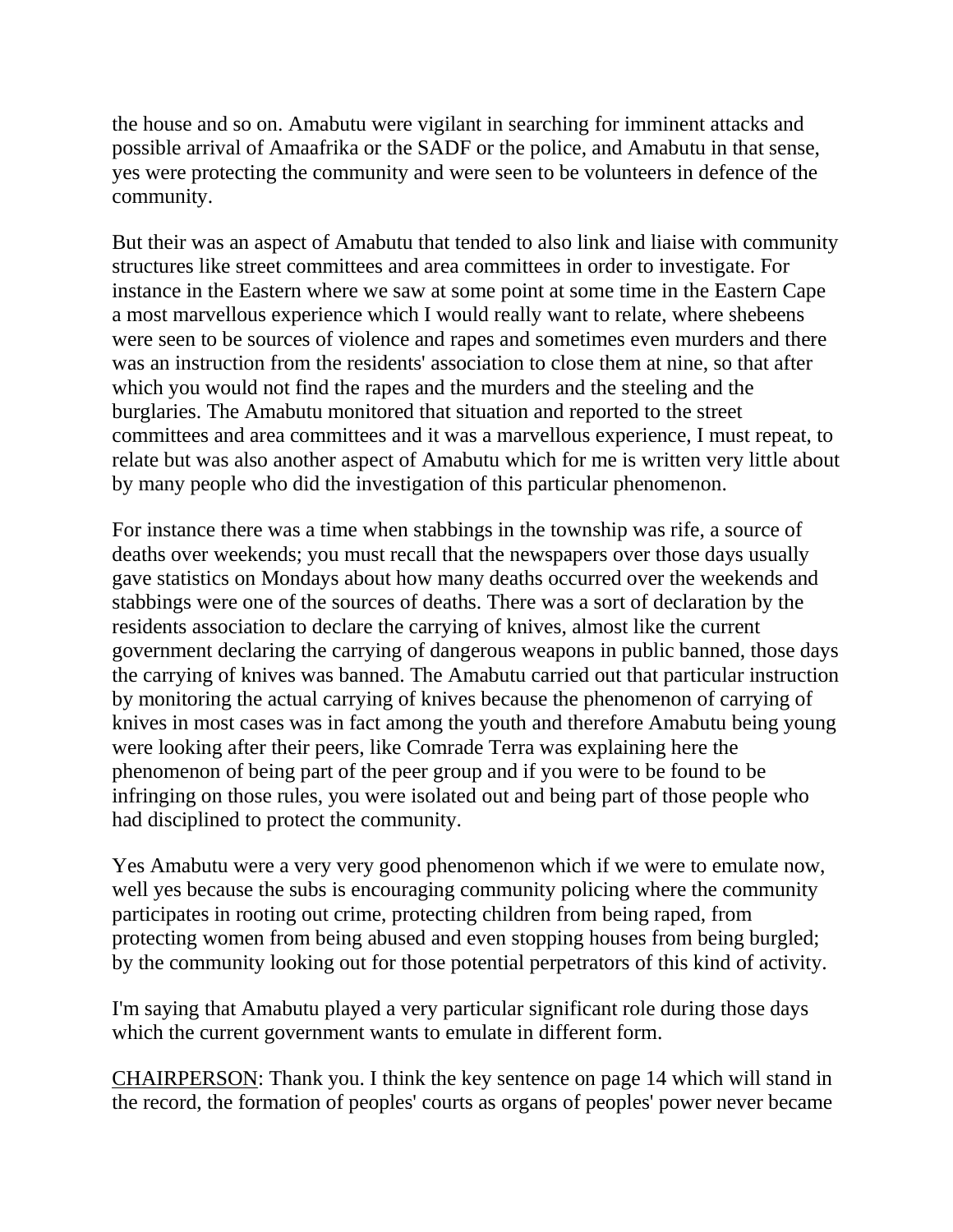the official policy of the UDF. It could well be that there were people who indifferent in both camps but it wasn't part of the official policy as you stated and I think that that's important for us.

MR SIZANI: The point to beg though Mr Chairperson around that was that the guidelines which guide the feelings of the UDF were such that if you engaged in activities and campaigns that were not contrary to the policies of the UDF, the affiliate would be allowed to perform those functions and in this case street committees and area committees were assisted by Amabutu to advance orderliness within the community despite the fact that it may not have been an official policy of the UDF.

CHAIRPERSON: Thank you I'm going to serve other questions that commissioners may want to ask; this is your final word Mr Mpshe and please keep it brief.

MR MPSHE: Yes Mr Chairman I was going to ask for indulgence just to follow up on that. A simple question Mr Chairman, what happened then to this structure of the Amabutu during the '90's when the MK came in, and that was my final question?

CHAIRPERSON: Mr Sizani are you able to answer that? What happened, did they disappear?

MR SIZANI: Many Amabutu, there was a submission that many Amabutu, whoever was seen to be a leader of whatever kind in the community were arrested and detained during 1986 and 1990 and many people were released thereafter and there was a particular reason why these formations had to come to rise and when there was no such a reason after 1990, they ceased to exist in that particular formation and some people thereafter formed SDU's which were never a phenomenon in the Eastern Cape but in the East Rand, and some SDU's were incorporated in the police in the East Rand in particular.

CHAIRPERSON: You make a very good case for the revival of some form of community policing all over the country, am I right?

MR SIZANI: Yes I am a very strong advocate of Street Committees and area Committees even now and I would really feel if this country would see the reduction of crime on a large scale, the government would be advised to revive those structures in a different form. Maybe the government would not do that because that's an area of civil society to embark on and the organs of civil society are reluctant to embark on that kind of voluntarism which is a pity, it's regrettable that they are doing that. I would advocate that those structures are in fact a very very good phenomenon in our history that needs to be revived.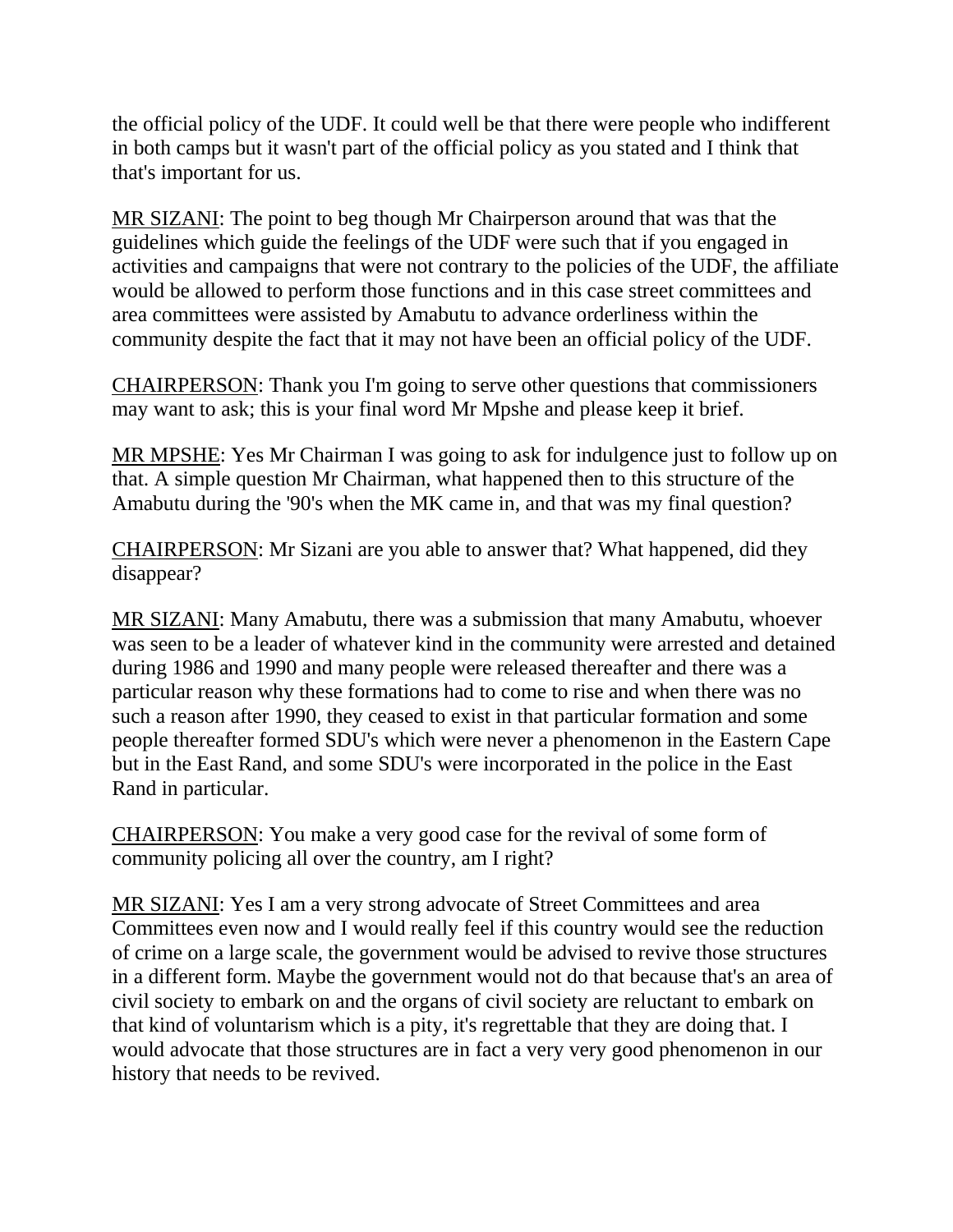CHAIRPERSON: May I just comment that part of our responsibility is to make recommendations and I think having listened to what you have said, we would want to at least consider very seriously including in our recommendations something along those lines. Thank you very much. MS Wildschut.

MS WILDSCHUT: Mr Chair my question is around the complex notion of victimhood. Many of the people who in terms of the act would be regarded as victims have decided that they would not be coming to the Commission. They see themselves as people who deliberately joined in the struggle or were part of the UDF and so on and would not want to come to the Commission to be seen as a victim but rather as a survivor or victor, and yet many of those persons carry the scars of being involved in the struggle and are in fact in need of some intervention, and the last discussion moved a bit in the direction of recommendations and I wondered whether you have any thoughts on how one would want deal with those peoples' trauma, the result of the trauma that they have been involved with as a result of being in the struggle and being members perhaps of the UDF or of these paramilitary formations?

A side question to that is, many of those people who were part of these paramilitary formations in fact do not qualify for any of the other state compensations that have been put in place. For example the Special Pensions Bill, they fall between the cracks in a way and they haven't come to the Commission, they cannot be declared victims, yet they are people in the community who are needing some kind of intervention and we're having a problem with that.

The second aspect of my question is related to the issue of militarisation and in your submission you refer to the issue of young people being more and ever-increasingly militarised by state-sponsored violence so that the cycle of violence an militarisation continues. And I'm keen to understand what ideas you have about how we can go through the process of demilitarising, in other words incorporating people back into society who in a sense are very highly militarised and think in a militarised way and how we can in a sense demilitarise their activities and incorporate them back into society.

CHAIRPERSON: Thank you, anyone like to respond to that.

MR MOLEFE: Comrade Stone will attempt a response at a number of those questions.

CHAIRPERSON: Mr Stone.

MR STONE: I'm interested in the first part of the questions because it continues to be a serious concern for us. I was interested in your assertion about the non-ability for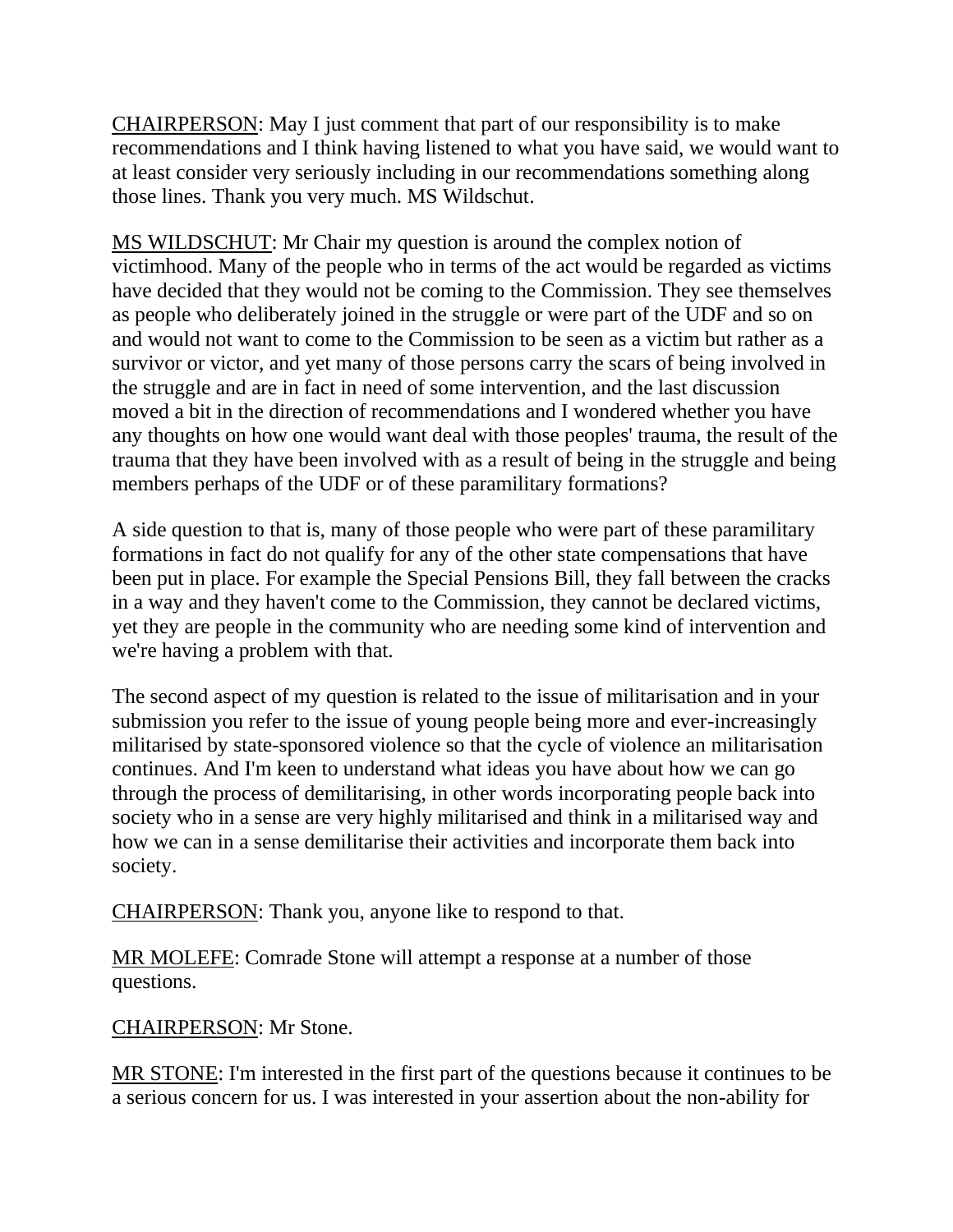young people to qualify for special pension as one serious concern, that even the current government is concerned about which they are not able to overcome and in fact this is a trap which leads many young people to feel very angry about because the fact that they are unable to get any joy from the Commission, they are not able to get any joy from the Special Pension, not able to get any jobs on the market because they are not trained to be marketable, nor are they able to find use in society as they were during those days when they were Amabutu and were used to protect society and society looked after them without even compensating them for their activities, and all those societal arrangements which were formal and non-formal have now disintegrated to an extent that they find themselves almost like despondent. I would want us to search on this particular phenomenon and find a solution perhaps through your forms of recommendation, make a submission in the way it has to be dealt with because it is phenomenon that needs to be dealt with.

But I would want to make a particular point regarding how the youth of this country really finds itself out in the limbo and how perhaps we need to begin to challenge this particular phenomenon. The aspect which I'm interested in is three-fold and it is beginning to be dealt with by the Special Pensions concedes to the fact that those young people below the age of 50 who are unemployed; for instance I remember on the island were 14 year-olds who would not be 50 today and would not qualify and in 1976 there were 8 year-olds that were in detention and some of them missed out in education altogether and therefore they would not qualify for any form of either the TRC or the Special Pension or any other form and yet they have no marketable skills whatsoever. I hear from the Minister of Labour that the Job Summit would include some aspect of a mass public works programme that would seek to engage the communities in mass infrastructure in rural areas in some sense creating jobs but by it's very nature a public works programme is not a sustainable job creator, it is a seasonal and therefor a temporary aspect of this then but some processes could add on to such a phenomena when the government is able to lay it's hands on resources to enable itself to create those kinds of jobs. But we're at a loss of any sustainable mass method for government to create those jobs and retrain the young people and even the service corps is not able to absorb these young guys which is a very serious concern for me.

The other aspect of this would the creation of industry, training institutions. Unfortunately it apparently focuses on employed young people who must be trained for the requirements of the industry and the jobs and it does not focus on unemployed precisely because or the constraints of resources. Again in this particular phenomenon I would want an investigation to broaden just focusing on employed ones but to include the unemployed young people.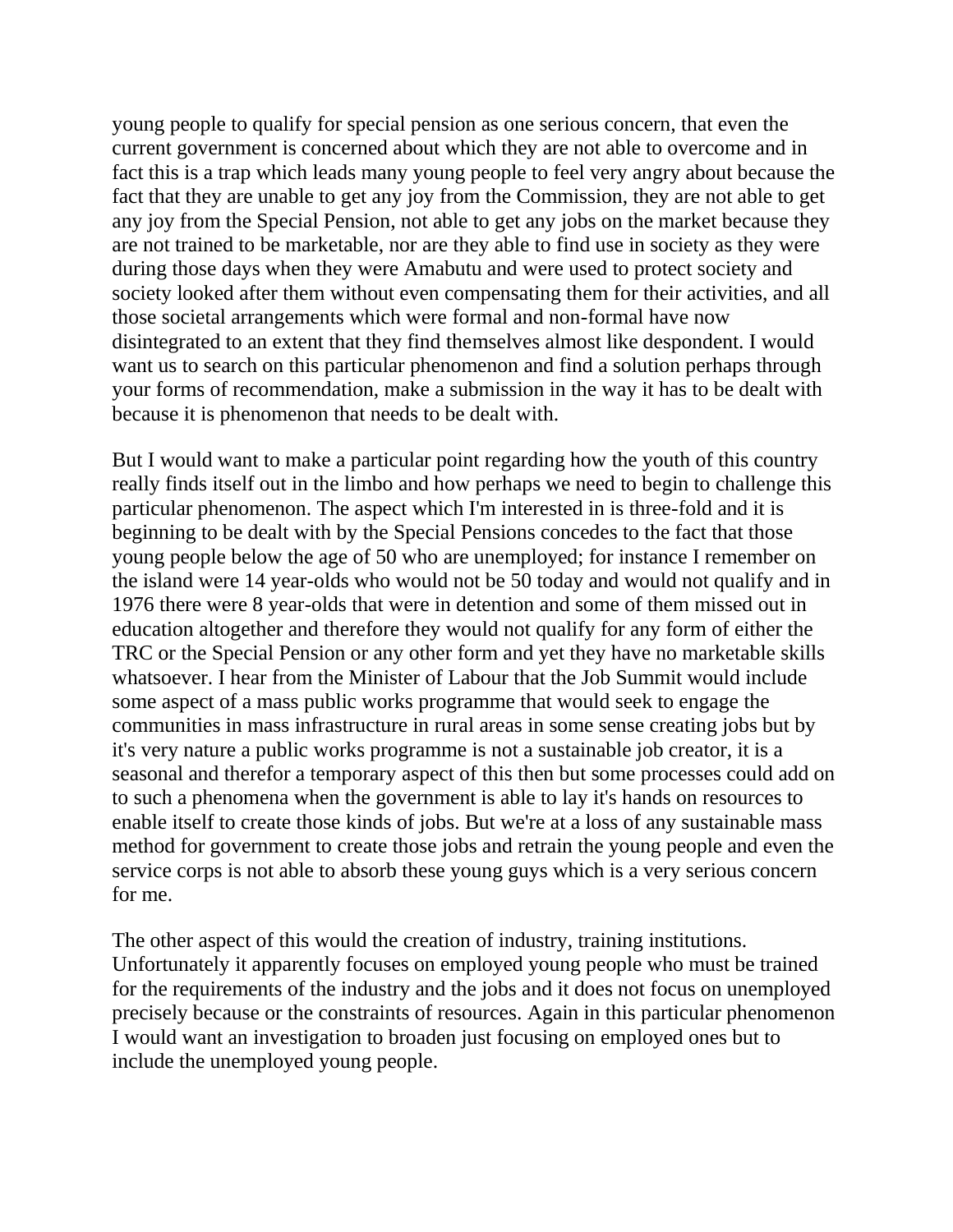The third phenomenon is the advent of their rural development strategy of our government because it focuses on young people an women in the rural areas. There is a phenomenon currently on an exodus into the urban areas and shanty areas which does not give people jobs. That feeds into crime and other forms of social ills and if there is a concerted effort by government to move this tide by creating activities directed at rural development and programmes perhaps it will begin to address some aspect of this particular aspect. But unfortunately young people do not see agriculture and other forms of rural infrastructure activities as an enjoyable or attractive aspect of job creating, but perhaps we need to try and go that particular route, thank you.

CHAIRPERSON: Thank you very much for a very useful contribution. Ms Sooka.

MR SIBANYONI: I just would like to go back to the questions that were actually sent to yourselves and it's not something you've actually touched upon in your submission, that is the relationship between the UDF and the ANC underground internally as well as externally and I think that we alluded to it at the time of the hearing into the Mandela Football Club and you talked about the fact that Mrs Mandela was not actually part of the UDF, and I wonder if you could just elaborate on the kind of relationship that existed at the time; that's my first question.

The second one relates to the conflict between organisations and particularly the UDF and AZAPO, I know you've dealt with it here in your submission but I think we're also interested in when we talk about reconciliation there is an immediate assumption that it's between white and black but the reality now is that in townships people who were previously enemies now have to live together and whether you've got any kind of comment or suggestion to offer on that aspect.

CHAIRPERSON: Thank you there are two questions. Mr Ntsebeza would like to piggy-back and then you can answer all three. I'm only allowing him one question.

MR NTSEBEZA: Ja it's actually on this UDF/AZAPO conflict and especially from the perspective that Yasmin has indicated about reconciliation. You see much of the conflict, I think it is clear between organisations, this interorganisational conflict was also informed by as we now know the intervention at a covert level by state agencies. If you look for instance at the so-called Cradock Four phenomenon, even though for most people it was largely clear who had been responsible for those deaths, you will recall that those deaths at some stage were showed to be presented as a consequence of this AZAPO/UDF conflict to a point that in the first inquest there was a moment of discomfort when the lawyers representing the families were seemingly wanting to take that line until there was intervention by an AZAPO lawyer and it became clear that that itself was giving impetus to the conflict and trying to sustain it because certainly from that first inquest the people in AZAPO took the view that it was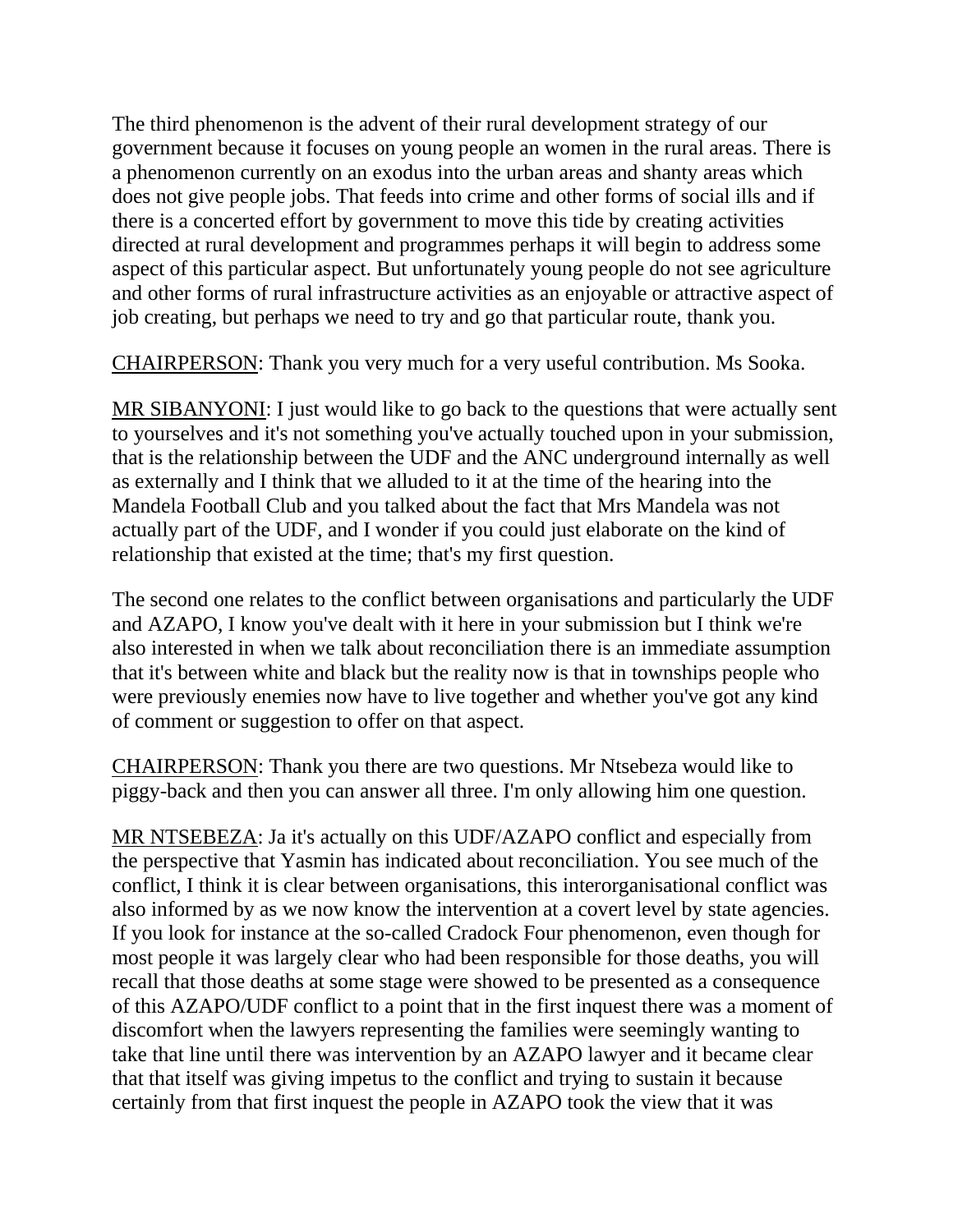interesting that it appeared for political mileage, even the presentation of the conduct of the inquest by the family lawyers seemed to suggest that they are...(indistinct) into this whole thing. Now my question was, to what extent were the leaders conscious, because I think you deal with it here, and in some of the replies it was dealt with in the context of the joint management things which were propagating this whole thing about black on black violence, but in particular in the UDF/AZAPO, to some extent PAC or whatever other organisation, to what extent was the leadership conscious of this manipulation of the political gain by state authorities and to what extent did they then try and keep the perspective then, and now that it becomes clear that there may have been a misunderstanding of the role of other organisations in that conflict, is there anything that is being done today to try and deal with those situations where it is clear some misunderstanding did take place about the role of other organisations in the conflict? And do you have a sense of whether there is reconciliation or reconciliation is possible in those circumstances?

CHAIRPERSON: Well there you have it, who wants to start? Mr Morobe.

MR MOROBE: Yes the question of the relationship between the UDF and the ANC seems to have been trying to pull together this submission. There's one word that has been hanging at the back of my mind which one activist once put up when we had earlier debate and discussions about the struggle and the movement and I think the word was **symbiotic** that was used about this. But there is no line that one is able to draw because as we said earlier on that the UDF came at a particular point in time in our struggle in 1983 but the struggle has been there, the struggle has been going on, in fact we come to a particular point where the ANC had been in existence since 1912, at a point where the PAC had been in existence, at a point where we had SASO, we had the BPC, we've had a whole range of organisations up to 1983, so there was no particular vacuum **per se**, there was in fact activity on the ground. So what clearly established the relationship between the UDF and the ANC in 1983, it was largely in terms of the basic principles in which the UDF was formed in that the UDF declaration if read against for example against the Freedom Charter, there is no, in fact, express exclusion of one document from the other in terms of a basis for people to come together and engage in struggle.

So that sets the first level of the relationship between the two organisations. But importantly as well, there was a clear understanding of the tactical requirements of the time in terms of how we might and should constitute an organisation like the UDF at the point in time in our history in 1983 where organisations like the ANC and the PAC were banned and that the positioning of this organisation had at least formally been of such a nature that it does not expose individuals of the organisation to the adverse actions and reactions of the state by being brazen and beat your breast etc and declare that you are ANC or work with the ANC etc; there was a specific constraint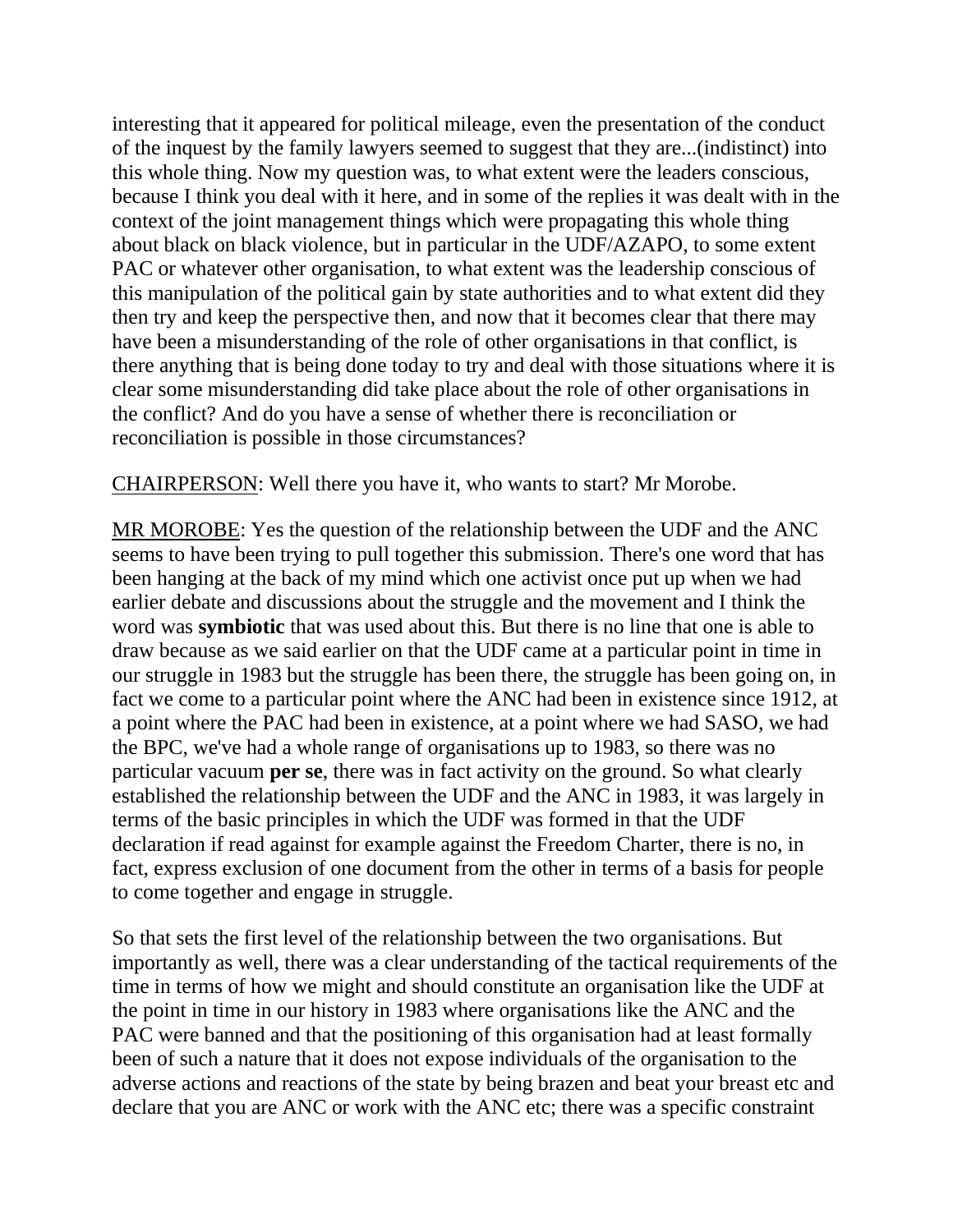historically but actually in short that was not possible. But technically and strategically it made sense and it was the right thing for us to do that we establish the UDF in the way in which it was established and clearly defining that required distance between the underground organisation, the ANC and in fact those organisations that would operate above board.

Now this was 1983 and even then the UDF had not adopted the Freedom Charter, the Freedom Charter was not the key document of the UDF but as you would recall, that as the struggle progressed, as more and more people took part and as more and more activities of the UDF became also what one would call an incubator for activities of the ANC as well to take off, there began to be increasing interaction between UDF activists and even ANC operatives because the atmosphere and the climate was being created, it made it possible for the underground forces to operate in such a way and the only way underground operations could be executed was in the context of existing conditions where there were organisations and there were people because the people become the life blood for this.

Now the relationship therefore was at that level one that was based on a confluence of ideas and identities politically given the history of the struggle and where we were in point and time but it was a very distinct understanding and separation of structures and accountabilities and responsibilities here and that we sought to retain and guard very jealously, not because it was opportunistic but because it was right given the history and because it was right given the nature of the organisation that the UDF because the UDF was not only a front that was made up of ANC supporting organisations and some of the organisations in the UDF were not necessarily ANC and it had to be structured as broadly as possible to be able to be accommodating.

When we began the UDF we began it with as broad an invitation of forces as possible in Cape Town, even AZAPO, those organisations that belonged to the National Forum were part of the organisations that were earmarked and invited to become part of the front. Eventually we ended up with for example organisations like Inyanza etc who had been involved in the Bantustan system before, so we had looked at this as a much more broad organisation and it could therefore not be at the ANC because the ANC was a different structure, it operated under very stringent underground conditions, very strong central control etc of operatives and operations and we were much more, we were on the opposite side in terms of structure, a front, affiliates maintained their autonomy, we basically agreed on basic key campaigns and these campaigns eventually became campaigns that the ANC could associate with because, as Oliver Tambo on January 8th, 1983 made the call as well for people to form fronts of this nature and we responded to some of these calls. We responded to our own intuition, innovation and experience of the moment that we had to form the front. So the UDF therefore have that relationship.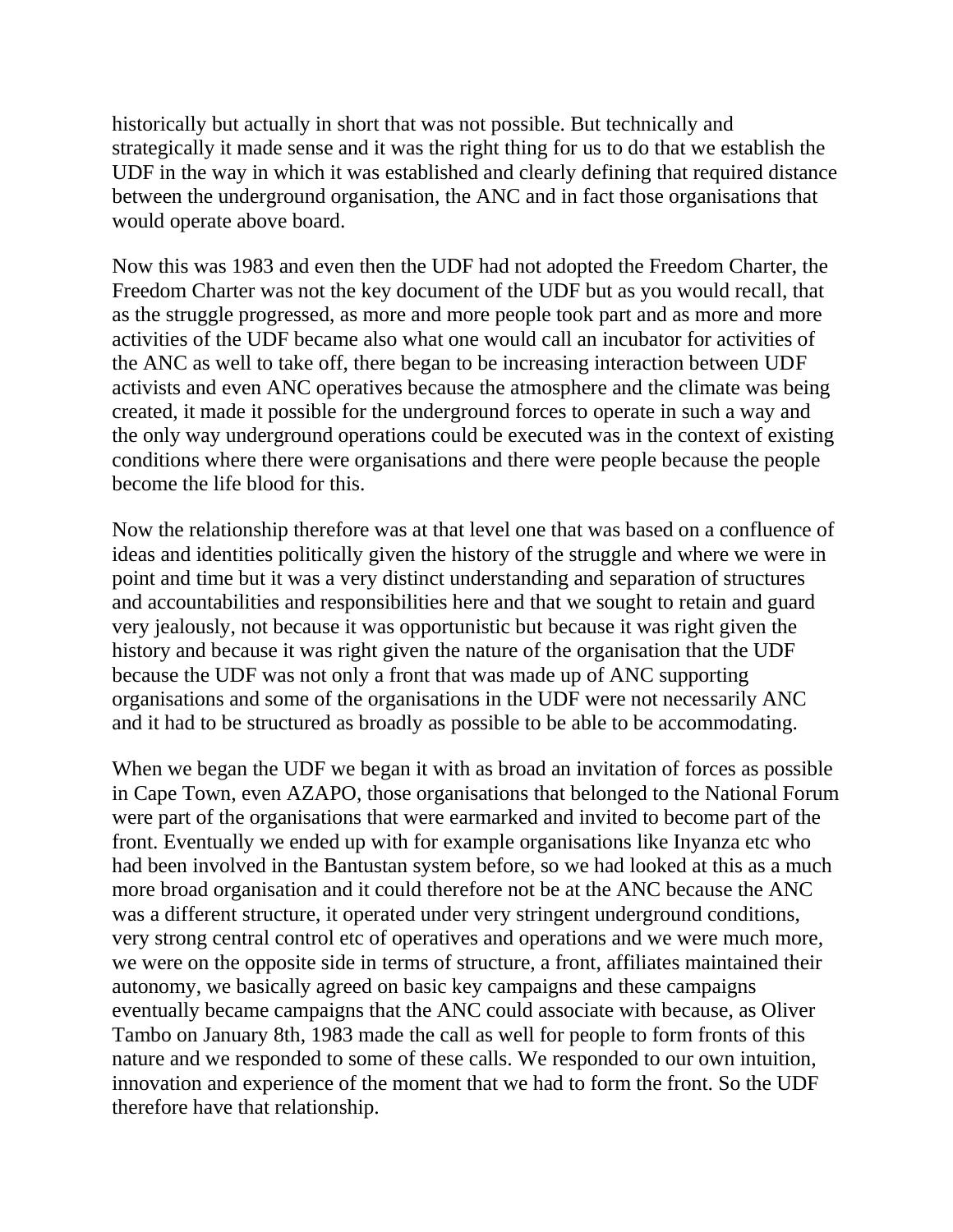Now our face and a number of our patrons and key people in the UDF ended up tended to be ANC members or some ANC operatives, former ANC members that had been in prison for many years. I was on Robben Island myself with Ter and others, there was the ANC there, we came out in 1982 and many of us came out in '82 in fact. There is the historical confluence of forces, many of the people who went to jail in 1963 for 12/15/18 year sentences came out at the same time as those of us arrested in 1976 in our thousands, many went in for 5 years, 6 years, 7 years; what the regime hadn't bargained for was to have a situation where all of those sentences mature at the same time. This was about 1982/83 etc, so the UDF became a natural home in terms of it's moment and its mode of existence for people to actually get in there.

So that's the extent of our relationship with the ANC. I mean one could go further in terms of further contact later on in the year because we're not anti ANC, ANC would see us as an ally in the struggle and would seek ways to cooperate with us in such a way as not to expose the UDF.

Now I don't know whether someone wants to deal with the conflict - Valley might be leaving now, I would like him to take on the UDF/AZAPO conflict and then he can just add onto that.

MR MOOSA: Well if I can just say that as Murphy has mentioned that at the time of the formation of the UDF it invited specifically AZAPO to become part of the United Democratic Front and I personally was involved with discussions with the leadership of AZAPO in 1983 in Johannesburg. We of course did not succeed in that attempt. I think enough has been said about the role of the then state in the conflict or perceived conflict between our own organisations. But what needs to be said is that certainly at a leadership level there had always been a cordial relationship between ourselves and the leadership of AZAPO, an all time cordial and one of communication.

In 1988 the anti-apartheid conflicts were being before organised and an invitation had been extended to AZAPO. Of course it was banned at that time by the regime. Then in '89 we had the conference for a democratic future in Johannesburg, it was a conference we had wanted all organisations to attend, it was co-convened by amongst others, AZAPO, the MDM I think, it couldn't have been the UDF because it was banned, the same thing at that time probably, COSATU, NACTU, the religious formations and we conducted that conference jointly with AZAPO and I think that would have been a powerful manifestation to everybody, certainly the membership of the two organisations that while we may differ, we do regard each other as being part of the liberation family. We of course endorsed the Harare Declaration at that conference. After the unbanning and with the beginning of the negotiations we then attempted to form and we did form what was referred to as the Patriotic Front. There again we had communication with AZAPO, invited AZAPO to become part of it and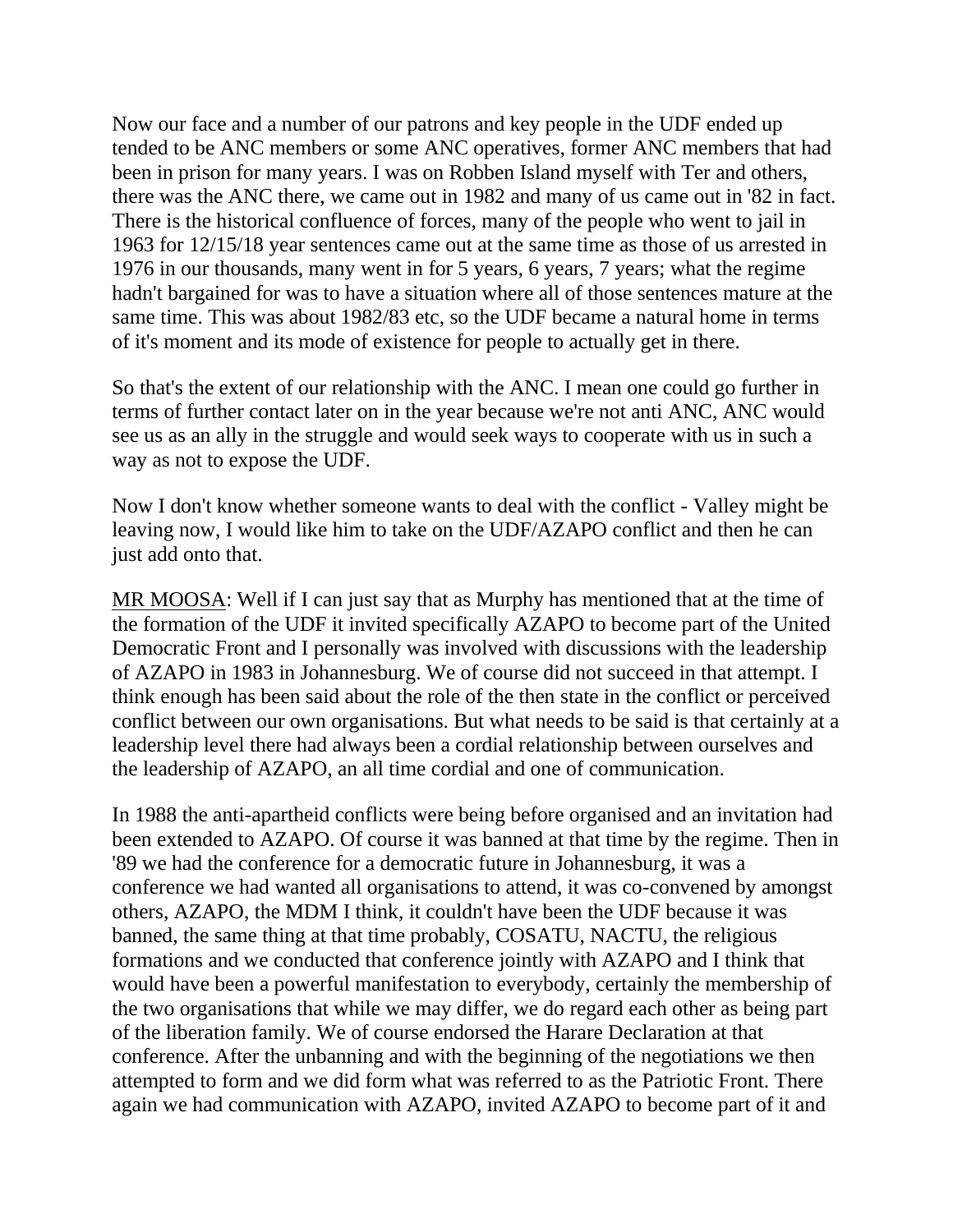the PAC of course, we did not succeed but certainly those invitations had been extended and everybody had known publicly and I would like to believe that now the UDF does not exist, but in whatever we are doing, you will find that our own conduct wherever we are, and I don't want to mention specific examples ....to everybody that we don't regard members or former members of AZAPO, that in fact we regard them as friends and I think our conduct does show that in the manner in which the people we work with, the people we associate with, the manner in which we are constructing the institutions of state etc. Thank you Chairperson.

CHAIRPERSON: I would like to in conclusion of this hearing thank the many people who made it possible including members of our staff who've worked long and hard, members of the public who have attended, participated by their attendance, members of the media who will report on this across the nation. I'd like to thank Mr Mpshe in particular and our research department, those responsible for the transcripts, the many people who make this possible, but most of all I obviously would like to thank the delegation of former UDF leaders and now leaders in their own specific fields.

I think one of the points I would like to underline is that there was never any suggestion in our mind, either in this hearing or any other hearing that people had to come and explain their mistakes, their successes, that's not really what we're about. What we are trying to say is that hindsight is not an empty academic gesture, it's a deliberate attempt to reflect on one's own history so as not to make the same mistakes again, to learn from that history in order that the future and even the present can be enriched by it. This is not the occasion for me or anyone else to try to assess the contribution that the UDF made in the lead up to negotiations and democracy but I think that without any fear of contradiction there is no doubt that the coalescing of forces, the co-ordination are the commitment in the leadership and in the membership of the UDF who played a very significant role in transforming this country and I think that's a very important reason why you ought to be part of the TRC hearings. You have already made it clear that possibly because and in the main because of the nature of the conflict, the ambiguities and the contradictions of that conflict, that there are many things that perhaps one could have done better like all of us in every organisation I know of and I think that as we move into a future which is full of threat, full of crime, full of dislocation, full of baggage, full of challenge, the courage and the leadership of yourselves and so many of those that you represent are going to be called in again and are being called in again, and we want to thank you for what you did then, what you are doing now, for your willingness to be absolutely frank in terms of omissions and commissions and that this will help us in the way we are trying to read the past so that we can make some small contribution as a Commission to the future. Your presence has helped us enormously, I hope you feel that this hasn't been a